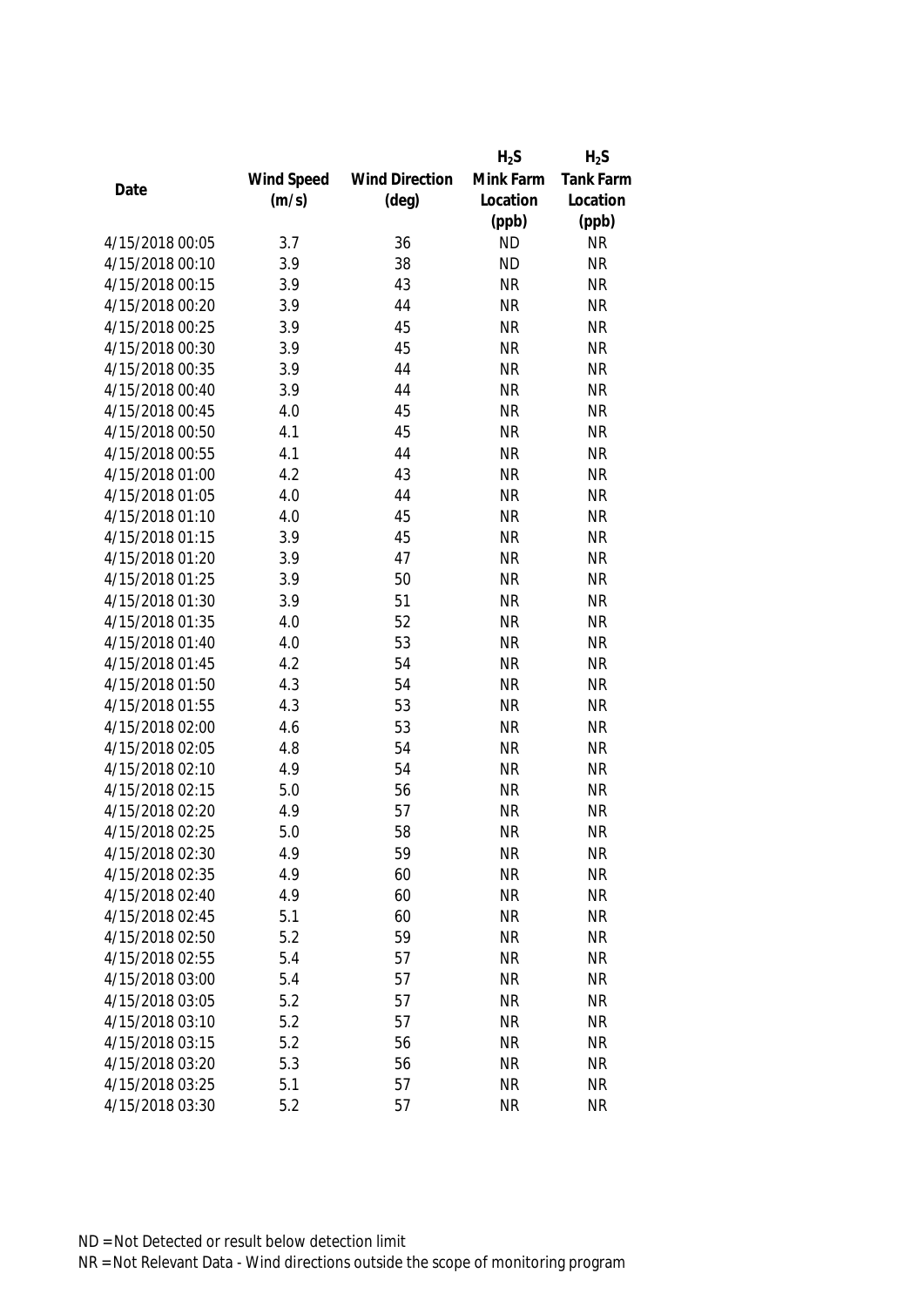|                 |            |                       | $H_2S$    | $H_2S$           |
|-----------------|------------|-----------------------|-----------|------------------|
|                 | Wind Speed | <b>Wind Direction</b> | Mink Farm | <b>Tank Farm</b> |
| Date            | (m/s)      | $(\text{deg})$        | Location  | Location         |
|                 |            |                       | (ppb)     | (ppb)            |
| 4/15/2018 03:35 | 5.3        | 56                    | <b>NR</b> | <b>NR</b>        |
| 4/15/2018 03:40 | 5.3        | 56                    | <b>NR</b> | <b>NR</b>        |
| 4/15/2018 03:45 | 5.2        | 56                    | <b>NR</b> | <b>NR</b>        |
| 4/15/2018 03:50 | 5.2        | 55                    | <b>NR</b> | <b>NR</b>        |
| 4/15/2018 03:55 | 5.4        | 55                    | <b>NR</b> | <b>NR</b>        |
| 4/15/2018 04:00 | 5.3        | 55                    | <b>NR</b> | <b>NR</b>        |
| 4/15/2018 04:05 | 5.1        | 57                    | <b>NR</b> | <b>NR</b>        |
| 4/15/2018 04:10 | 5.0        | 60                    | <b>NR</b> | <b>NR</b>        |
| 4/15/2018 04:15 | 4.9        | 62                    | <b>NR</b> | <b>NR</b>        |
| 4/15/2018 04:20 | 4.7        | 63                    | <b>NR</b> | <b>NR</b>        |
| 4/15/2018 04:25 | 4.7        | 64                    | <b>NR</b> | <b>NR</b>        |
| 4/15/2018 04:30 | 4.6        | 64                    | <b>NR</b> | <b>NR</b>        |
| 4/15/2018 04:35 | 4.7        | 62                    | <b>NR</b> | <b>NR</b>        |
| 4/15/2018 04:40 | 4.5        | 61                    | <b>NR</b> | <b>NR</b>        |
| 4/15/2018 04:45 | 4.5        | 60                    | <b>NR</b> | <b>NR</b>        |
| 4/15/2018 04:50 | 4.5        | 60                    | <b>NR</b> | <b>NR</b>        |
| 4/15/2018 04:55 | 4.5        | 60                    | <b>NR</b> | <b>NR</b>        |
| 4/15/2018 05:00 | 4.5        | 61                    | <b>NR</b> | <b>NR</b>        |
| 4/15/2018 05:05 | 4.6        | 61                    | <b>NR</b> | <b>NR</b>        |
| 4/15/2018 05:10 | 4.8        | 59                    | <b>NR</b> | <b>NR</b>        |
| 4/15/2018 05:15 | 4.8        | 59                    | <b>NR</b> | <b>NR</b>        |
| 4/15/2018 05:20 | 4.9        | 58                    | <b>NR</b> | <b>NR</b>        |
| 4/15/2018 05:25 | 5.0        | 57                    | <b>NR</b> | <b>NR</b>        |
| 4/15/2018 05:30 | 5.2        | 55                    | <b>NR</b> | <b>NR</b>        |
| 4/15/2018 05:35 | 5.3        | 55                    | <b>NR</b> | <b>NR</b>        |
| 4/15/2018 05:40 | 5.2        | 55                    | <b>NR</b> | <b>NR</b>        |
| 4/15/2018 05:45 | 5.2        | 55                    | <b>NR</b> | <b>NR</b>        |
| 4/15/2018 05:50 | 5.3        | 56                    | <b>NR</b> | <b>NR</b>        |
| 4/15/2018 05:55 | 5.3        | 58                    | <b>NR</b> | <b>NR</b>        |
| 4/15/2018 06:00 | 5.5        | 58                    | <b>NR</b> | <b>NR</b>        |
| 4/15/2018 06:05 | 5.7        | 57                    | <b>NR</b> | <b>NR</b>        |
| 4/15/2018 06:10 | 5.8        | 56                    | <b>NR</b> | <b>NR</b>        |
| 4/15/2018 06:15 | 5.9        | 56                    | <b>NR</b> | <b>NR</b>        |
| 4/15/2018 06:20 | 5.9        | 57                    | <b>NR</b> | <b>NR</b>        |
| 4/15/2018 06:25 | 6.1        | 58                    | <b>NR</b> | <b>NR</b>        |
| 4/15/2018 06:30 | 6.2        | 59                    | <b>NR</b> | <b>NR</b>        |
| 4/15/2018 06:35 | 6.2        | 63                    | <b>NR</b> | <b>NR</b>        |
| 4/15/2018 06:40 | 6.3        | 66                    | <b>NR</b> | <b>NR</b>        |
| 4/15/2018 06:45 | 6.5        | 69                    | <b>NR</b> | <b>NR</b>        |
| 4/15/2018 06:50 | 6.7        | 71                    | <b>NR</b> | <b>NR</b>        |
| 4/15/2018 06:55 | 6.6        | 73                    | <b>NR</b> | <b>NR</b>        |
|                 |            |                       |           |                  |
| 4/15/2018 07:00 | 6.4        | 74                    | <b>NR</b> | <b>NR</b>        |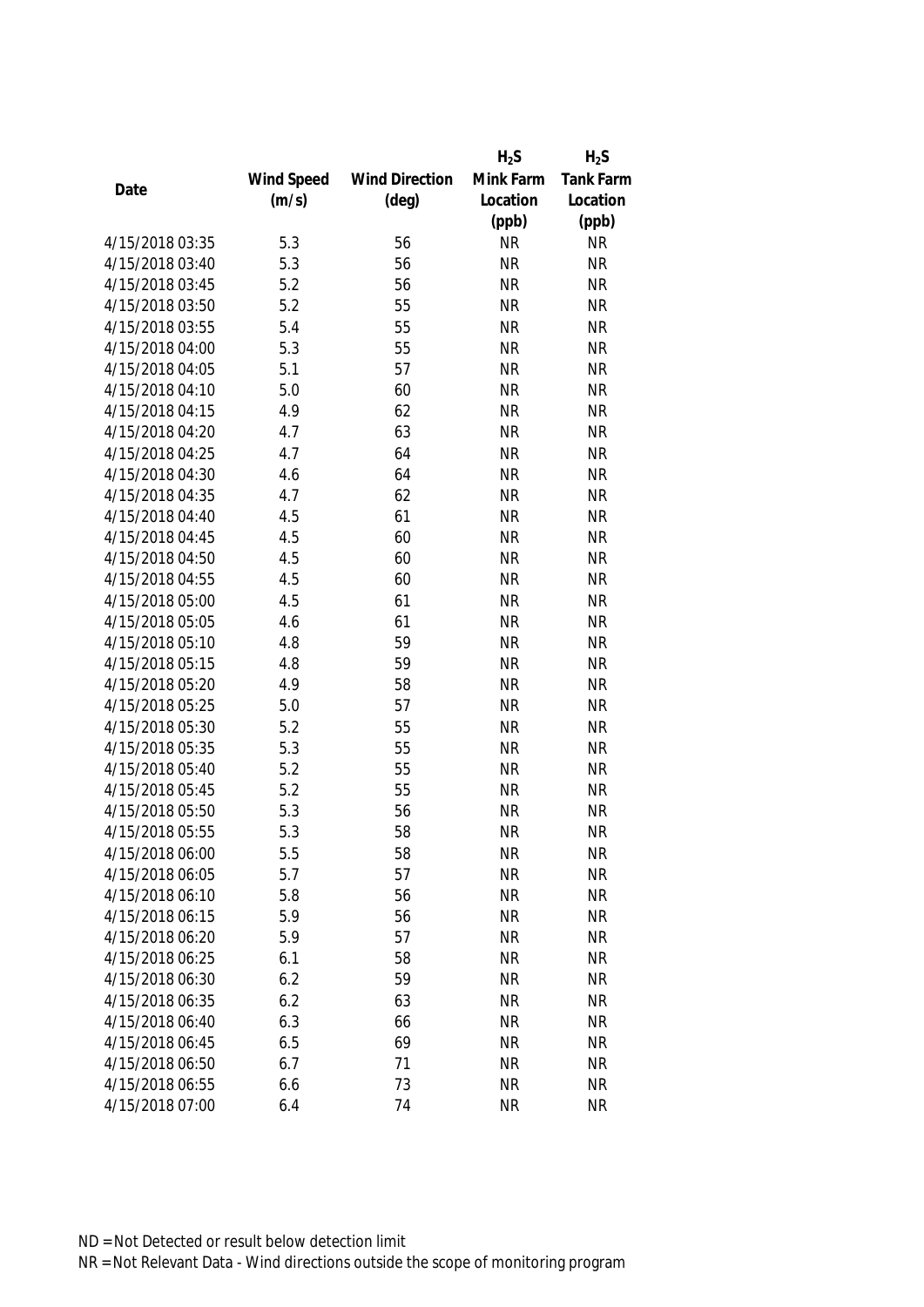|                 |            |                       | $H_2S$    | $H_2S$           |
|-----------------|------------|-----------------------|-----------|------------------|
|                 | Wind Speed | <b>Wind Direction</b> | Mink Farm | <b>Tank Farm</b> |
| Date            | (m/s)      | $(\text{deg})$        | Location  | Location         |
|                 |            |                       | (ppb)     | (ppb)            |
| 4/15/2018 07:05 | 6.3        | 73                    | <b>NR</b> | <b>NR</b>        |
| 4/15/2018 07:10 | 6.1        | 73                    | <b>NR</b> | <b>NR</b>        |
| 4/15/2018 07:15 | 5.9        | 72                    | <b>NR</b> | <b>NR</b>        |
| 4/15/2018 07:20 | 5.7        | 70                    | <b>NR</b> | <b>NR</b>        |
| 4/15/2018 07:25 | 5.6        | 69                    | <b>NR</b> | <b>NR</b>        |
| 4/15/2018 07:30 | 5.5        | 69                    | <b>NR</b> | <b>NR</b>        |
| 4/15/2018 07:35 | 5.6        | 68                    | <b>NR</b> | <b>NR</b>        |
| 4/15/2018 07:40 | 5.6        | 68                    | <b>NR</b> | <b>NR</b>        |
| 4/15/2018 07:45 | 5.7        | 68                    | <b>NR</b> | <b>NR</b>        |
| 4/15/2018 07:50 | 5.8        | 67                    | <b>NR</b> | <b>NR</b>        |
| 4/15/2018 07:55 | 6.0        | 65                    | <b>NR</b> | <b>NR</b>        |
| 4/15/2018 08:00 | 6.0        | 64                    | <b>NR</b> | <b>NR</b>        |
| 4/15/2018 08:05 | 5.9        | 65                    | <b>NR</b> | <b>NR</b>        |
| 4/15/2018 08:10 | 5.8        | 66                    | <b>NR</b> | <b>NR</b>        |
| 4/15/2018 08:15 | 5.6        | 66                    | <b>NR</b> | <b>NR</b>        |
| 4/15/2018 08:20 | 5.5        | 68                    | <b>NR</b> | <b>NR</b>        |
| 4/15/2018 08:25 | 5.4        | 69                    | <b>NR</b> | <b>NR</b>        |
| 4/15/2018 08:30 | 5.3        | 70                    | <b>NR</b> | <b>NR</b>        |
| 4/15/2018 08:35 | 5.2        | 70                    | <b>NR</b> | <b>NR</b>        |
| 4/15/2018 08:40 | 5.2        | 70                    | <b>NR</b> | <b>NR</b>        |
| 4/15/2018 08:45 | 5.2        | 69                    | <b>NR</b> | <b>NR</b>        |
| 4/15/2018 08:50 | 5.3        | 69                    | <b>NR</b> | <b>NR</b>        |
| 4/15/2018 08:55 | 5.4        | 70                    | <b>NR</b> | <b>NR</b>        |
| 4/15/2018 09:00 | 5.4        | 71                    | <b>NR</b> | <b>NR</b>        |
| 4/15/2018 09:05 | 5.4        | 71                    | <b>NR</b> | <b>NR</b>        |
| 4/15/2018 09:10 | 5.4        | 70                    | <b>NR</b> | <b>NR</b>        |
| 4/15/2018 09:15 | 5.4        | 69                    | <b>NR</b> | <b>NR</b>        |
| 4/15/2018 09:20 | 5.3        | 67                    | <b>NR</b> | <b>NR</b>        |
| 4/15/2018 09:25 | 5.1        | 65                    | <b>NR</b> | <b>NR</b>        |
| 4/15/2018 09:30 | 5.1        | 63                    | <b>NR</b> | <b>NR</b>        |
| 4/15/2018 09:35 | 5.0        | 60                    | <b>NR</b> | <b>NR</b>        |
| 4/15/2018 09:40 | 5.0        | 58                    | <b>NR</b> | <b>NR</b>        |
| 4/15/2018 09:45 | 5.0        | 57                    | <b>NR</b> | <b>NR</b>        |
| 4/15/2018 09:50 | 5.0        | 56                    | <b>NR</b> | <b>NR</b>        |
| 4/15/2018 09:55 | 5.0        | 57                    | <b>NR</b> | <b>NR</b>        |
| 4/15/2018 10:00 | 5.1        | 55                    | <b>NR</b> | <b>NR</b>        |
| 4/15/2018 10:05 | 4.8        | 56                    | <b>NR</b> | <b>NR</b>        |
| 4/15/2018 10:10 | 4.4        | 59                    | <b>NR</b> | <b>NR</b>        |
| 4/15/2018 10:15 | 4.3        | 60                    | <b>NR</b> | <b>NR</b>        |
| 4/15/2018 10:20 | 4.0        | 60                    | <b>NR</b> | <b>NR</b>        |
| 4/15/2018 10:25 | 3.8        | 59                    | <b>NR</b> | <b>NR</b>        |
| 4/15/2018 10:30 |            |                       |           |                  |
|                 | 3.6        | 60                    | <b>NR</b> | <b>NR</b>        |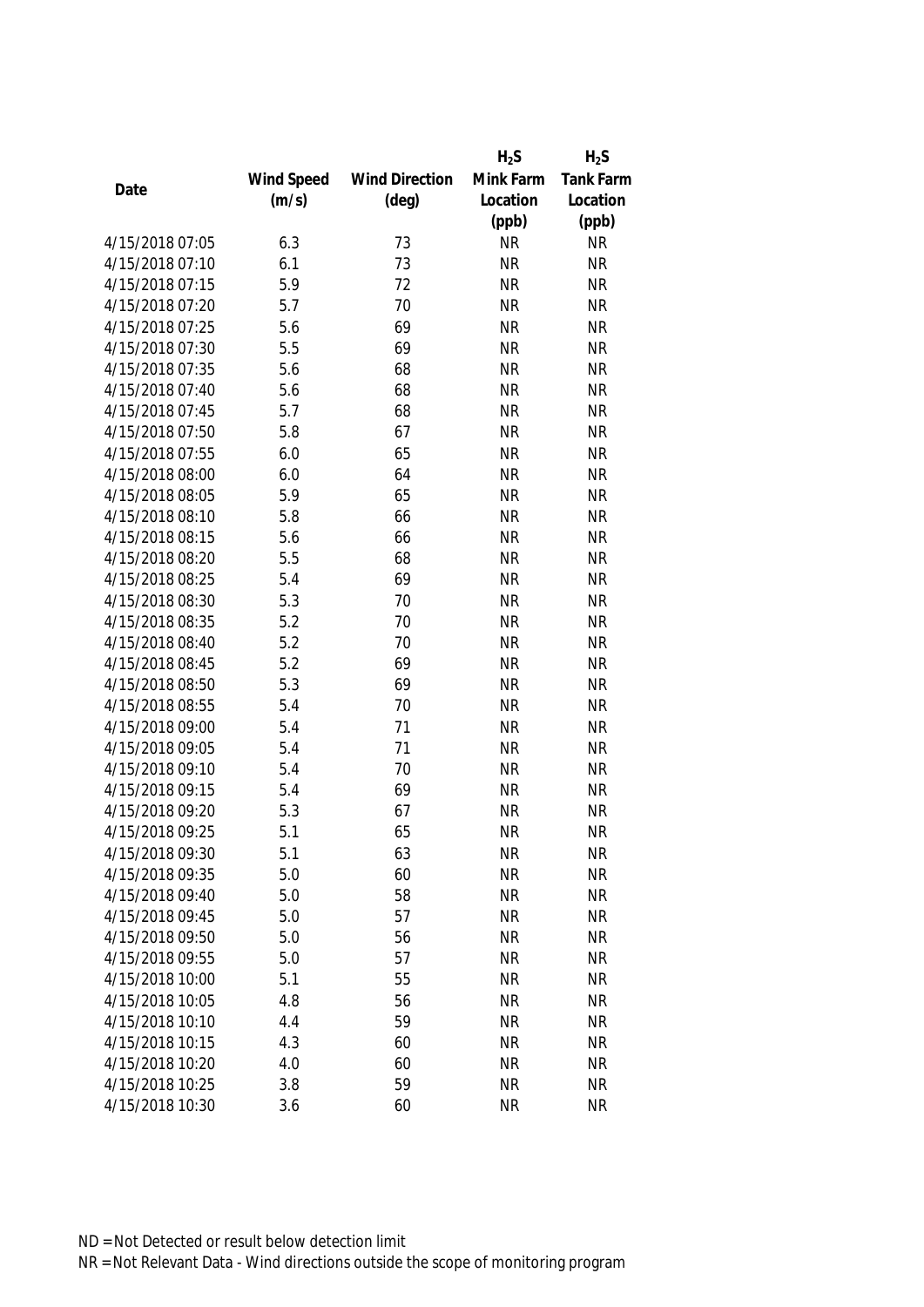|                 |            |                       | $H_2S$    | $H_2S$    |
|-----------------|------------|-----------------------|-----------|-----------|
|                 | Wind Speed | <b>Wind Direction</b> | Mink Farm | Tank Farm |
| Date            | (m/s)      | $(\text{deg})$        | Location  | Location  |
|                 |            |                       | (ppb)     | (ppb)     |
| 4/15/2018 10:35 | 3.7        | 59                    | <b>NR</b> | <b>NR</b> |
| 4/15/2018 10:40 | 3.8        | 55                    | <b>NR</b> | <b>NR</b> |
| 4/15/2018 10:45 | 3.6        | 56                    | <b>NR</b> | <b>NR</b> |
| 4/15/2018 10:50 | 3.6        | 54                    | <b>NR</b> | <b>NR</b> |
| 4/15/2018 10:55 | 3.7        | 53                    | <b>NR</b> | <b>NR</b> |
| 4/15/2018 11:00 | 3.7        | 52                    | <b>NR</b> | <b>NR</b> |
| 4/15/2018 11:05 | 3.6        | 52                    | <b>NR</b> | <b>NR</b> |
| 4/15/2018 11:10 | 3.5        | 49                    | <b>NR</b> | <b>NR</b> |
| 4/15/2018 11:15 | 3.3        | 47                    | <b>NR</b> | <b>NR</b> |
| 4/15/2018 11:20 | 3.2        | 48                    | <b>NR</b> | <b>NR</b> |
| 4/15/2018 11:25 | 3.1        | 50                    | <b>NR</b> | <b>NR</b> |
| 4/15/2018 11:30 | 3.1        | 50                    | <b>NR</b> | <b>NR</b> |
| 4/15/2018 11:35 | 3.3        | 48                    | <b>NR</b> | <b>NR</b> |
| 4/15/2018 11:40 | 3.3        | 47                    | <b>NR</b> | <b>NR</b> |
| 4/15/2018 11:45 | 3.5        | 47                    | <b>NR</b> | <b>NR</b> |
| 4/15/2018 11:50 | 3.6        | 46                    | <b>NR</b> | <b>NR</b> |
| 4/15/2018 11:55 | 3.7        | 45                    | <b>NR</b> | <b>NR</b> |
| 4/15/2018 12:00 | 3.7        | 44                    | <b>NR</b> | <b>NR</b> |
| 4/15/2018 12:05 | 3.6        | 45                    | <b>NR</b> | <b>NR</b> |
| 4/15/2018 12:10 | 3.6        | 48                    | <b>NR</b> | <b>NR</b> |
| 4/15/2018 12:15 | 3.5        | 50                    | <b>NR</b> | <b>NR</b> |
| 4/15/2018 12:20 | 3.5        | 50                    | <b>NR</b> | <b>NR</b> |
| 4/15/2018 12:25 | 3.6        | 50                    | <b>NR</b> | <b>NR</b> |
| 4/15/2018 12:30 | 3.6        | 47                    | <b>NR</b> | <b>NR</b> |
| 4/15/2018 12:35 | 3.7        | 45                    | <b>NR</b> | <b>NR</b> |
| 4/15/2018 12:40 | 3.7        | 42                    | <b>NR</b> | <b>NR</b> |
| 4/15/2018 12:45 | 3.6        | 39                    | 1         | <b>NR</b> |
| 4/15/2018 12:50 | 3.6        | 36                    | 1         | <b>NR</b> |
| 4/15/2018 12:55 | 3.6        | 34                    | 1         | <b>NR</b> |
| 4/15/2018 13:00 | 3.4        | 37                    | 1         | <b>NR</b> |
| 4/15/2018 13:05 | 3.4        | 37                    | 1         | <b>NR</b> |
| 4/15/2018 13:10 | 3.3        | 40                    | 1         | <b>NR</b> |
| 4/15/2018 13:15 | 3.4        | 39                    | 1         | <b>NR</b> |
| 4/15/2018 13:20 | 3.4        | 38                    | 1         | <b>NR</b> |
| 4/15/2018 13:25 | 3.3        | 38                    | 1         | <b>NR</b> |
| 4/15/2018 13:30 | 3.4        | 36                    | 1         | <b>NR</b> |
| 4/15/2018 13:35 | 3.4        | 37                    | 1         | <b>NR</b> |
| 4/15/2018 13:40 | 3.4        | 34                    | 1         | <b>NR</b> |
| 4/15/2018 13:45 | 3.4        | 36                    | <b>ND</b> | <b>NR</b> |
| 4/15/2018 13:50 | 3.2        | 38                    | <b>ND</b> | <b>NR</b> |
| 4/15/2018 13:55 | 3.1        | 39                    | <b>ND</b> | <b>NR</b> |
| 4/15/2018 14:00 | 3.0        | 38                    | <b>ND</b> | <b>NR</b> |
|                 |            |                       |           |           |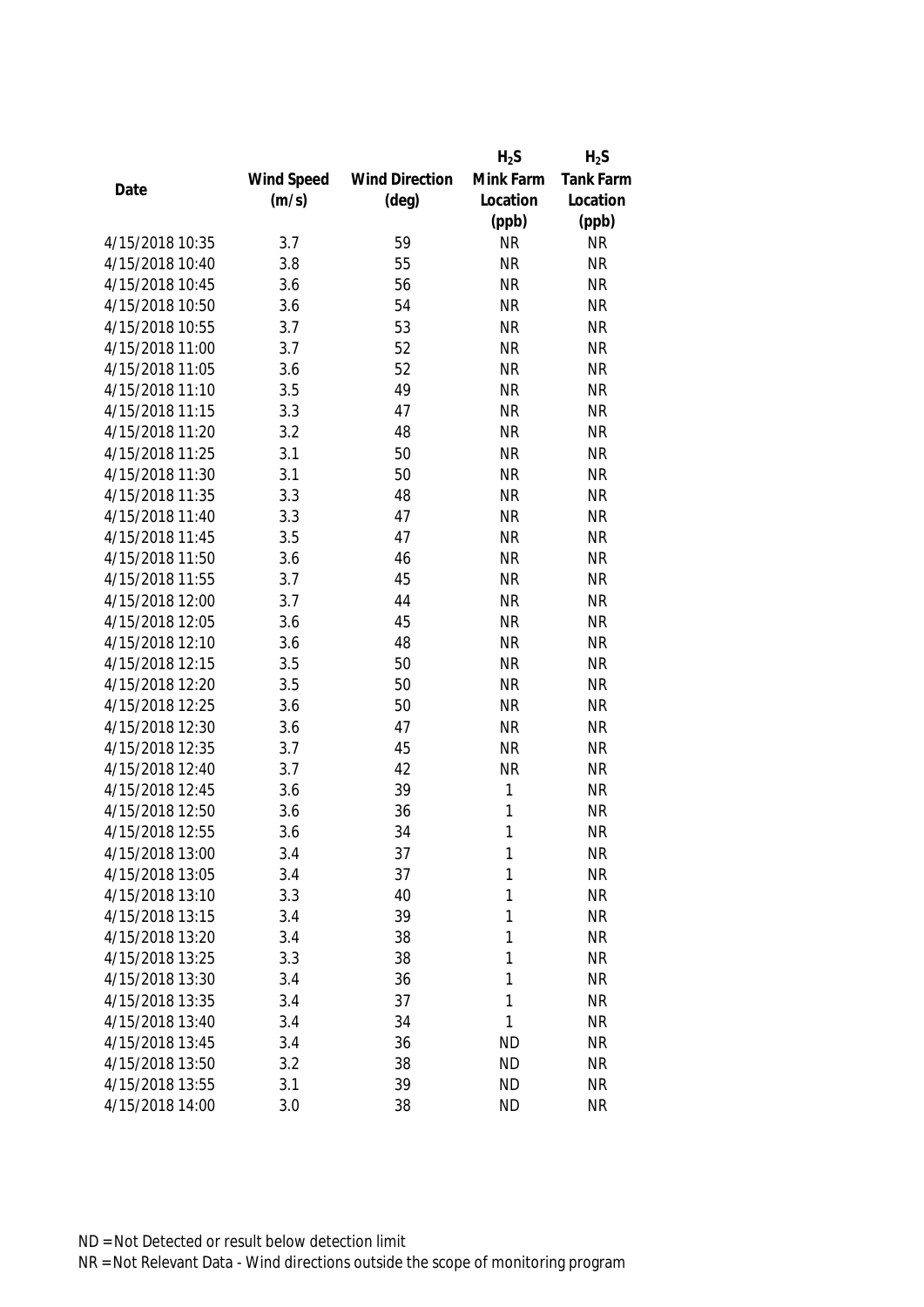|                 |            |                       | $H_2S$       | $H_2S$    |
|-----------------|------------|-----------------------|--------------|-----------|
|                 | Wind Speed | <b>Wind Direction</b> | Mink Farm    | Tank Farm |
| Date            | (m/s)      | $(\text{deg})$        | Location     | Location  |
|                 |            |                       | (ppb)        | (ppb)     |
| 4/15/2018 14:05 | 2.8        | 33                    | <b>ND</b>    | <b>NR</b> |
| 4/15/2018 14:10 | 2.6        | 30                    | <b>ND</b>    | <b>NR</b> |
| 4/15/2018 14:15 | 2.4        | 27                    | 1            | <b>NR</b> |
| 4/15/2018 14:20 | 2.3        | 25                    | 1            | <b>NR</b> |
| 4/15/2018 14:25 | 2.2        | 21                    | 1            | <b>NR</b> |
| 4/15/2018 14:30 | 2.1        | 19                    | 1            | <b>NR</b> |
| 4/15/2018 14:35 | 2.2        | 18                    | 1            | <b>NR</b> |
| 4/15/2018 14:40 | 2.3        | 17                    | <b>ND</b>    | <b>NR</b> |
| 4/15/2018 14:45 | 2.4        | 15                    | <b>ND</b>    | <b>NR</b> |
| 4/15/2018 14:50 | 2.4        | 12                    | <b>ND</b>    | <b>NR</b> |
| 4/15/2018 14:55 | 2.3        | 11                    | 1            | <b>NR</b> |
| 4/15/2018 15:00 | 2.5        | 10                    | 1            | <b>NR</b> |
| 4/15/2018 15:05 | 2.4        | 9                     | $\mathbf{1}$ | <b>NR</b> |
| 4/15/2018 15:10 | 2.4        | $\overline{7}$        | <b>ND</b>    | <b>NR</b> |
| 4/15/2018 15:15 | 2.3        | 6                     | <b>ND</b>    | <b>NR</b> |
| 4/15/2018 15:20 | 2.2        | $\overline{2}$        | <b>ND</b>    | <b>NR</b> |
| 4/15/2018 15:25 | 2.3        | 360                   | <b>ND</b>    | <b>NR</b> |
| 4/15/2018 15:30 | 2.1        | 358                   | <b>ND</b>    | <b>NR</b> |
| 4/15/2018 15:35 | 2.0        | 356                   | 1            | <b>NR</b> |
| 4/15/2018 15:40 | 1.9        | 353                   | 1            | <b>NR</b> |
| 4/15/2018 15:45 | 1.9        | 351                   | 1            | <b>NR</b> |
| 4/15/2018 15:50 | 2.0        | 350                   | 1            | <b>NR</b> |
| 4/15/2018 15:55 | 2.1        | 347                   | 1            | <b>NR</b> |
| 4/15/2018 16:00 | 2.4        | 345                   | 1            | <b>NR</b> |
| 4/15/2018 16:05 | 2.4        | 342                   | 1            | <b>NR</b> |
| 4/15/2018 16:10 | 2.6        | 341                   | 1            | <b>NR</b> |
| 4/15/2018 16:15 | 2.6        | 340                   | 1            | <b>NR</b> |
| 4/15/2018 16:20 | 2.6        | 339                   | 1            | <b>NR</b> |
| 4/15/2018 16:25 | 2.6        | 341                   | 1            | <b>NR</b> |
| 4/15/2018 16:30 | 2.4        | 343                   | 1            | <b>NR</b> |
| 4/15/2018 16:35 | 2.4        | 342                   | 1            | <b>NR</b> |
| 4/15/2018 16:40 | 2.4        | 342                   | 1            | <b>NR</b> |
| 4/15/2018 16:45 | 2.5        | 339                   | 1            | <b>NR</b> |
| 4/15/2018 16:50 | 2.7        | 339                   | 1            | <b>NR</b> |
| 4/15/2018 16:55 | 2.8        | 337                   | 1            | <b>NR</b> |
| 4/15/2018 17:00 | 3.0        | 337                   | 1            | <b>NR</b> |
| 4/15/2018 17:05 | 3.1        | 337                   | 1            | <b>NR</b> |
| 4/15/2018 17:10 | 3.4        | 336                   | <b>ND</b>    | <b>NR</b> |
| 4/15/2018 17:15 | 3.5        | 336                   | <b>ND</b>    | <b>NR</b> |
| 4/15/2018 17:20 | 3.4        | 337                   | <b>ND</b>    | <b>NR</b> |
| 4/15/2018 17:25 | 3.5        |                       | <b>ND</b>    | <b>NR</b> |
|                 |            | 337                   |              |           |
| 4/15/2018 17:30 | 3.5        | 336                   | <b>ND</b>    | <b>NR</b> |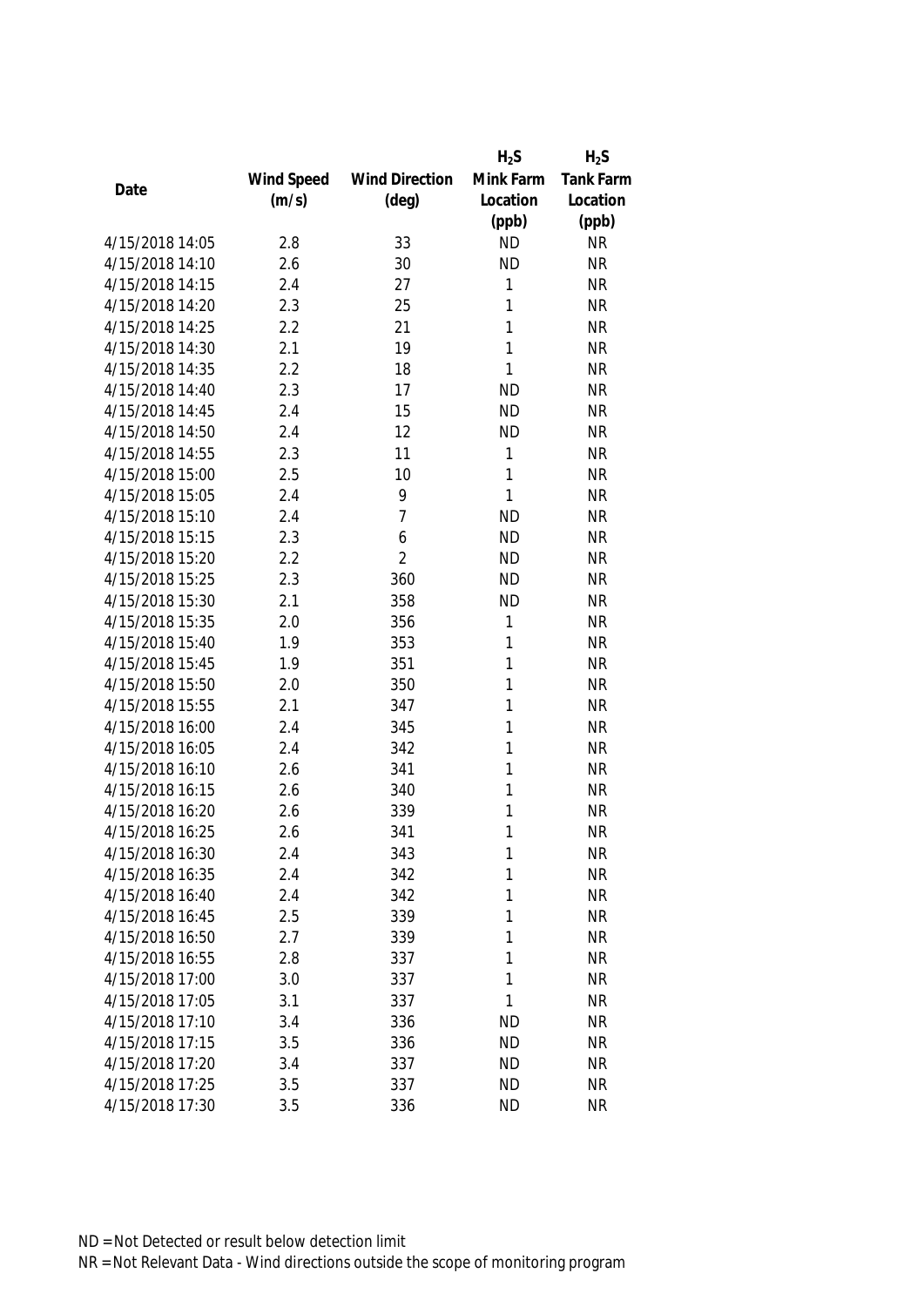|                 |            |                       | $H_2S$       | $H_2S$    |
|-----------------|------------|-----------------------|--------------|-----------|
|                 | Wind Speed | <b>Wind Direction</b> | Mink Farm    | Tank Farm |
| Date            | (m/s)      | $(\text{deg})$        | Location     | Location  |
|                 |            |                       | (ppb)        | (ppb)     |
| 4/15/2018 17:35 | 3.3        | 335                   | <b>ND</b>    | <b>NR</b> |
| 4/15/2018 17:40 | 3.2        | 335                   | <b>ND</b>    | <b>NR</b> |
| 4/15/2018 17:45 | 3.2        | 335                   | 1            | <b>NR</b> |
| 4/15/2018 17:50 | 3.2        | 336                   | $\mathbf{1}$ | <b>NR</b> |
| 4/15/2018 17:55 | 3.1        | 337                   | <b>ND</b>    | <b>NR</b> |
| 4/15/2018 18:00 | 3.1        | 338                   | 1            | <b>NR</b> |
| 4/15/2018 18:05 | 3.2        | 338                   | <b>ND</b>    | <b>NR</b> |
| 4/15/2018 18:10 | 3.4        | 337                   | <b>ND</b>    | <b>NR</b> |
| 4/15/2018 18:15 | 3.4        | 337                   | <b>ND</b>    | <b>NR</b> |
| 4/15/2018 18:20 | 3.5        | 336                   | <b>ND</b>    | <b>NR</b> |
| 4/15/2018 18:25 | 3.6        | 336                   | <b>ND</b>    | <b>NR</b> |
| 4/15/2018 18:30 | 3.7        | 335                   | <b>ND</b>    | <b>NR</b> |
| 4/15/2018 18:35 | 3.7        | 335                   | <b>ND</b>    | <b>NR</b> |
| 4/15/2018 18:40 | 3.6        | 336                   | <b>ND</b>    | <b>NR</b> |
| 4/15/2018 18:45 | 3.4        | 337                   | <b>ND</b>    | <b>NR</b> |
| 4/15/2018 18:50 | 3.5        | 337                   | <b>ND</b>    | <b>NR</b> |
| 4/15/2018 18:55 | 3.5        | 335                   | <b>ND</b>    | <b>NR</b> |
| 4/15/2018 19:00 | 3.6        | 333                   | <b>ND</b>    | <b>NR</b> |
| 4/15/2018 19:05 | 3.8        | 333                   | <b>ND</b>    | <b>NR</b> |
| 4/15/2018 19:10 | 4.0        | 330                   | <b>ND</b>    | <b>NR</b> |
| 4/15/2018 19:15 | 4.2        | 327                   | <b>ND</b>    | <b>NR</b> |
| 4/15/2018 19:20 | 4.1        | 324                   | <b>ND</b>    | <b>NR</b> |
| 4/15/2018 19:25 | 4.2        | 322                   | <b>ND</b>    | <b>NR</b> |
| 4/15/2018 19:30 | 4.2        | 320                   | <b>ND</b>    | <b>NR</b> |
| 4/15/2018 19:35 | 4.2        | 319                   | <b>ND</b>    | <b>NR</b> |
| 4/15/2018 19:40 | 4.3        | 320                   | <b>ND</b>    | <b>NR</b> |
| 4/15/2018 19:45 | 4.3        | 322                   | <b>ND</b>    | <b>NR</b> |
| 4/15/2018 19:50 | 4.5        | 323                   | <b>ND</b>    | <b>NR</b> |
| 4/15/2018 19:55 | 4.6        | 325                   | <b>ND</b>    | <b>NR</b> |
| 4/15/2018 20:00 | 4.9        | 326                   | <b>ND</b>    | <b>NR</b> |
| 4/15/2018 20:05 | 4.9        | 327                   | <b>ND</b>    | <b>NR</b> |
| 4/15/2018 20:10 | 4.9        | 328                   | <b>ND</b>    | <b>NR</b> |
| 4/15/2018 20:15 | 5.0        | 326                   | <b>ND</b>    | <b>NR</b> |
| 4/15/2018 20:20 | 4.8        | 326                   | <b>ND</b>    | <b>NR</b> |
| 4/15/2018 20:25 | 4.8        | 322                   | <b>ND</b>    | <b>NR</b> |
| 4/15/2018 20:30 | 4.5        | 320                   | 1            | <b>NR</b> |
| 4/15/2018 20:35 | 4.5        | 317                   | 1            | <b>NR</b> |
| 4/15/2018 20:40 | 4.4        | 313                   | <b>ND</b>    | <b>NR</b> |
| 4/15/2018 20:45 | 4.4        | 310                   | 1            | <b>NR</b> |
| 4/15/2018 20:50 | 4.4        | 308                   | <b>ND</b>    | <b>NR</b> |
| 4/15/2018 20:55 | 4.4        | 308                   | <b>ND</b>    | <b>NR</b> |
|                 |            |                       |              |           |
| 4/15/2018 21:00 | 4.5        | 306                   | <b>ND</b>    | <b>NR</b> |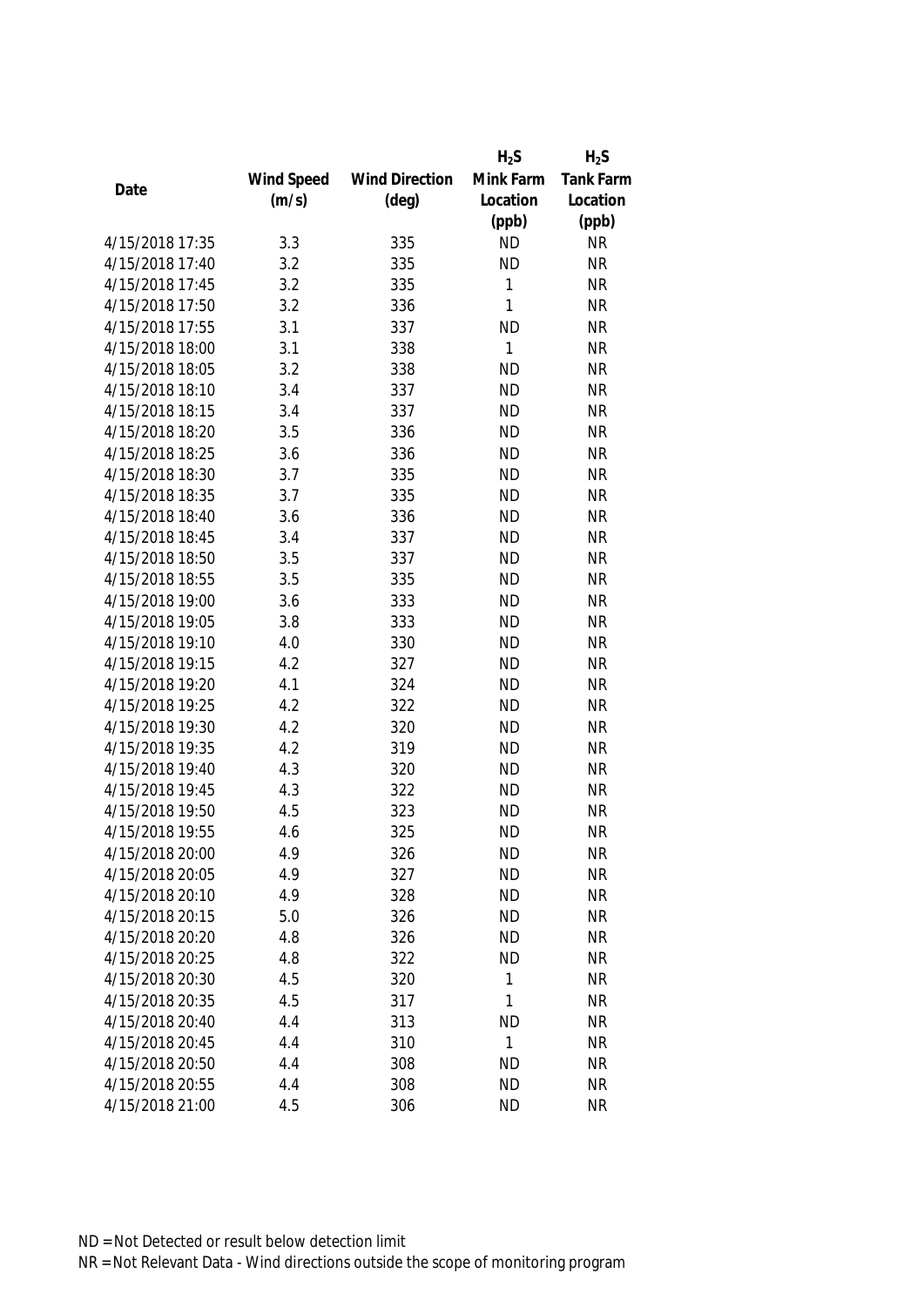|                 |            |                       | $H_2S$       | $H_2S$    |
|-----------------|------------|-----------------------|--------------|-----------|
|                 | Wind Speed | <b>Wind Direction</b> | Mink Farm    | Tank Farm |
| Date            | (m/s)      | $(\text{deg})$        | Location     | Location  |
|                 |            |                       | (ppb)        | (ppb)     |
| 4/15/2018 21:05 | 4.4        | 305                   | <b>ND</b>    | <b>NR</b> |
| 4/15/2018 21:10 | 4.3        | 303                   | 1            | <b>NR</b> |
| 4/15/2018 21:15 | 4.0        | 301                   | <b>ND</b>    | <b>NR</b> |
| 4/15/2018 21:20 | 4.1        | 301                   | <b>ND</b>    | <b>NR</b> |
| 4/15/2018 21:25 | 4.1        | 302                   | 1            | <b>NR</b> |
| 4/15/2018 21:30 | 4.0        | 303                   | 1            | <b>NR</b> |
| 4/15/2018 21:35 | 4.0        | 303                   | 1            | <b>NR</b> |
| 4/15/2018 21:40 | 4.1        | 305                   | $\mathbf{1}$ | <b>NR</b> |
| 4/15/2018 21:45 | 4.3        | 306                   | <b>ND</b>    | <b>NR</b> |
| 4/15/2018 21:50 | 4.5        | 306                   | <b>ND</b>    | <b>NR</b> |
| 4/15/2018 21:55 | 4.6        | 307                   | <b>ND</b>    | <b>NR</b> |
| 4/15/2018 22:00 | 4.5        | 307                   | <b>ND</b>    | <b>NR</b> |
| 4/15/2018 22:05 | 4.5        | 307                   | <b>ND</b>    | <b>NR</b> |
| 4/15/2018 22:10 | 4.6        | 306                   | <b>ND</b>    | <b>NR</b> |
| 4/15/2018 22:15 | 4.5        | 307                   | <b>ND</b>    | <b>NR</b> |
| 4/15/2018 22:20 | 4.6        | 307                   | <b>ND</b>    | <b>NR</b> |
| 4/15/2018 22:25 | 4.3        | 305                   | <b>ND</b>    | <b>NR</b> |
| 4/15/2018 22:30 | 4.5        | 304                   | <b>ND</b>    | <b>NR</b> |
| 4/15/2018 22:35 | 4.7        | 304                   | 1            | <b>NR</b> |
| 4/15/2018 22:40 | 4.9        | 305                   | 1            | <b>NR</b> |
| 4/15/2018 22:45 | 4.8        | 302                   | 1            | <b>NR</b> |
| 4/15/2018 22:50 | 4.8        | 302                   | 1            | <b>NR</b> |
| 4/15/2018 22:55 | 5.0        | 303                   | 1            | <b>NR</b> |
| 4/15/2018 23:00 | 5.0        | 303                   | 1            | <b>NR</b> |
| 4/15/2018 23:05 | 4.9        | 303                   | <b>ND</b>    | <b>NR</b> |
| 4/15/2018 23:10 | 4.7        | 303                   | <b>ND</b>    | <b>NR</b> |
| 4/15/2018 23:15 | 4.9        | 305                   | <b>ND</b>    | <b>NR</b> |
| 4/15/2018 23:20 | 4.7        | 305                   | <b>ND</b>    | <b>NR</b> |
| 4/15/2018 23:25 | 4.6        | 305                   | <b>ND</b>    | <b>NR</b> |
| 4/15/2018 23:30 | 4.7        | 305                   | <b>ND</b>    | <b>NR</b> |
| 4/15/2018 23:35 | 4.7        | 304                   | <b>ND</b>    | <b>NR</b> |
| 4/15/2018 23:40 | 4.8        | 303                   | <b>ND</b>    | <b>NR</b> |
| 4/15/2018 23:45 | 5.0        | 303                   | <b>ND</b>    | <b>NR</b> |
| 4/15/2018 23:50 | 5.1        | 304                   | <b>ND</b>    | <b>NR</b> |
| 4/15/2018 23:55 | 5.2        | 304                   | <b>ND</b>    | <b>NR</b> |
| 4/15/2018 24:00 | 5.1        | 305                   | 1            | <b>NR</b> |
| 4/16/2018 00:05 | 5.5        | 307                   | 1            | <b>NR</b> |
| 4/16/2018 00:10 | 5.6        | 307                   | 1            | <b>NR</b> |
| 4/16/2018 00:15 | 5.6        | 306                   | 1            | <b>NR</b> |
| 4/16/2018 00:20 | 5.6        | 306                   | 1            | <b>NR</b> |
| 4/16/2018 00:25 | 5.5        | 305                   | 1            | <b>NR</b> |
| 4/16/2018 00:30 | 5.6        | 304                   | 1            | <b>NR</b> |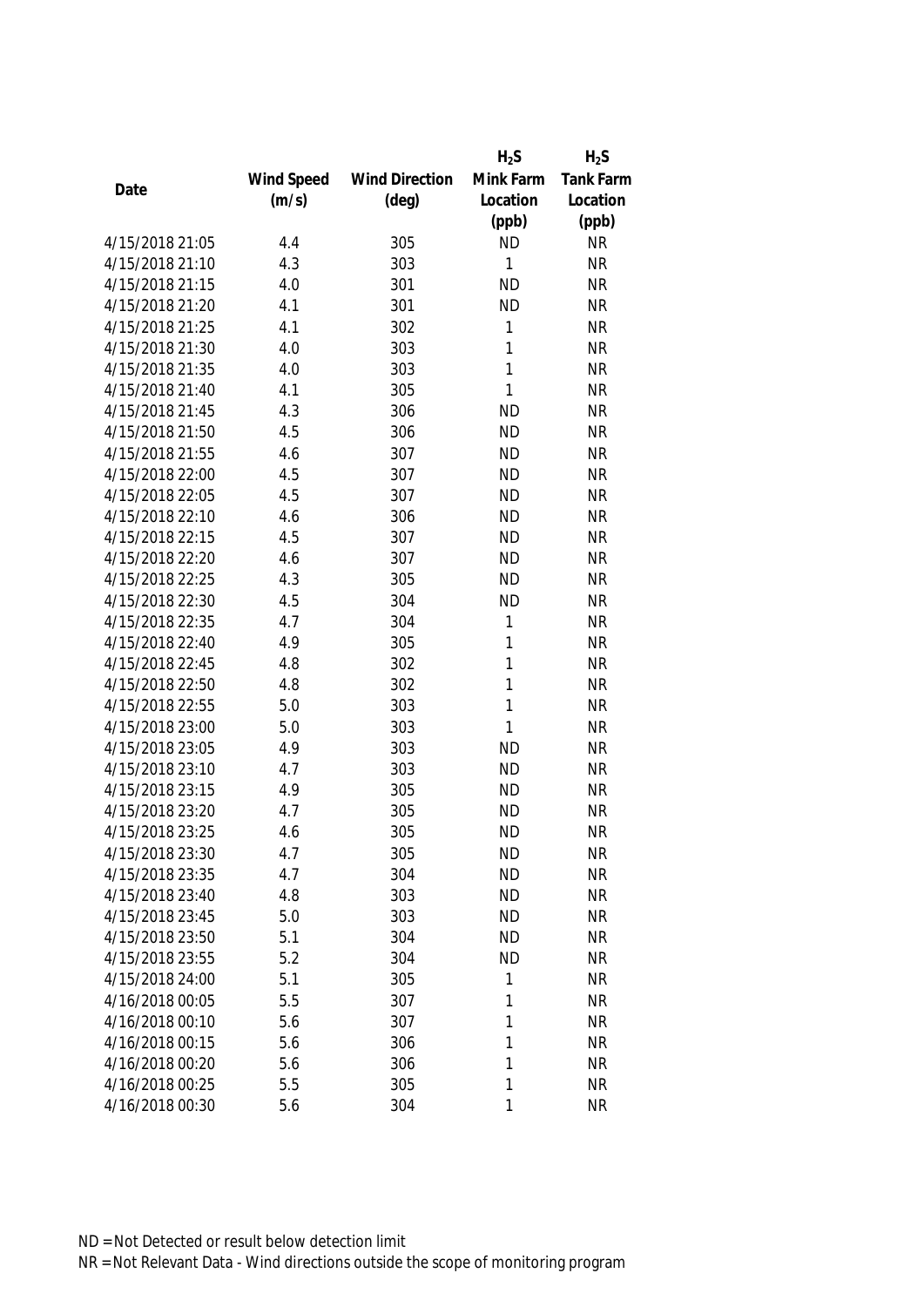|                 |            |                       | $H_2S$         | $H_2S$    |
|-----------------|------------|-----------------------|----------------|-----------|
|                 | Wind Speed | <b>Wind Direction</b> | Mink Farm      | Tank Farm |
| Date            | (m/s)      | $(\text{deg})$        | Location       | Location  |
|                 |            |                       | (ppb)          | (ppb)     |
| 4/16/2018 00:35 | 5.5        | 305                   | <b>ND</b>      | <b>NR</b> |
| 4/16/2018 00:40 | 5.3        | 303                   | <b>ND</b>      | <b>NR</b> |
| 4/16/2018 00:45 | 5.4        | 303                   | 1              | <b>NR</b> |
| 4/16/2018 00:50 | 5.5        | 303                   | 1              | <b>NR</b> |
| 4/16/2018 00:55 | 5.3        | 304                   | 1              | <b>NR</b> |
| 4/16/2018 01:00 | 5.4        | 303                   | <b>ND</b>      | <b>NR</b> |
| 4/16/2018 01:05 | 5.3        | 302                   | 1              | <b>NR</b> |
| 4/16/2018 01:10 | 5.3        | 303                   | <b>ND</b>      | <b>NR</b> |
| 4/16/2018 01:15 | 4.9        | 302                   | <b>ND</b>      | <b>NR</b> |
| 4/16/2018 01:20 | 4.7        | 299                   | <b>ND</b>      | <b>NR</b> |
| 4/16/2018 01:25 | 4.7        | 294                   | <b>ND</b>      | <b>NR</b> |
| 4/16/2018 01:30 | 4.7        | 292                   | 1              | <b>NR</b> |
| 4/16/2018 01:35 | 4.6        | 290                   | <b>ND</b>      | <b>NR</b> |
| 4/16/2018 01:40 | 4.6        | 289                   | <b>ND</b>      | <b>NR</b> |
| 4/16/2018 01:45 | 4.9        | 291                   | <b>ND</b>      | <b>NR</b> |
| 4/16/2018 01:50 | 4.7        | 291                   | 1              | <b>NR</b> |
| 4/16/2018 01:55 | 4.8        | 293                   | <b>ND</b>      | <b>NR</b> |
| 4/16/2018 02:00 | 4.8        | 293                   | 1              | <b>NR</b> |
| 4/16/2018 02:05 | 4.9        | 294                   | 1              | <b>NR</b> |
| 4/16/2018 02:10 | 4.8        | 292                   | 1              | <b>NR</b> |
| 4/16/2018 02:15 | 4.6        | 289                   | 1              | <b>NR</b> |
| 4/16/2018 02:20 | 4.9        | 290                   | 3              | <b>NR</b> |
| 4/16/2018 02:25 | 4.7        | 288                   | 5              | <b>NR</b> |
| 4/16/2018 02:30 | 4.8        | 287                   | $\overline{1}$ | <b>NR</b> |
| 4/16/2018 02:35 | 4.6        | 286                   | 8              | <b>NR</b> |
| 4/16/2018 02:40 | 4.6        | 285                   | 9              | <b>NR</b> |
| 4/16/2018 02:45 | 4.6        | 284                   | 8              | <b>NR</b> |
| 4/16/2018 02:50 | 4.4        | 282                   | $\overline{1}$ | <b>NR</b> |
| 4/16/2018 02:55 | 4.5        | 283                   | 6              | <b>NR</b> |
| 4/16/2018 03:00 | 4.3        | 283                   | 4              | <b>NR</b> |
| 4/16/2018 03:05 | 4.5        | 283                   | 4              | <b>NR</b> |
| 4/16/2018 03:10 | 4.6        | 285                   | 4              | <b>NR</b> |
| 4/16/2018 03:15 | 4.7        | 284                   | 4              | <b>NR</b> |
| 4/16/2018 03:20 | 4.9        | 284                   | 4              | <b>NR</b> |
| 4/16/2018 03:25 | 4.9        | 284                   | 5              | <b>NR</b> |
| 4/16/2018 03:30 | 5.1        | 284                   | 5              | <b>NR</b> |
| 4/16/2018 03:35 | 5.1        | 285                   | 5              | <b>NR</b> |
| 4/16/2018 03:40 | 5.2        | 285                   | 5              | <b>NR</b> |
| 4/16/2018 03:45 | 5.2        | 286                   | 4              | <b>NR</b> |
| 4/16/2018 03:50 | 5.4        | 286                   | 4              | <b>NR</b> |
| 4/16/2018 03:55 | 5.5        | 287                   | 3              | <b>NR</b> |
| 4/16/2018 04:00 | 5.6        | 288                   | 3              | <b>NR</b> |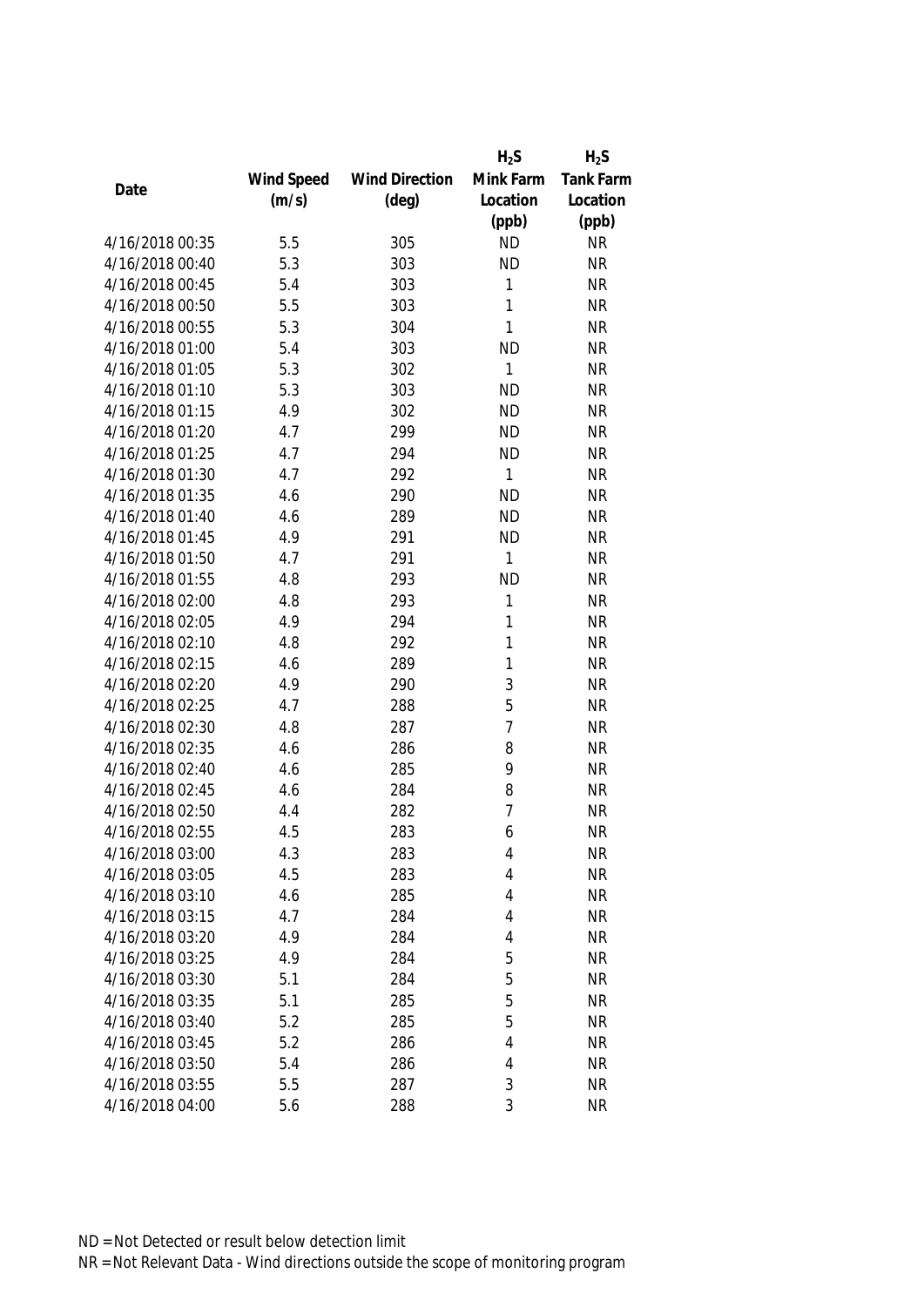|                 |            |                       | $H_2S$         | $H_2S$    |
|-----------------|------------|-----------------------|----------------|-----------|
|                 | Wind Speed | <b>Wind Direction</b> | Mink Farm      | Tank Farm |
| Date            | (m/s)      | $(\text{deg})$        | Location       | Location  |
|                 |            |                       | (ppb)          | (ppb)     |
| 4/16/2018 04:05 | 5.5        | 288                   | 3              | <b>NR</b> |
| 4/16/2018 04:10 | 5.6        | 288                   | 4              | <b>NR</b> |
| 4/16/2018 04:15 | 5.5        | 289                   | 4              | <b>NR</b> |
| 4/16/2018 04:20 | 5.3        | 288                   | 4              | <b>NR</b> |
| 4/16/2018 04:25 | 5.2        | 287                   | 4              | <b>NR</b> |
| 4/16/2018 04:30 | 4.9        | 288                   | 4              | <b>NR</b> |
| 4/16/2018 04:35 | 5.0        | 290                   | 9              | <b>NR</b> |
| 4/16/2018 04:40 | 4.9        | 290                   | 9              | <b>NR</b> |
| 4/16/2018 04:45 | 5.0        | 291                   | 10             | <b>NR</b> |
| 4/16/2018 04:50 | 5.1        | 293                   | 9              | <b>NR</b> |
| 4/16/2018 04:55 | 4.9        | 295                   | 9              | <b>NR</b> |
| 4/16/2018 05:00 | 4.9        | 294                   | 9              | <b>NR</b> |
| 4/16/2018 05:05 | 4.7        | 293                   | 5              | <b>NR</b> |
| 4/16/2018 05:10 | 4.7        | 293                   | 5              | <b>NR</b> |
| 4/16/2018 05:15 | 4.5        | 292                   | 3              | <b>NR</b> |
| 4/16/2018 05:20 | 4.3        | 291                   | 3              | <b>NR</b> |
| 4/16/2018 05:25 | 4.3        | 290                   | 3              | <b>NR</b> |
| 4/16/2018 05:30 | 4.2        | 291                   | 3              | <b>NR</b> |
| 4/16/2018 05:35 | 4.3        | 291                   | $\overline{2}$ | <b>NR</b> |
| 4/16/2018 05:40 | 4.3        | 290                   | 1              | <b>NR</b> |
| 4/16/2018 05:45 | 4.3        | 290                   | 1              | <b>NR</b> |
| 4/16/2018 05:50 | 4.2        | 289                   | 1              | <b>NR</b> |
| 4/16/2018 05:55 | 4.5        | 289                   | 1              | <b>NR</b> |
| 4/16/2018 06:00 | 4.7        | 287                   | 1              | <b>NR</b> |
| 4/16/2018 06:05 | 4.6        | 285                   | 1              | <b>NR</b> |
| 4/16/2018 06:10 | 4.7        | 285                   | 1              | <b>NR</b> |
| 4/16/2018 06:15 | 4.7        | 285                   | 1              | <b>NR</b> |
| 4/16/2018 06:20 | 4.9        | 286                   | 1              | <b>NR</b> |
| 4/16/2018 06:25 | 4.7        | 287                   | 1              | <b>NR</b> |
| 4/16/2018 06:30 | 4.7        | 287                   | 1              | <b>NR</b> |
| 4/16/2018 06:35 | 4.8        | 289                   | 1              | <b>NR</b> |
| 4/16/2018 06:40 | 4.9        | 288                   | 1              | <b>NR</b> |
| 4/16/2018 06:45 | 5.1        | 288                   | 1              | <b>NR</b> |
| 4/16/2018 06:50 | 5.0        | 287                   | 1              | <b>NR</b> |
| 4/16/2018 06:55 | 5.0        | 287                   | 1              | <b>NR</b> |
| 4/16/2018 07:00 | 5.0        | 287                   | 1              | <b>NR</b> |
| 4/16/2018 07:05 | 5.1        | 286                   | $\overline{c}$ | <b>NR</b> |
| 4/16/2018 07:10 | 5.0        | 287                   | $\overline{2}$ | <b>NR</b> |
| 4/16/2018 07:15 | 4.9        | 287                   | 3              | <b>NR</b> |
| 4/16/2018 07:20 | 5.0        | 288                   | 4              | <b>NR</b> |
| 4/16/2018 07:25 | 5.1        | 289                   | 5              | <b>NR</b> |
| 4/16/2018 07:30 | 5.4        | 289                   | 6              | <b>NR</b> |
|                 |            |                       |                |           |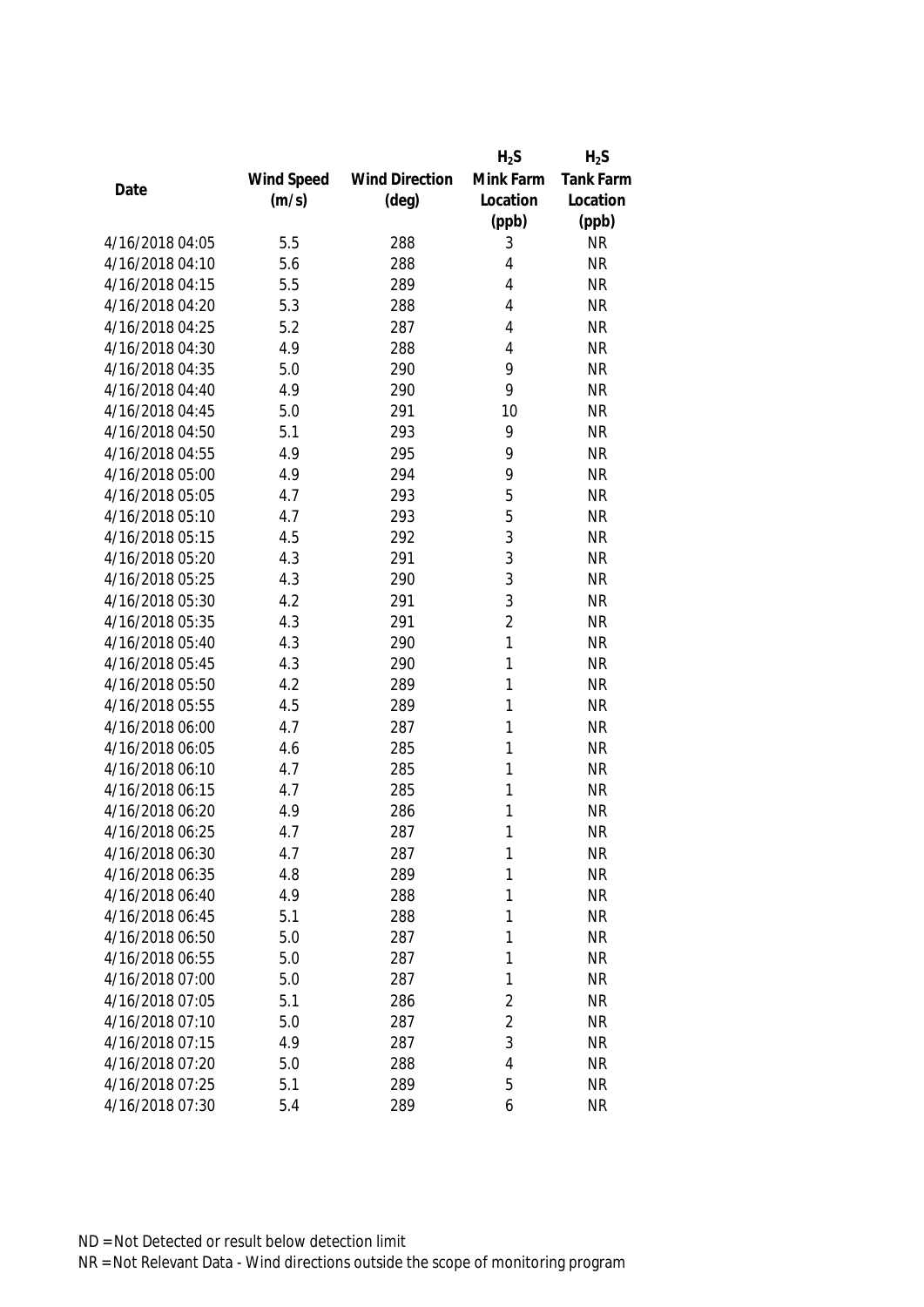|                 |            |                       | $H_2S$         | $H_2S$           |
|-----------------|------------|-----------------------|----------------|------------------|
|                 | Wind Speed | <b>Wind Direction</b> | Mink Farm      | <b>Tank Farm</b> |
| Date            | (m/s)      | $(\text{deg})$        | Location       | Location         |
|                 |            |                       | (ppb)          | (ppb)            |
| 4/16/2018 07:35 | 5.2        | 289                   | 6              | <b>NR</b>        |
| 4/16/2018 07:40 | 5.3        | 290                   | 6              | <b>NR</b>        |
| 4/16/2018 07:45 | 5.3        | 290                   | 6              | <b>NR</b>        |
| 4/16/2018 07:50 | 5.3        | 291                   | 5              | <b>NR</b>        |
| 4/16/2018 07:55 | 5.3        | 293                   | 4              | <b>NR</b>        |
| 4/16/2018 08:00 | 5.0        | 294                   | 4              | <b>NR</b>        |
| 4/16/2018 08:05 | 5.2        | 297                   | 4              | <b>NR</b>        |
| 4/16/2018 08:10 | 5.2        | 297                   | 4              | <b>NR</b>        |
| 4/16/2018 08:15 | 5.3        | 300                   | 4              | <b>NR</b>        |
| 4/16/2018 08:20 | 5.5        | 301                   | 4              | <b>NR</b>        |
| 4/16/2018 08:25 | 5.5        | 301                   | 4              | <b>NR</b>        |
| 4/16/2018 08:30 | 5.6        | 302                   | 3              | <b>NR</b>        |
| 4/16/2018 08:35 | 5.7        | 302                   | 3              | <b>NR</b>        |
| 4/16/2018 08:40 | 5.8        | 303                   | $\overline{2}$ | <b>NR</b>        |
| 4/16/2018 08:45 | 5.8        | 302                   | $\overline{2}$ | <b>NR</b>        |
| 4/16/2018 08:50 | 5.7        | 304                   | $\mathbf{1}$   | <b>NR</b>        |
| 4/16/2018 08:55 | 5.6        | 303                   | 1              | <b>NR</b>        |
| 4/16/2018 09:00 | 5.5        | 303                   | 1              | <b>NR</b>        |
| 4/16/2018 09:05 | 5.3        | 303                   | 1              | <b>NR</b>        |
| 4/16/2018 09:10 | 5.4        | 303                   | 1              | <b>NR</b>        |
| 4/16/2018 09:15 | 5.4        | 302                   | 1              | <b>NR</b>        |
| 4/16/2018 09:20 | 5.6        | 301                   | 1              | <b>NR</b>        |
| 4/16/2018 09:25 | 5.6        | 301                   | 1              | <b>NR</b>        |
| 4/16/2018 09:30 | 5.6        | 302                   | 1              | <b>NR</b>        |
| 4/16/2018 09:35 | 5.8        | 301                   | 1              | <b>NR</b>        |
| 4/16/2018 09:40 | 5.8        | 301                   | 1              | <b>NR</b>        |
| 4/16/2018 09:45 | 5.6        | 301                   | 1              | <b>NR</b>        |
| 4/16/2018 09:50 | 5.5        | 302                   | $\overline{2}$ | <b>NR</b>        |
| 4/16/2018 09:55 | 5.5        | 302                   | $\overline{2}$ | <b>NR</b>        |
| 4/16/2018 10:00 | 5.3        | 301                   | 2              | <b>NR</b>        |
| 4/16/2018 10:05 | 5.0        | 302                   | $\overline{2}$ | <b>NR</b>        |
| 4/16/2018 10:10 | 4.8        | 302                   | $\overline{2}$ | <b>NR</b>        |
| 4/16/2018 10:15 | 5.0        | 303                   | $\overline{2}$ | <b>NR</b>        |
| 4/16/2018 10:20 | 5.1        | 304                   | $\overline{2}$ | <b>NR</b>        |
| 4/16/2018 10:25 | 5.2        | 304                   | $\overline{2}$ | <b>NR</b>        |
| 4/16/2018 10:30 | 5.3        | 304                   | $\overline{2}$ | <b>NR</b>        |
| 4/16/2018 10:35 | 5.4        | 304                   | 1              | <b>NR</b>        |
| 4/16/2018 10:40 | 5.5        | 305                   | 1              | <b>NR</b>        |
| 4/16/2018 10:45 | 5.5        | 304                   | 1              | <b>NR</b>        |
| 4/16/2018 10:50 | 5.5        | 303                   | 1              | <b>NR</b>        |
| 4/16/2018 10:55 | 5.6        | 304                   | 1              | <b>NR</b>        |
| 4/16/2018 11:00 | 5.8        | 304                   | $\mathbf{1}$   | <b>NR</b>        |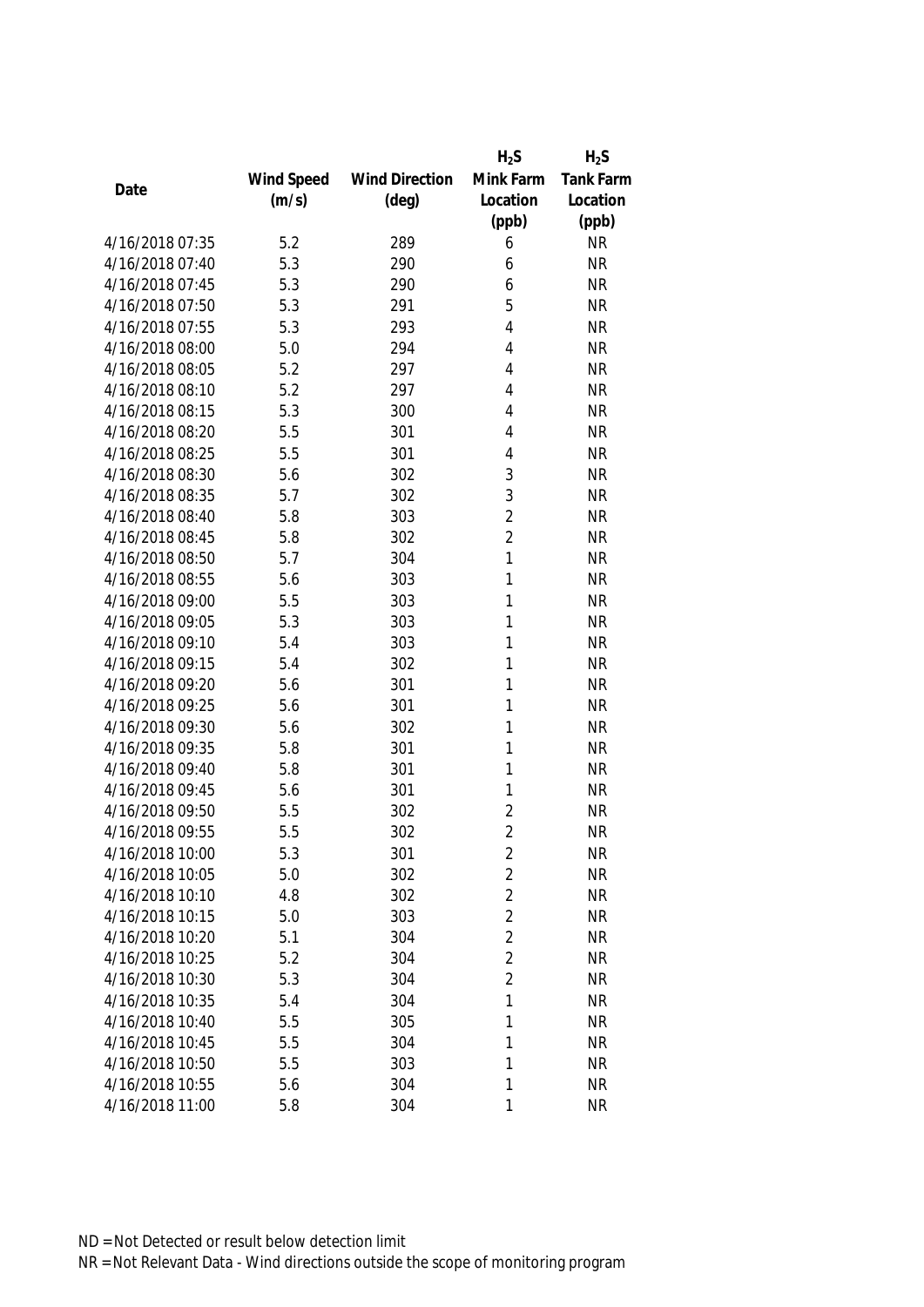|                 |            |                       | $H_2S$    | $H_2S$    |
|-----------------|------------|-----------------------|-----------|-----------|
|                 | Wind Speed | <b>Wind Direction</b> | Mink Farm | Tank Farm |
| Date            | (m/s)      | $(\text{deg})$        | Location  | Location  |
|                 |            |                       | (ppb)     | (ppb)     |
| 4/16/2018 11:05 | 5.8        | 304                   | 1         | <b>NR</b> |
| 4/16/2018 11:10 | 6.1        | 304                   | 1         | <b>NR</b> |
| 4/16/2018 11:15 | 5.8        | 304                   | 1         | <b>NR</b> |
| 4/16/2018 11:20 | 5.8        | 304                   | <b>ND</b> | <b>NR</b> |
| 4/16/2018 11:25 | 5.8        | 303                   | <b>ND</b> | <b>NR</b> |
| 4/16/2018 11:30 | 5.9        | 302                   | <b>ND</b> | <b>NR</b> |
| 4/16/2018 11:35 | 6.0        | 301                   | <b>ND</b> | <b>NR</b> |
| 4/16/2018 11:40 | 5.9        | 301                   | <b>ND</b> | <b>NR</b> |
| 4/16/2018 11:45 | 6.0        | 300                   | <b>ND</b> | <b>NR</b> |
| 4/16/2018 11:50 | 6.2        | 300                   | <b>ND</b> | <b>NR</b> |
| 4/16/2018 11:55 | 6.3        | 301                   | <b>ND</b> | <b>NR</b> |
| 4/16/2018 12:00 | 6.1        | 302                   | <b>ND</b> | <b>NR</b> |
| 4/16/2018 12:05 | 6.0        | 303                   | <b>ND</b> | <b>NR</b> |
| 4/16/2018 12:10 | 6.1        | 303                   | <b>ND</b> | <b>NR</b> |
| 4/16/2018 12:15 | 6.2        | 304                   | <b>ND</b> | <b>NR</b> |
| 4/16/2018 12:20 | 6.3        | 305                   | <b>ND</b> | <b>NR</b> |
| 4/16/2018 12:25 | 6.3        | 305                   | <b>ND</b> | <b>NR</b> |
| 4/16/2018 12:30 | 6.4        | 304                   | <b>ND</b> | <b>NR</b> |
| 4/16/2018 12:35 | 6.5        | 303                   | <b>ND</b> | <b>NR</b> |
| 4/16/2018 12:40 | 6.3        | 302                   | <b>ND</b> | <b>NR</b> |
| 4/16/2018 12:45 | 6.6        | 302                   | <b>ND</b> | <b>NR</b> |
| 4/16/2018 12:50 | 6.1        | 299                   | <b>ND</b> | <b>NR</b> |
| 4/16/2018 12:55 | 5.9        | 298                   | <b>ND</b> | <b>NR</b> |
| 4/16/2018 13:00 | 5.9        | 295                   | <b>ND</b> | <b>NR</b> |
| 4/16/2018 13:05 | 5.9        | 294                   | <b>ND</b> | <b>NR</b> |
| 4/16/2018 13:10 | 6.1        | 295                   | <b>ND</b> | <b>NR</b> |
| 4/16/2018 13:15 | 5.8        | 295                   | <b>ND</b> | <b>NR</b> |
| 4/16/2018 13:20 | 5.9        | 297                   | <b>ND</b> | <b>NR</b> |
| 4/16/2018 13:25 | 6.1        | 296                   | <b>ND</b> | <b>NR</b> |
| 4/16/2018 13:30 | 6.2        | 300                   | 1         | <b>NR</b> |
| 4/16/2018 13:35 | 6.4        | 303                   | 1         | <b>NR</b> |
| 4/16/2018 13:40 | 6.3        | 302                   | 1         | <b>NR</b> |
| 4/16/2018 13:45 | 6.3        | 302                   | <b>ND</b> | <b>NR</b> |
| 4/16/2018 13:50 | 6.5        | 301                   | 1         | <b>NR</b> |
| 4/16/2018 13:55 | 6.5        | 302                   | <b>ND</b> | <b>NR</b> |
| 4/16/2018 14:00 | 6.4        | 300                   | 1         | <b>NR</b> |
| 4/16/2018 14:05 | 6.3        | 298                   | 1         | <b>NR</b> |
| 4/16/2018 14:10 | 6.3        | 298                   | 1         | <b>NR</b> |
| 4/16/2018 14:15 | 6.5        | 296                   | 1         | <b>NR</b> |
| 4/16/2018 14:20 | 6.6        | 296                   | 1         | <b>NR</b> |
| 4/16/2018 14:25 | 6.3        | 295                   | 1         | <b>NR</b> |
| 4/16/2018 14:30 | 6.3        | 293                   | 1         | <b>NR</b> |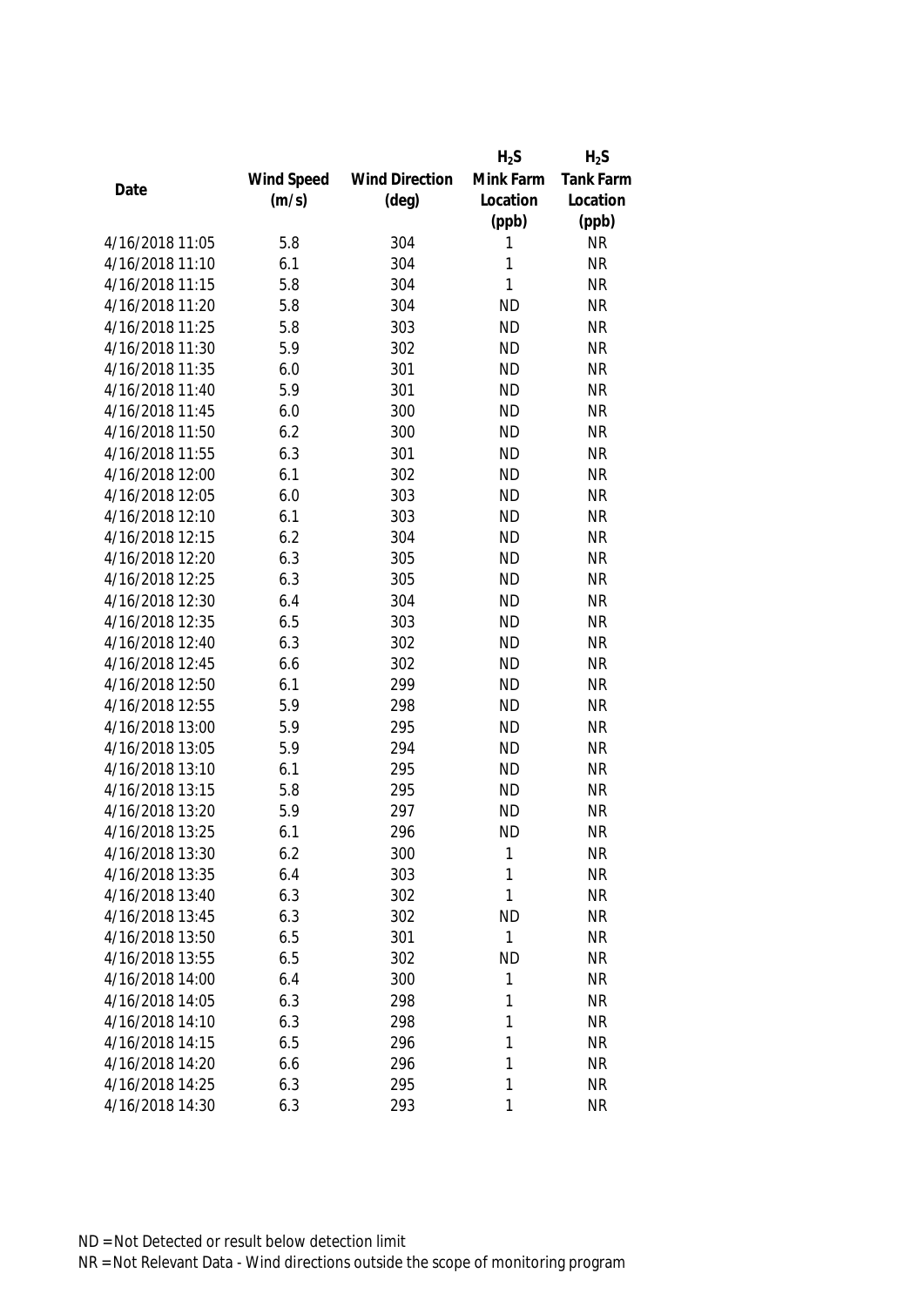|                 |            |                       | $H_2S$         | $H_2S$    |
|-----------------|------------|-----------------------|----------------|-----------|
|                 | Wind Speed | <b>Wind Direction</b> | Mink Farm      | Tank Farm |
| Date            | (m/s)      | $(\text{deg})$        | Location       | Location  |
|                 |            |                       | (ppb)          | (ppb)     |
| 4/16/2018 14:35 | 6.4        | 293                   | 1              | <b>NR</b> |
| 4/16/2018 14:40 | 6.5        | 295                   | 1              | <b>NR</b> |
| 4/16/2018 14:45 | 6.3        | 297                   | 1              | <b>NR</b> |
| 4/16/2018 14:50 | 6.5        | 299                   | 1              | <b>NR</b> |
| 4/16/2018 14:55 | 6.7        | 300                   | <b>ND</b>      | <b>NR</b> |
| 4/16/2018 15:00 | 6.8        | 303                   | <b>ND</b>      | <b>NR</b> |
| 4/16/2018 15:05 | 6.7        | 302                   | <b>ND</b>      | <b>NR</b> |
| 4/16/2018 15:10 | 6.7        | 300                   | <b>ND</b>      | <b>NR</b> |
| 4/16/2018 15:15 | 6.7        | 298                   | 1              | <b>NR</b> |
| 4/16/2018 15:20 | 6.5        | 296                   | 1              | <b>NR</b> |
| 4/16/2018 15:25 | 6.7        | 296                   | 1              | <b>NR</b> |
| 4/16/2018 15:30 | 6.7        | 295                   | 1              | <b>NR</b> |
| 4/16/2018 15:35 | 7.0        | 297                   | <b>ND</b>      | <b>NR</b> |
| 4/16/2018 15:40 | 7.1        | 300                   | <b>ND</b>      | <b>NR</b> |
| 4/16/2018 15:45 | 7.3        | 303                   | <b>ND</b>      | <b>NR</b> |
| 4/16/2018 15:50 | 7.6        | 305                   | <b>ND</b>      | <b>NR</b> |
| 4/16/2018 15:55 | 7.5        | 305                   | <b>ND</b>      | <b>NR</b> |
| 4/16/2018 16:00 | 7.5        | 306                   | <b>ND</b>      | <b>NR</b> |
| 4/16/2018 16:05 | 7.4        | 307                   | 1              | <b>NR</b> |
| 4/16/2018 16:10 | 7.1        | 308                   | 1              | <b>NR</b> |
| 4/16/2018 16:15 | 6.8        | 307                   | 1              | <b>NR</b> |
| 4/16/2018 16:20 | 6.6        | 308                   | 1              | <b>NR</b> |
| 4/16/2018 16:25 | 6.5        | 308                   | 1              | <b>NR</b> |
| 4/16/2018 16:30 | 6.4        | 308                   | 1              | <b>NR</b> |
| 4/16/2018 16:35 | 6.2        | 306                   | 1              | <b>NR</b> |
| 4/16/2018 16:40 | 6.1        | 302                   | 1              | <b>NR</b> |
| 4/16/2018 16:45 | 6.0        | 299                   | 1              | <b>NR</b> |
| 4/16/2018 16:50 | 6.0        | 296                   | 1              | <b>NR</b> |
| 4/16/2018 16:55 | 5.8        | 294                   | 1              | <b>NR</b> |
| 4/16/2018 17:00 | 5.5        | 293                   | 1              | <b>NR</b> |
| 4/16/2018 17:05 | 5.5        | 293                   | 1              | <b>NR</b> |
| 4/16/2018 17:10 | 5.7        | 297                   | 1              | <b>NR</b> |
| 4/16/2018 17:15 | 5.7        | 300                   | 1              | <b>NR</b> |
| 4/16/2018 17:20 | 5.6        | 301                   | 1              | <b>NR</b> |
| 4/16/2018 17:25 | 5.6        | 299                   | $\overline{2}$ | <b>NR</b> |
| 4/16/2018 17:30 | 5.6        | 298                   | $\overline{2}$ | <b>NR</b> |
| 4/16/2018 17:35 | 5.7        | 298                   | $\overline{2}$ | <b>NR</b> |
| 4/16/2018 17:40 | 5.4        | 297                   | $\overline{2}$ | <b>NR</b> |
| 4/16/2018 17:45 | 5.3        | 296                   | $\overline{2}$ | <b>NR</b> |
| 4/16/2018 17:50 | 5.3        | 294                   | $\overline{2}$ | <b>NR</b> |
| 4/16/2018 17:55 | 5.3        | 294                   | $\overline{2}$ | <b>NR</b> |
|                 |            |                       | 2              |           |
| 4/16/2018 18:00 | 5.2        | 293                   |                | <b>NR</b> |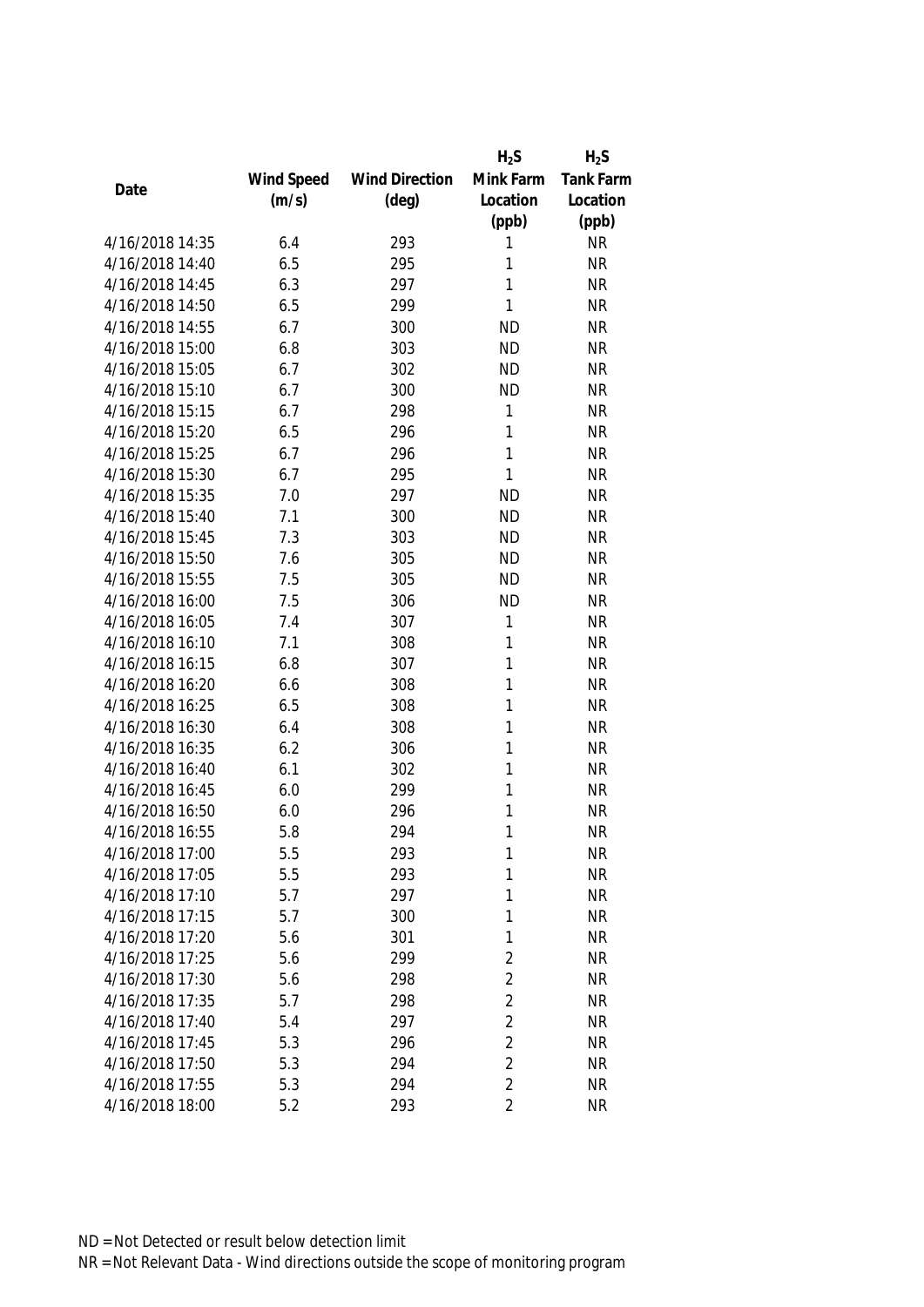|                 |            |                       | $H_2S$         | $H_2S$    |
|-----------------|------------|-----------------------|----------------|-----------|
|                 | Wind Speed | <b>Wind Direction</b> | Mink Farm      | Tank Farm |
| Date            | (m/s)      | $(\text{deg})$        | Location       | Location  |
|                 |            |                       | (ppb)          | (ppb)     |
| 4/16/2018 18:05 | 5.1        | 289                   | 2              | <b>NR</b> |
| 4/16/2018 18:10 | 5.0        | 288                   | $\overline{2}$ | <b>NR</b> |
| 4/16/2018 18:15 | 5.0        | 285                   | $\overline{2}$ | <b>NR</b> |
| 4/16/2018 18:20 | 4.7        | 284                   | 1              | <b>NR</b> |
| 4/16/2018 18:25 | 4.8        | 283                   | 1              | <b>NR</b> |
| 4/16/2018 18:30 | 4.9        | 283                   | 1              | <b>NR</b> |
| 4/16/2018 18:35 | 4.8        | 283                   | 1              | <b>NR</b> |
| 4/16/2018 18:40 | 4.8        | 282                   | 1              | <b>NR</b> |
| 4/16/2018 18:45 | 4.7        | 283                   | 1              | <b>NR</b> |
| 4/16/2018 18:50 | 4.7        | 284                   | 1              | <b>NR</b> |
| 4/16/2018 18:55 | 4.7        | 284                   | 1              | <b>NR</b> |
| 4/16/2018 19:00 | 4.7        | 286                   | $\overline{2}$ | <b>NR</b> |
| 4/16/2018 19:05 | 4.7        | 285                   | 1              | <b>NR</b> |
| 4/16/2018 19:10 | 4.8        | 287                   | $\overline{2}$ | <b>NR</b> |
| 4/16/2018 19:15 | 4.7        | 287                   | $\overline{2}$ | <b>NR</b> |
| 4/16/2018 19:20 | 4.5        | 287                   | $\overline{2}$ | <b>NR</b> |
| 4/16/2018 19:25 | 4.6        | 285                   | $\overline{2}$ | <b>NR</b> |
| 4/16/2018 19:30 | 4.6        | 284                   | $\overline{2}$ | <b>NR</b> |
| 4/16/2018 19:35 | 4.7        | 285                   | $\overline{2}$ | <b>NR</b> |
| 4/16/2018 19:40 | 4.7        | 284                   | $\overline{2}$ | <b>NR</b> |
| 4/16/2018 19:45 | 4.8        | 284                   | $\overline{2}$ | <b>NR</b> |
| 4/16/2018 19:50 | 5.1        | 285                   | 1              | <b>NR</b> |
| 4/16/2018 19:55 | 5.0        | 286                   | 1              | <b>NR</b> |
| 4/16/2018 20:00 | 5.0        | 287                   | 1              | <b>NR</b> |
| 4/16/2018 20:05 | 5.1        | 288                   | 1              | <b>NR</b> |
| 4/16/2018 20:10 | 5.2        | 290                   | 1              | <b>NR</b> |
| 4/16/2018 20:15 | 5.1        | 290                   | 1              | <b>NR</b> |
| 4/16/2018 20:20 | 5.2        | 290                   | 1              | <b>NR</b> |
| 4/16/2018 20:25 | 5.3        | 290                   | 1              | <b>NR</b> |
| 4/16/2018 20:30 | 5.2        | 289                   | 1              | <b>NR</b> |
| 4/16/2018 20:35 | 4.9        | 288                   | 1              | <b>NR</b> |
| 4/16/2018 20:40 | 4.7        | 287                   | 1              | <b>NR</b> |
| 4/16/2018 20:45 | 4.5        | 285                   | 1              | <b>NR</b> |
| 4/16/2018 20:50 | 4.4        | 284                   | 1              | <b>NR</b> |
| 4/16/2018 20:55 | 4.3        | 284                   | 1              | <b>NR</b> |
| 4/16/2018 21:00 | 4.4        | 284                   | 1              | <b>NR</b> |
| 4/16/2018 21:05 | 4.5        | 283                   | 1              | <b>NR</b> |
| 4/16/2018 21:10 | 4.7        | 284                   | 1              | <b>NR</b> |
| 4/16/2018 21:15 | 5.0        | 284                   | 1              | <b>NR</b> |
| 4/16/2018 21:20 | 5.0        | 285                   | 1              | <b>NR</b> |
| 4/16/2018 21:25 | 5.2        | 286                   | 1              | <b>NR</b> |
| 4/16/2018 21:30 | 5.4        | 286                   | 1              | <b>NR</b> |
|                 |            |                       |                |           |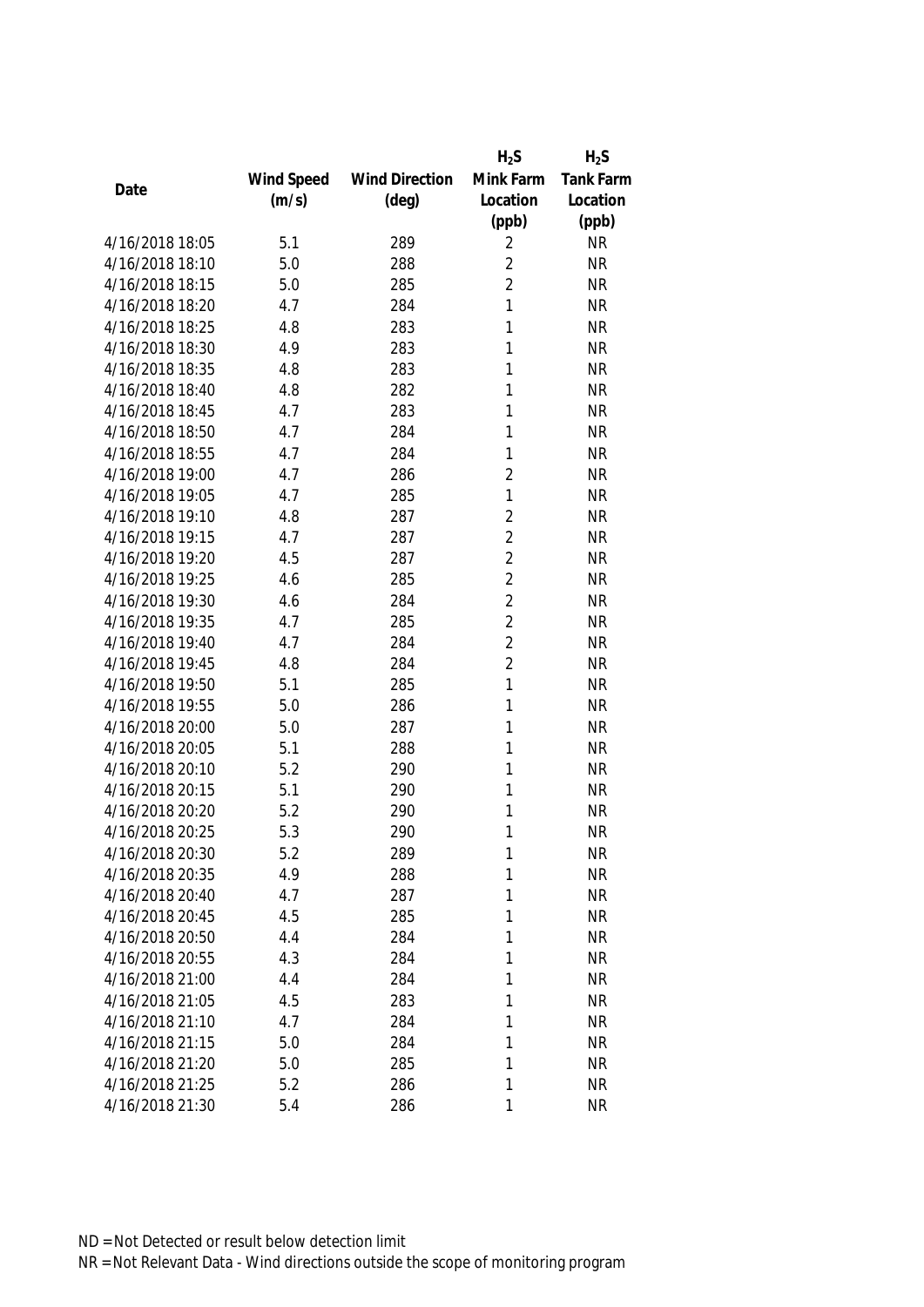|                 |            |                       | $H_2S$    | $H_2S$    |
|-----------------|------------|-----------------------|-----------|-----------|
|                 | Wind Speed | <b>Wind Direction</b> | Mink Farm | Tank Farm |
| Date            | (m/s)      | $(\text{deg})$        | Location  | Location  |
|                 |            |                       | (ppb)     | (ppb)     |
| 4/16/2018 21:35 | 5.4        | 285                   | 1         | <b>NR</b> |
| 4/16/2018 21:40 | 5.4        | 285                   | 1         | <b>NR</b> |
| 4/16/2018 21:45 | 5.6        | 286                   | 1         | <b>NR</b> |
| 4/16/2018 21:50 | 5.8        | 287                   | 1         | <b>NR</b> |
| 4/16/2018 21:55 | 5.7        | 288                   | 1         | <b>NR</b> |
| 4/16/2018 22:00 | 5.4        | 290                   | 1         | <b>NR</b> |
| 4/16/2018 22:05 | 5.5        | 290                   | 1         | <b>NR</b> |
| 4/16/2018 22:10 | 5.6        | 292                   | 1         | <b>NR</b> |
| 4/16/2018 22:15 | 5.4        | 293                   | 1         | <b>NR</b> |
| 4/16/2018 22:20 | 5.3        | 294                   | 1         | <b>NR</b> |
| 4/16/2018 22:25 | 5.4        | 294                   | 1         | <b>NR</b> |
| 4/16/2018 22:30 | 5.7        | 294                   | 1         | <b>NR</b> |
| 4/16/2018 22:35 | 5.9        | 294                   | 1         | <b>NR</b> |
| 4/16/2018 22:40 | 5.8        | 293                   | 1         | <b>NR</b> |
| 4/16/2018 22:45 | 5.9        | 292                   | 1         | <b>NR</b> |
| 4/16/2018 22:50 | 5.8        | 292                   | 1         | <b>NR</b> |
| 4/16/2018 22:55 | 5.7        | 292                   | 1         | <b>NR</b> |
| 4/16/2018 23:00 | 5.3        | 291                   | 1         | <b>NR</b> |
| 4/16/2018 23:05 | 5.0        | 293                   | 1         | <b>NR</b> |
| 4/16/2018 23:10 | 4.9        | 293                   | 1         | <b>NR</b> |
| 4/16/2018 23:15 | 4.9        | 296                   | 1         | <b>NR</b> |
| 4/16/2018 23:20 | 4.7        | 295                   | 1         | <b>NR</b> |
| 4/16/2018 23:25 | 4.8        | 294                   | 1         | <b>NR</b> |
| 4/16/2018 23:30 | 4.9        | 296                   | 1         | <b>NR</b> |
| 4/16/2018 23:35 | 4.9        | 295                   | 1         | <b>NR</b> |
| 4/16/2018 23:40 | 4.9        | 294                   | 1         | <b>NR</b> |
| 4/16/2018 23:45 | 4.8        | 292                   | 1         | <b>NR</b> |
| 4/16/2018 23:50 | 4.8        | 292                   | 1         | <b>NR</b> |
| 4/16/2018 23:55 | 4.8        | 292                   | 1         | <b>NR</b> |
| 4/16/2018 24:00 | 4.8        | 293                   | 1         | <b>NR</b> |
| 4/17/2018 00:05 | 4.9        | 293                   | 1         | <b>NR</b> |
| 4/17/2018 00:10 | 4.9        | 293                   | 1         | <b>NR</b> |
| 4/17/2018 00:15 | 4.9        | 293                   | 1         | <b>NR</b> |
| 4/17/2018 00:20 | 4.8        | 292                   | 1         | <b>NR</b> |
| 4/17/2018 00:25 | 4.8        | 291                   | 1         | <b>NR</b> |
| 4/17/2018 00:30 | 4.8        | 290                   | 1         | <b>NR</b> |
| 4/17/2018 00:35 | 4.8        | 290                   | 1         | <b>NR</b> |
| 4/17/2018 00:40 | 4.9        | 290                   | <b>ND</b> | <b>NR</b> |
| 4/17/2018 00:45 | 4.9        | 289                   | <b>ND</b> | <b>NR</b> |
| 4/17/2018 00:50 | 5.0        | 290                   | <b>ND</b> | <b>NR</b> |
| 4/17/2018 00:55 | 4.9        | 290                   | <b>ND</b> | <b>NR</b> |
|                 |            |                       |           |           |
| 4/17/2018 01:00 | 5.0        | 290                   | <b>ND</b> | <b>NR</b> |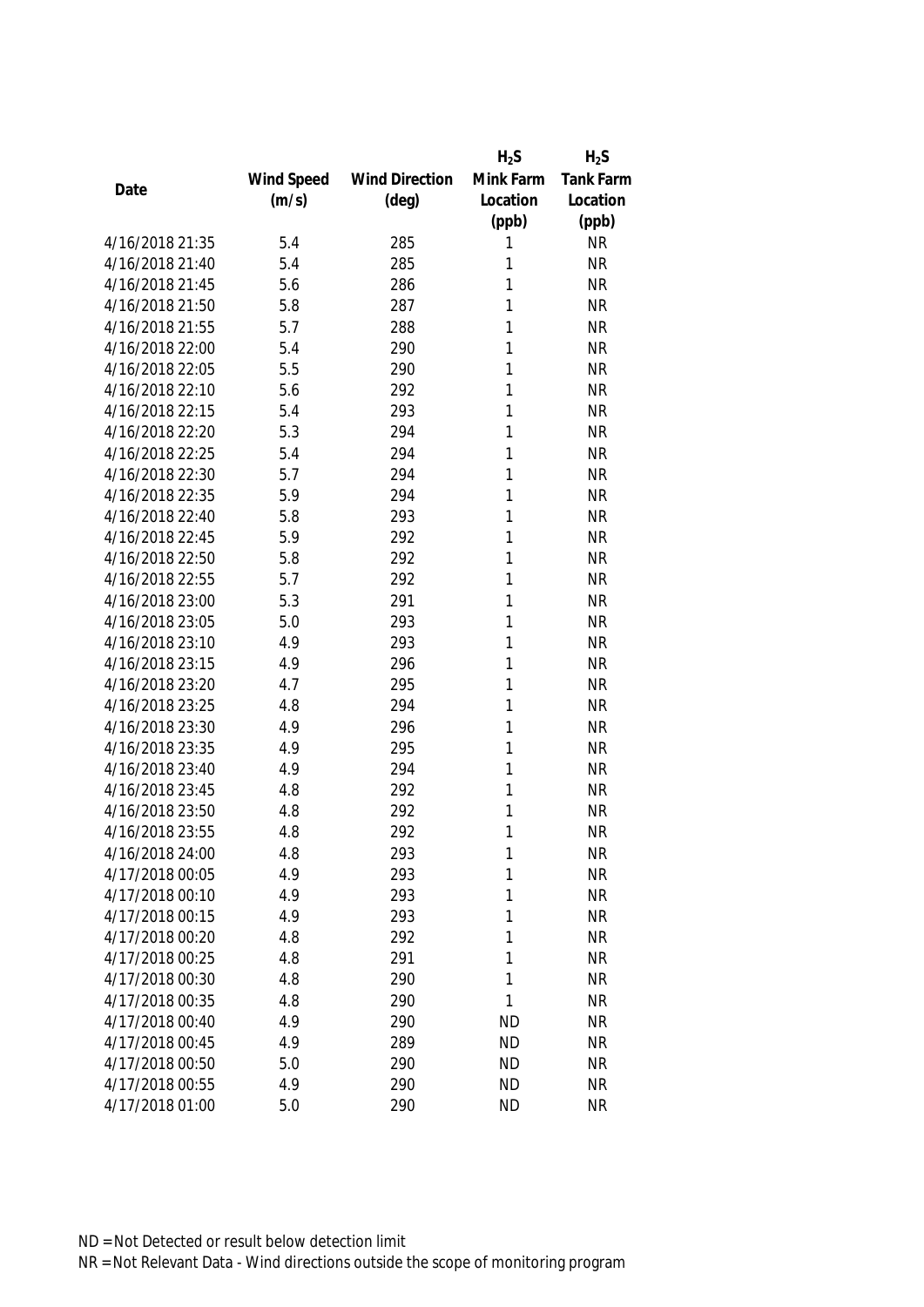|                 |            |                       | $H_2S$         | $H_2S$    |
|-----------------|------------|-----------------------|----------------|-----------|
|                 | Wind Speed | <b>Wind Direction</b> | Mink Farm      | Tank Farm |
| Date            | (m/s)      | $(\text{deg})$        | Location       | Location  |
|                 |            |                       | (ppb)          | (ppb)     |
| 4/17/2018 01:05 | 5.2        | 290                   | <b>ND</b>      | <b>NR</b> |
| 4/17/2018 01:10 | 5.4        | 291                   | <b>ND</b>      | <b>NR</b> |
| 4/17/2018 01:15 | 5.4        | 293                   | 1              | <b>NR</b> |
| 4/17/2018 01:20 | 5.5        | 293                   | 1              | <b>NR</b> |
| 4/17/2018 01:25 | 5.5        | 292                   | 1              | <b>NR</b> |
| 4/17/2018 01:30 | 5.4        | 292                   | 1              | <b>NR</b> |
| 4/17/2018 01:35 | 5.1        | 291                   | $\overline{2}$ | <b>NR</b> |
| 4/17/2018 01:40 | 4.8        | 289                   | $\overline{2}$ | <b>NR</b> |
| 4/17/2018 01:45 | 4.7        | 288                   | $\overline{2}$ | <b>NR</b> |
| 4/17/2018 01:50 | 4.5        | 286                   | $\overline{2}$ | <b>NR</b> |
| 4/17/2018 01:55 | 4.5        | 285                   | $\overline{2}$ | <b>NR</b> |
| 4/17/2018 02:00 | 4.6        | 285                   | $\overline{2}$ | <b>NR</b> |
| 4/17/2018 02:05 | 4.7        | 284                   | $\overline{2}$ | <b>NR</b> |
| 4/17/2018 02:10 | 4.8        | 284                   | 1              | <b>NR</b> |
| 4/17/2018 02:15 | 4.9        | 283                   | 1              | <b>NR</b> |
| 4/17/2018 02:20 | 5.0        | 284                   | $\overline{2}$ | <b>NR</b> |
| 4/17/2018 02:25 | 4.9        | 285                   | $\overline{2}$ | <b>NR</b> |
| 4/17/2018 02:30 | 4.8        | 285                   | 1              | <b>NR</b> |
| 4/17/2018 02:35 | 4.7        | 285                   | 1              | <b>NR</b> |
| 4/17/2018 02:40 | 4.5        | 286                   | 1              | <b>NR</b> |
| 4/17/2018 02:45 | 4.6        | 288                   | 1              | <b>NR</b> |
| 4/17/2018 02:50 | 4.6        | 288                   | 1              | <b>NR</b> |
| 4/17/2018 02:55 | 4.8        | 288                   | 1              | <b>NR</b> |
| 4/17/2018 03:00 | 5.0        | 289                   | 1              | <b>NR</b> |
| 4/17/2018 03:05 | 5.0        | 289                   | 1              | <b>NR</b> |
| 4/17/2018 03:10 | 5.0        | 288                   | 1              | <b>NR</b> |
| 4/17/2018 03:15 | 4.8        | 287                   | 1              | <b>NR</b> |
| 4/17/2018 03:20 | 4.7        | 286                   | 1              | <b>NR</b> |
| 4/17/2018 03:25 | 4.7        | 287                   | 1              | <b>NR</b> |
| 4/17/2018 03:30 | 4.3        | 286                   | 1              | <b>NR</b> |
| 4/17/2018 03:35 | 4.4        | 287                   | 1              | <b>NR</b> |
| 4/17/2018 03:40 | 4.3        | 288                   | 1              | <b>NR</b> |
| 4/17/2018 03:45 | 4.3        | 289                   | 1              | <b>NR</b> |
| 4/17/2018 03:50 | 4.1        | 289                   | 1              | <b>NR</b> |
| 4/17/2018 03:55 | 3.9        | 289                   | 1              | <b>NR</b> |
| 4/17/2018 04:00 | 3.9        | 289                   | 1              | <b>NR</b> |
| 4/17/2018 04:05 | 3.8        | 289                   | 1              | <b>NR</b> |
| 4/17/2018 04:10 | 3.8        | 288                   | 1              | <b>NR</b> |
| 4/17/2018 04:15 | 3.6        | 287                   | 1              | <b>NR</b> |
| 4/17/2018 04:20 | 3.6        | 285                   | 1              | <b>NR</b> |
| 4/17/2018 04:25 | 3.5        | 283                   | 1              | <b>NR</b> |
| 4/17/2018 04:30 | 3.5        | 280                   | 1              | <b>NR</b> |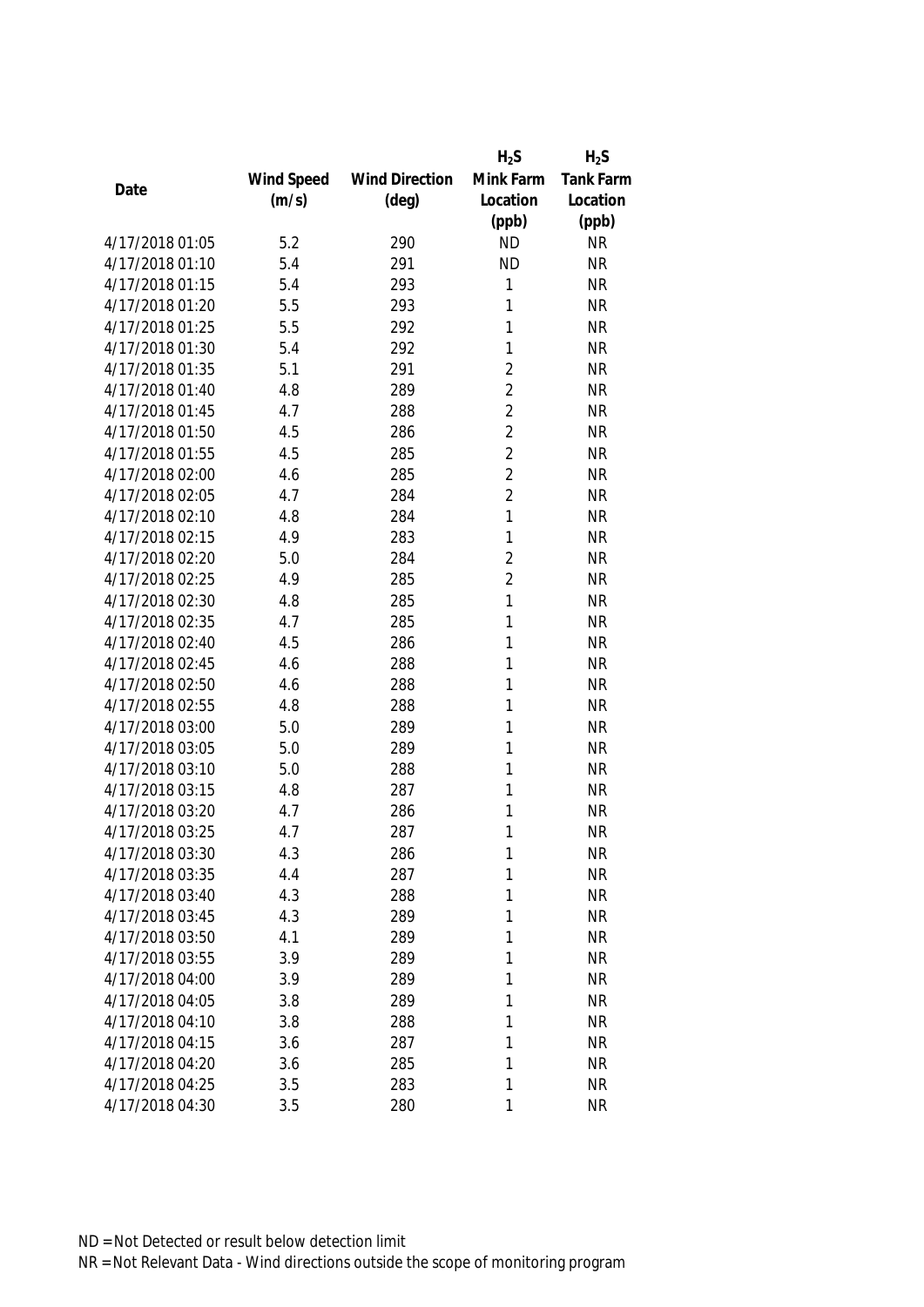|                 |            |                       | $H_2S$    | $H_2S$           |
|-----------------|------------|-----------------------|-----------|------------------|
|                 | Wind Speed | <b>Wind Direction</b> | Mink Farm | <b>Tank Farm</b> |
| Date            | (m/s)      | $(\text{deg})$        | Location  | Location         |
|                 |            |                       | (ppb)     | (ppb)            |
| 4/17/2018 04:35 | 3.5        | 278                   | 1         | <b>NR</b>        |
| 4/17/2018 04:40 | 3.5        | 275                   | 1         | 1                |
| 4/17/2018 04:45 | 3.6        | 273                   | 1         | 1                |
| 4/17/2018 04:50 | 3.6        | 273                   | 1         | 1                |
| 4/17/2018 04:55 | 3.7        | 273                   | 1         | 1                |
| 4/17/2018 05:00 | 3.7        | 274                   | 1         | 1                |
| 4/17/2018 05:05 | 3.7        | 275                   | 1         | 1                |
| 4/17/2018 05:10 | 3.7        | 275                   | 1         | 1                |
| 4/17/2018 05:15 | 3.6        | 276                   | 1         | <b>NR</b>        |
| 4/17/2018 05:20 | 3.6        | 276                   | 1         | <b>NR</b>        |
| 4/17/2018 05:25 | 3.6        | 278                   | 1         | <b>NR</b>        |
| 4/17/2018 05:30 | 3.6        | 279                   | 1         | <b>NR</b>        |
| 4/17/2018 05:35 | 3.5        | 279                   | 1         | <b>NR</b>        |
| 4/17/2018 05:40 | 3.5        | 279                   | 1         | <b>NR</b>        |
| 4/17/2018 05:45 | 3.5        | 280                   | 1         | <b>NR</b>        |
| 4/17/2018 05:50 | 3.5        | 280                   | 1         | <b>NR</b>        |
| 4/17/2018 05:55 | 3.4        | 280                   | 1         | <b>NR</b>        |
| 4/17/2018 06:00 | 3.4        | 281                   | 1         | <b>NR</b>        |
| 4/17/2018 06:05 | 3.4        | 281                   | 1         | <b>NR</b>        |
| 4/17/2018 06:10 | 3.4        | 282                   | 1         | <b>NR</b>        |
| 4/17/2018 06:15 | 3.4        | 282                   | 1         | <b>NR</b>        |
| 4/17/2018 06:20 | 3.5        | 281                   | 1         | <b>NR</b>        |
| 4/17/2018 06:25 | 3.5        | 281                   | 1         | <b>NR</b>        |
| 4/17/2018 06:30 | 3.6        | 279                   | 1         | <b>NR</b>        |
| 4/17/2018 06:35 | 3.7        | 279                   | 1         | <b>NR</b>        |
| 4/17/2018 06:40 | 4.0        | 279                   | 1         | <b>NR</b>        |
| 4/17/2018 06:45 | 4.0        | 280                   | 1         | <b>NR</b>        |
| 4/17/2018 06:50 | 4.2        | 281                   | 1         | <b>NR</b>        |
| 4/17/2018 06:55 | 4.2        | 282                   | 1         | <b>NR</b>        |
| 4/17/2018 07:00 | 4.2        | 285                   | <b>ND</b> | <b>NR</b>        |
| 4/17/2018 07:05 | 4.2        | 286                   | 1         | <b>NR</b>        |
| 4/17/2018 07:10 | 4.0        | 286                   | 1         | <b>NR</b>        |
| 4/17/2018 07:15 | 4.2        | 288                   | 1         | <b>NR</b>        |
| 4/17/2018 07:20 | 4.0        | 290                   | 1         | <b>NR</b>        |
| 4/17/2018 07:25 | 4.1        | 294                   | 1         | <b>NR</b>        |
| 4/17/2018 07:30 | 4.3        | 297                   | 1         | <b>NR</b>        |
| 4/17/2018 07:35 | 4.6        | 300                   | <b>ND</b> | <b>NR</b>        |
| 4/17/2018 07:40 | 5.0        | 303                   | <b>ND</b> | <b>NR</b>        |
| 4/17/2018 07:45 | 5.2        | 305                   | <b>ND</b> | <b>NR</b>        |
| 4/17/2018 07:50 | 5.6        | 306                   | <b>ND</b> | <b>NR</b>        |
| 4/17/2018 07:55 | 5.8        | 307                   | <b>ND</b> | <b>NR</b>        |
| 4/17/2018 08:00 | 6.0        | 307                   | 1         | <b>NR</b>        |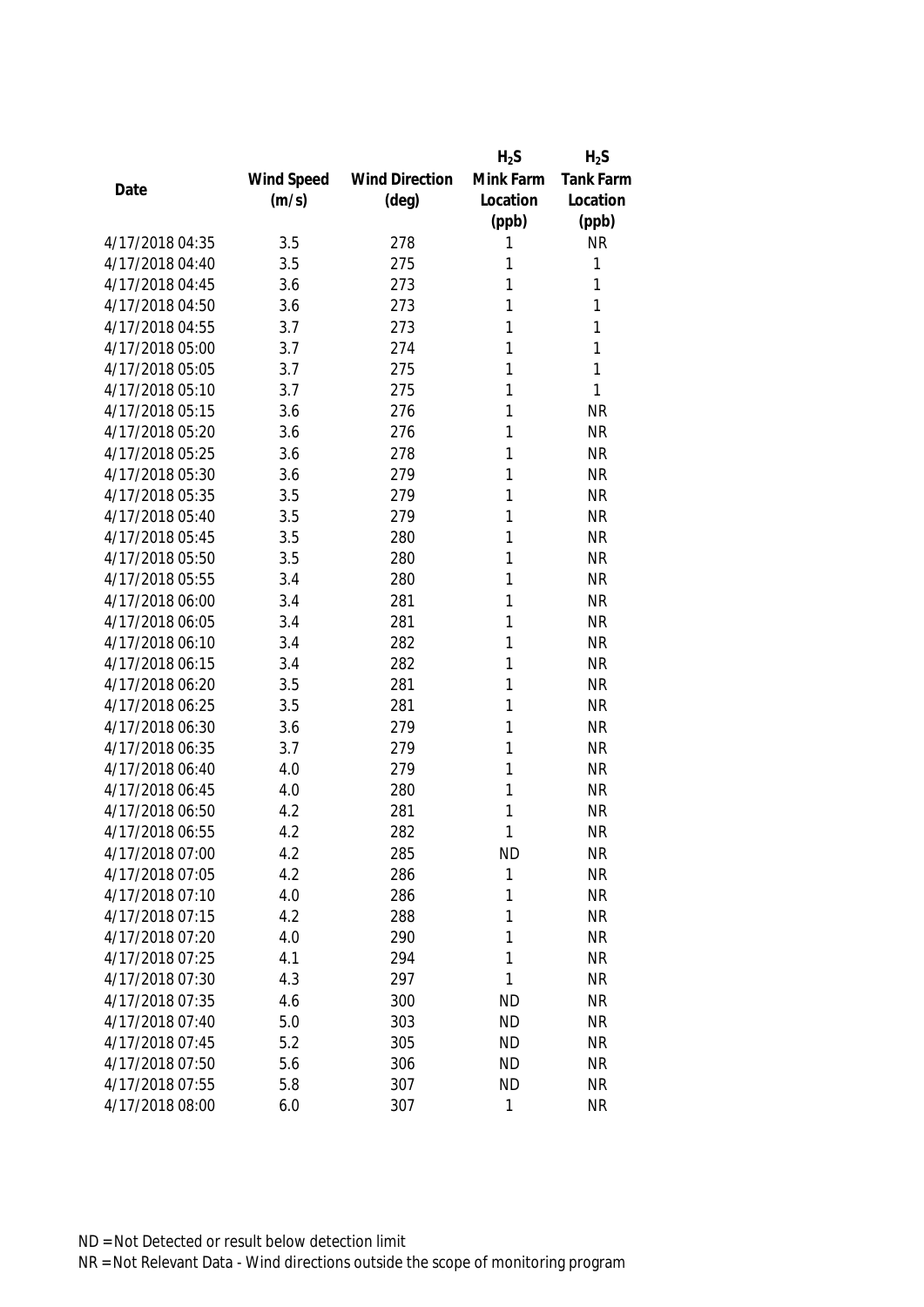|                 |            |                       | $H_2S$    | $H_2S$    |
|-----------------|------------|-----------------------|-----------|-----------|
|                 | Wind Speed | <b>Wind Direction</b> | Mink Farm | Tank Farm |
| Date            | (m/s)      | $(\text{deg})$        | Location  | Location  |
|                 |            |                       | (ppb)     | (ppb)     |
| 4/17/2018 08:05 | 6.1        | 307                   | 1         | <b>NR</b> |
| 4/17/2018 08:10 | 6.3        | 309                   | 1         | <b>NR</b> |
| 4/17/2018 08:15 | 6.1        | 311                   | 1         | <b>NR</b> |
| 4/17/2018 08:20 | 6.2        | 312                   | 1         | <b>NR</b> |
| 4/17/2018 08:25 | 6.1        | 312                   | <b>ND</b> | <b>NR</b> |
| 4/17/2018 08:30 | 6.0        | 314                   | <b>ND</b> | <b>NR</b> |
| 4/17/2018 08:35 | 6.0        | 315                   | <b>ND</b> | <b>NR</b> |
| 4/17/2018 08:40 | 6.0        | 313                   | <b>ND</b> | <b>NR</b> |
| 4/17/2018 08:45 | 6.2        | 314                   | <b>ND</b> | <b>NR</b> |
| 4/17/2018 08:50 | 6.1        | 316                   | <b>ND</b> | <b>NR</b> |
| 4/17/2018 08:55 | 6.3        | 319                   | <b>ND</b> | <b>NR</b> |
| 4/17/2018 09:00 | 6.3        | 318                   | <b>ND</b> | <b>NR</b> |
| 4/17/2018 09:05 | 6.1        | 317                   | <b>ND</b> | <b>NR</b> |
| 4/17/2018 09:10 | 6.0        | 319                   | <b>ND</b> | <b>NR</b> |
| 4/17/2018 09:15 | 5.9        | 315                   | <b>ND</b> | <b>NR</b> |
| 4/17/2018 09:20 | 5.7        | 312                   | <b>ND</b> | <b>NR</b> |
| 4/17/2018 09:25 | 5.5        | 314                   | <b>ND</b> | <b>NR</b> |
| 4/17/2018 09:30 | 5.5        | 316                   | 1         | <b>NR</b> |
| 4/17/2018 09:35 | 5.7        | 317                   | 1         | <b>NR</b> |
| 4/17/2018 09:40 | 5.8        | 320                   | 1         | <b>NR</b> |
| 4/17/2018 09:45 | 5.6        | 325                   | 1         | <b>NR</b> |
| 4/17/2018 09:50 | 5.7        | 323                   | 1         | <b>NR</b> |
| 4/17/2018 09:55 | 6.0        | 319                   | 1         | <b>NR</b> |
| 4/17/2018 10:00 | 6.0        | 318                   | 1         | <b>NR</b> |
| 4/17/2018 10:05 | 5.9        | 316                   | 1         | <b>NR</b> |
| 4/17/2018 10:10 | 5.8        | 312                   | 1         | <b>NR</b> |
| 4/17/2018 10:15 | 5.9        | 310                   | 1         | <b>NR</b> |
| 4/17/2018 10:20 | 5.6        | 315                   | 1         | <b>NR</b> |
| 4/17/2018 10:25 | 5.4        | 317                   | <b>ND</b> | <b>NR</b> |
| 4/17/2018 10:30 | 5.2        | 319                   | <b>ND</b> | <b>NR</b> |
| 4/17/2018 10:35 | 5.2        | 319                   | <b>ND</b> | <b>NR</b> |
| 4/17/2018 10:40 | 5.2        | 321                   | 1         | <b>NR</b> |
| 4/17/2018 10:45 | 5.3        | 324                   | <b>ND</b> | <b>NR</b> |
| 4/17/2018 10:50 | 5.3        | 319                   | <b>ND</b> | <b>NR</b> |
| 4/17/2018 10:55 | 5.0        | 319                   | 1         | <b>NR</b> |
| 4/17/2018 11:00 | 5.1        | 317                   | 1         | <b>NR</b> |
| 4/17/2018 11:05 | 4.9        | 322                   | <b>ND</b> | <b>NR</b> |
| 4/17/2018 11:10 | 4.7        | 325                   | <b>ND</b> | <b>NR</b> |
| 4/17/2018 11:15 | 4.7        | 324                   | <b>ND</b> | <b>NR</b> |
| 4/17/2018 11:20 | 4.7        | 329                   | 1         | <b>NR</b> |
| 4/17/2018 11:25 | 4.9        | 331                   | <b>ND</b> | <b>NR</b> |
| 4/17/2018 11:30 | 4.9        | 331                   | <b>ND</b> | <b>NR</b> |
|                 |            |                       |           |           |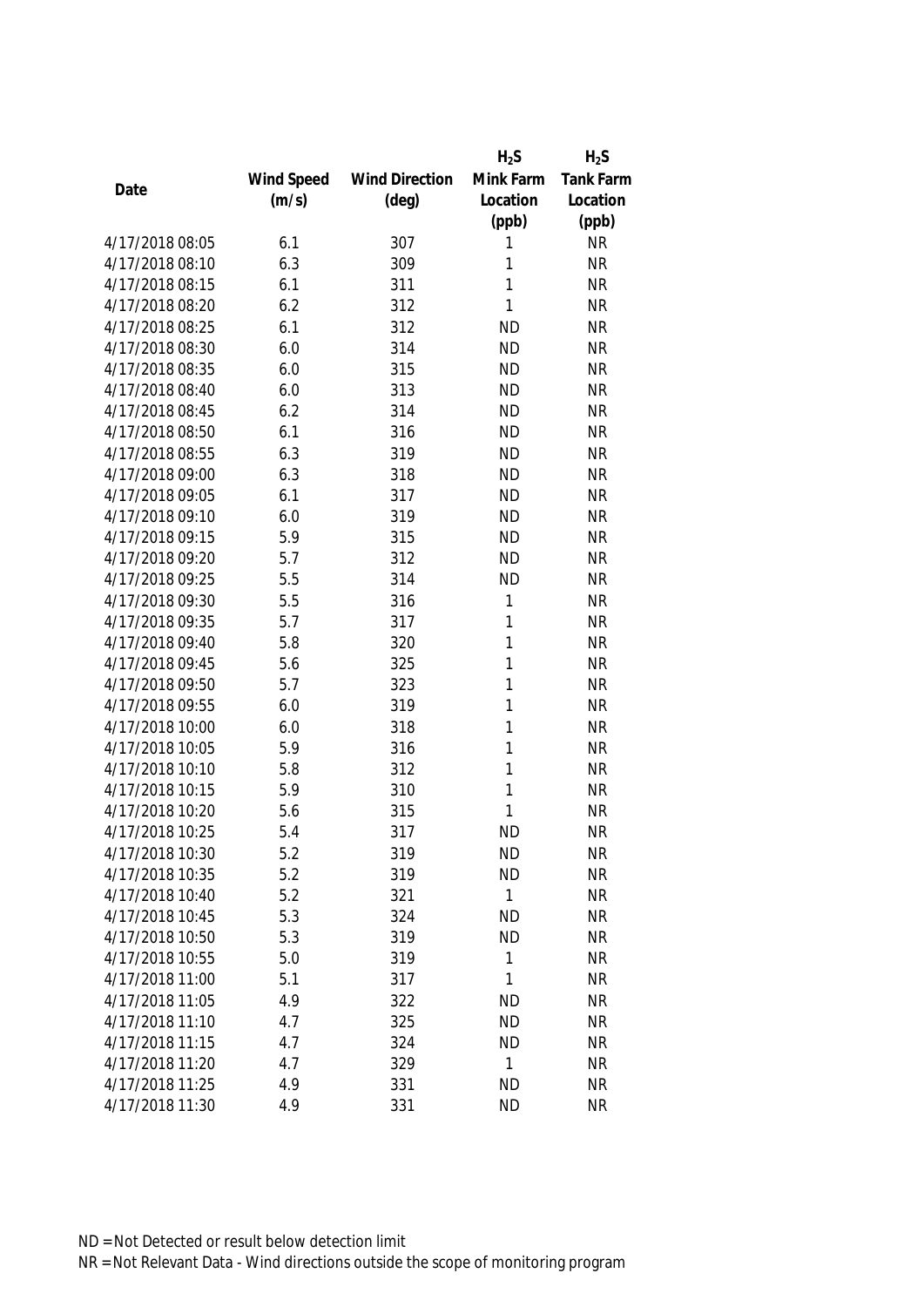|                 |            |                       | $H_2S$       | $H_2S$    |
|-----------------|------------|-----------------------|--------------|-----------|
|                 | Wind Speed | <b>Wind Direction</b> | Mink Farm    | Tank Farm |
| Date            | (m/s)      | $(\text{deg})$        | Location     | Location  |
|                 |            |                       | (ppb)        | (ppb)     |
| 4/17/2018 11:35 | 4.8        | 326                   | 1            | <b>NR</b> |
| 4/17/2018 11:40 | 4.8        | 324                   | 1            | <b>NR</b> |
| 4/17/2018 11:45 | 4.4        | 323                   | 1            | <b>NR</b> |
| 4/17/2018 11:50 | 4.4        | 322                   | 1            | <b>NR</b> |
| 4/17/2018 11:55 | 4.3        | 319                   | 1            | <b>NR</b> |
| 4/17/2018 12:00 | 4.0        | 319                   | 1            | <b>NR</b> |
| 4/17/2018 12:05 | 4.3        | 323                   | $\mathbf{1}$ | <b>NR</b> |
| 4/17/2018 12:10 | 4.3        | 322                   | <b>ND</b>    | <b>NR</b> |
| 4/17/2018 12:15 | 4.6        | 320                   | <b>ND</b>    | <b>NR</b> |
| 4/17/2018 12:20 | 4.7        | 320                   | <b>ND</b>    | <b>NR</b> |
| 4/17/2018 12:25 | 4.8        | 320                   | <b>ND</b>    | <b>NR</b> |
| 4/17/2018 12:30 | 4.9        | 320                   | <b>ND</b>    | <b>NR</b> |
| 4/17/2018 12:35 | 4.6        | 315                   | <b>ND</b>    | <b>NR</b> |
| 4/17/2018 12:40 | 4.6        | 313                   | <b>ND</b>    | <b>NR</b> |
| 4/17/2018 12:45 | 4.6        | 317                   | <b>ND</b>    | <b>NR</b> |
| 4/17/2018 12:50 | 4.4        | 314                   | <b>ND</b>    | <b>NR</b> |
| 4/17/2018 12:55 | 4.4        | 313                   | <b>ND</b>    | <b>NR</b> |
| 4/17/2018 13:00 | 4.6        | 310                   | <b>ND</b>    | <b>NR</b> |
| 4/17/2018 13:05 | 4.6        | 309                   | <b>ND</b>    | <b>NR</b> |
| 4/17/2018 13:10 | 4.5        | 310                   | <b>ND</b>    | <b>NR</b> |
| 4/17/2018 13:15 | 4.5        | 304                   | <b>ND</b>    | <b>NR</b> |
| 4/17/2018 13:20 | 4.4        | 300                   | <b>ND</b>    | <b>NR</b> |
| 4/17/2018 13:25 | 4.3        | 297                   | $\mathbf{1}$ | <b>NR</b> |
| 4/17/2018 13:30 | 4.2        | 294                   | 1            | <b>NR</b> |
| 4/17/2018 13:35 | 4.3        | 293                   | 1            | <b>NR</b> |
| 4/17/2018 13:40 | 4.3        | 294                   | 1            | <b>NR</b> |
| 4/17/2018 13:45 | 4.2        | 291                   | 1            | <b>NR</b> |
| 4/17/2018 13:50 | 4.3        | 292                   | 1            | <b>NR</b> |
| 4/17/2018 13:55 | 4.4        | 293                   | 1            | <b>NR</b> |
| 4/17/2018 14:00 | 4.5        | 297                   | <b>ND</b>    | <b>NR</b> |
| 4/17/2018 14:05 | 4.4        | 299                   | <b>ND</b>    | <b>NR</b> |
| 4/17/2018 14:10 | 4.4        | 295                   | <b>ND</b>    | <b>NR</b> |
| 4/17/2018 14:15 | 4.2        | 294                   | <b>ND</b>    | <b>NR</b> |
| 4/17/2018 14:20 | 4.1        | 287                   | <b>ND</b>    | <b>NR</b> |
| 4/17/2018 14:25 | 4.0        | 286                   | 1            | <b>NR</b> |
| 4/17/2018 14:30 | 3.7        | 284                   | 1            | <b>NR</b> |
| 4/17/2018 14:35 | 3.6        | 282                   | <b>ND</b>    | <b>NR</b> |
| 4/17/2018 14:40 | 3.7        | 284                   | <b>ND</b>    | <b>NR</b> |
| 4/17/2018 14:45 | 3.7        | 286                   | <b>ND</b>    | <b>NR</b> |
| 4/17/2018 14:50 | 3.9        | 294                   | <b>ND</b>    | <b>NR</b> |
| 4/17/2018 14:55 | 3.6        | 287                   | <b>ND</b>    | <b>NR</b> |
| 4/17/2018 15:00 | 3.8        | 285                   | <b>ND</b>    | <b>NR</b> |
|                 |            |                       |              |           |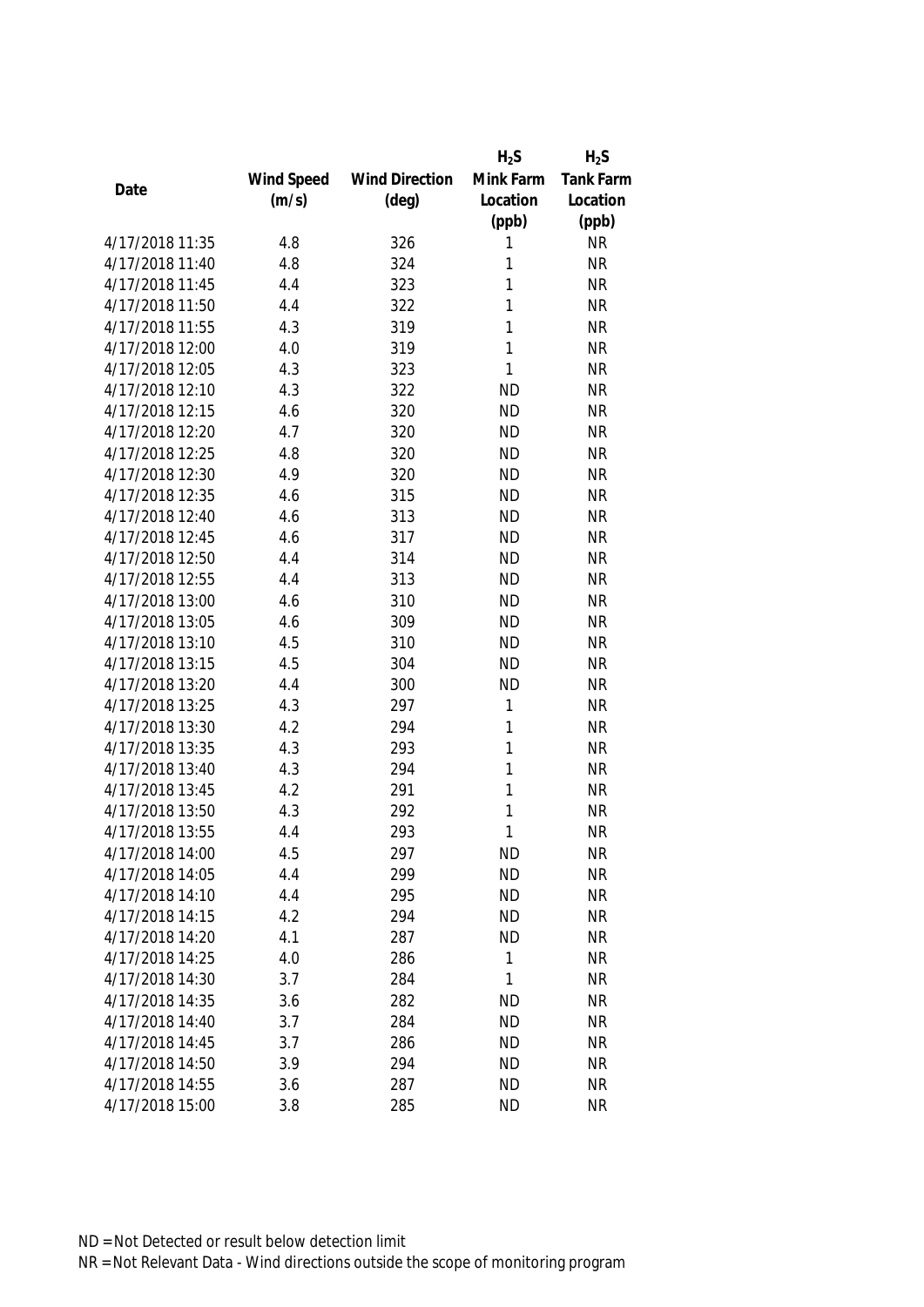|                 |            |                       | $H_2S$       | $H_2S$           |
|-----------------|------------|-----------------------|--------------|------------------|
|                 | Wind Speed | <b>Wind Direction</b> | Mink Farm    | <b>Tank Farm</b> |
| Date            | (m/s)      | $(\text{deg})$        | Location     | Location         |
|                 |            |                       | (ppb)        | (ppb)            |
| 4/17/2018 15:05 | 3.9        | 285                   | 1            | <b>NR</b>        |
| 4/17/2018 15:10 | 3.8        | 281                   | 1            | <b>NR</b>        |
| 4/17/2018 15:15 | 3.9        | 281                   | 1            | <b>NR</b>        |
| 4/17/2018 15:20 | 3.7        | 281                   | 1            | <b>NR</b>        |
| 4/17/2018 15:25 | 3.8        | 282                   | 1            | <b>NR</b>        |
| 4/17/2018 15:30 | 3.8        | 283                   | 1            | <b>NR</b>        |
| 4/17/2018 15:35 | 3.6        | 287                   | 1            | <b>NR</b>        |
| 4/17/2018 15:40 | 3.9        | 293                   | 1            | <b>NR</b>        |
| 4/17/2018 15:45 | 3.7        | 292                   | <b>ND</b>    | <b>NR</b>        |
| 4/17/2018 15:50 | 3.6        | 283                   | <b>ND</b>    | <b>NR</b>        |
| 4/17/2018 15:55 | 3.4        | 280                   | <b>ND</b>    | <b>NR</b>        |
| 4/17/2018 16:00 | 3.5        | 282                   | <b>ND</b>    | <b>NR</b>        |
| 4/17/2018 16:05 | 3.6        | 279                   | <b>ND</b>    | <b>NR</b>        |
| 4/17/2018 16:10 | 3.4        | 282                   | $\mathbf{1}$ | <b>NR</b>        |
| 4/17/2018 16:15 | 3.2        | 295                   | <b>NR</b>    | <b>NR</b>        |
| 4/17/2018 16:20 | 3.1        | 313                   | <b>NR</b>    | <b>NR</b>        |
| 4/17/2018 16:25 | 3.3        | 329                   | <b>ND</b>    | <b>NR</b>        |
| 4/17/2018 16:30 | 3.0        | 332                   | <b>ND</b>    | <b>NR</b>        |
| 4/17/2018 16:35 | 3.0        | 332                   | <b>ND</b>    | <b>NR</b>        |
| 4/17/2018 16:40 | 2.9        | 335                   | <b>ND</b>    | <b>NR</b>        |
| 4/17/2018 16:45 | 3.1        | 335                   | <b>ND</b>    | <b>NR</b>        |
| 4/17/2018 16:50 | 3.3        | 340                   | <b>ND</b>    | <b>NR</b>        |
| 4/17/2018 16:55 | 3.2        | 343                   | 1            | <b>NR</b>        |
| 4/17/2018 17:00 | 3.4        | 344                   | 1            | <b>NR</b>        |
| 4/17/2018 17:05 | 3.3        | 351                   | 1            | <b>NR</b>        |
| 4/17/2018 17:10 | 3.2        | 353                   | 1            | <b>NR</b>        |
| 4/17/2018 17:15 | 3.0        | 354                   | 1            | <b>NR</b>        |
| 4/17/2018 17:20 | 3.1        | 345                   | 1            | <b>NR</b>        |
| 4/17/2018 17:25 | 3.0        | 343                   | 1            | <b>NR</b>        |
| 4/17/2018 17:30 | 3.0        | 342                   | 1            | <b>NR</b>        |
| 4/17/2018 17:35 | 3.0        | 341                   | <b>ND</b>    | <b>NR</b>        |
| 4/17/2018 17:40 | 3.1        | 341                   | <b>ND</b>    | <b>NR</b>        |
| 4/17/2018 17:45 | 3.2        | 336                   | <b>ND</b>    | <b>NR</b>        |
| 4/17/2018 17:50 | 3.2        | 335                   | <b>ND</b>    | <b>NR</b>        |
| 4/17/2018 17:55 | 3.2        | 331                   | <b>ND</b>    | <b>NR</b>        |
| 4/17/2018 18:00 | 3.2        | 333                   | <b>ND</b>    | <b>NR</b>        |
| 4/17/2018 18:05 | 3.0        | 331                   | <b>ND</b>    | <b>NR</b>        |
| 4/17/2018 18:10 | 2.9        | 329                   | 1            | <b>NR</b>        |
| 4/17/2018 18:15 | 3.0        | 335                   | 1            | <b>NR</b>        |
| 4/17/2018 18:20 | 2.9        | 338                   | 1            | <b>NR</b>        |
| 4/17/2018 18:25 | 3.0        | 354                   | <b>NR</b>    | <b>NR</b>        |
| 4/17/2018 18:30 | 3.1        | 13                    | <b>NR</b>    | <b>NR</b>        |
|                 |            |                       |              |                  |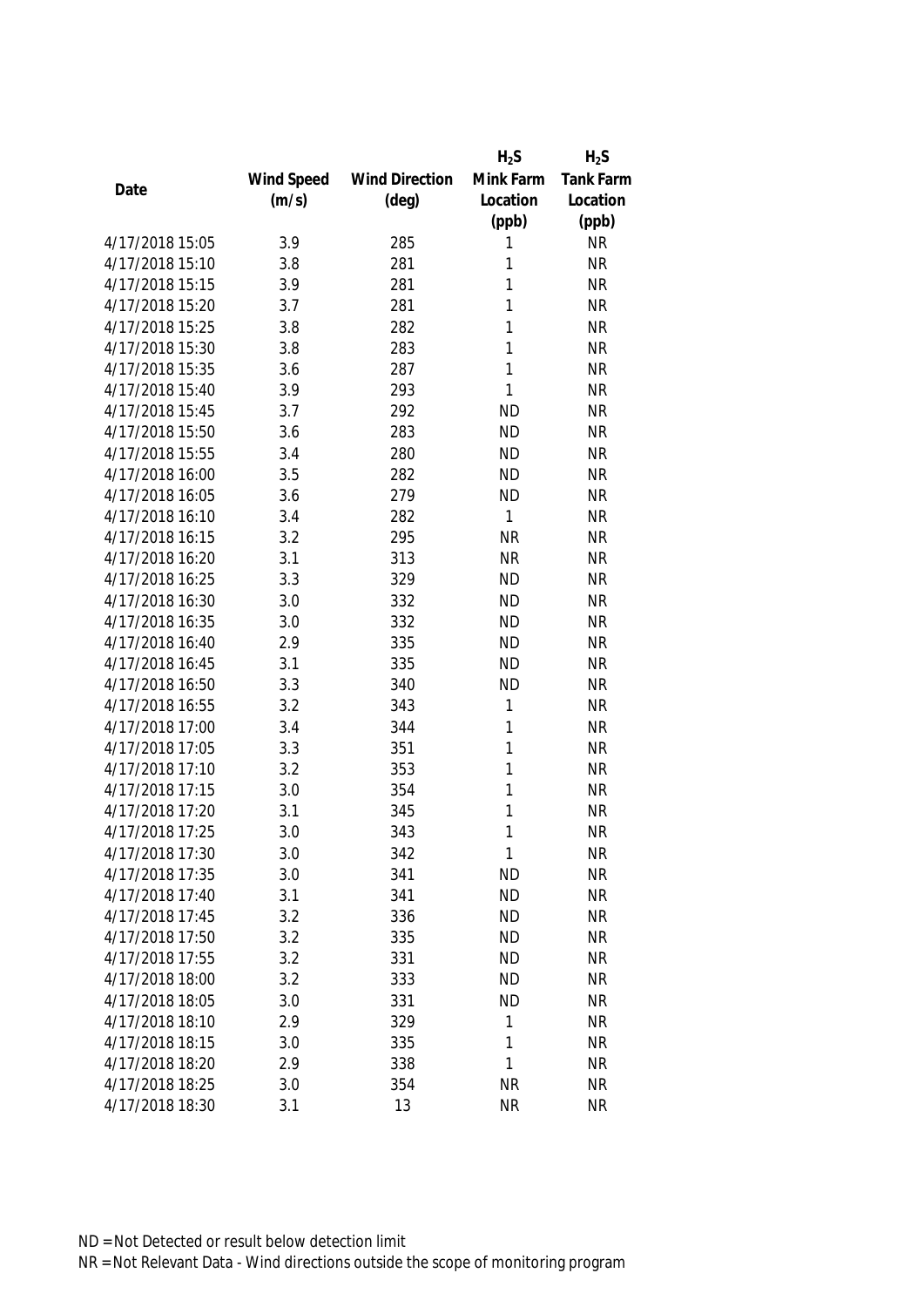|      |                 |            |                       | $H_2S$    | $H_2S$           |
|------|-----------------|------------|-----------------------|-----------|------------------|
|      |                 | Wind Speed | <b>Wind Direction</b> | Mink Farm | <b>Tank Farm</b> |
| Date |                 | (m/s)      | $(\text{deg})$        | Location  | Location         |
|      |                 |            |                       | (ppb)     | (ppb)            |
|      | 4/17/2018 18:35 | 3.3        | 39                    | <b>NR</b> | <b>NR</b>        |
|      | 4/17/2018 18:40 | 3.6        | 60                    | <b>NR</b> | <b>NR</b>        |
|      | 4/17/2018 18:45 | 3.7        | 74                    | <b>NR</b> | <b>NR</b>        |
|      | 4/17/2018 18:50 | 4.0        | 86                    | <b>NR</b> | <b>NR</b>        |
|      | 4/17/2018 18:55 | 4.1        | 87                    | <b>NR</b> | <b>NR</b>        |
|      | 4/17/2018 19:00 | 4.2        | 87                    | <b>NR</b> | <b>NR</b>        |
|      | 4/17/2018 19:05 | 4.2        | 86                    | <b>NR</b> | <b>NR</b>        |
|      | 4/17/2018 19:10 | 4.0        | 86                    | <b>NR</b> | <b>NR</b>        |
|      | 4/17/2018 19:15 | 3.9        | 87                    | <b>NR</b> | <b>NR</b>        |
|      | 4/17/2018 19:20 | 3.8        | 86                    | <b>NR</b> | <b>NR</b>        |
|      | 4/17/2018 19:25 | 3.7        | 87                    | <b>NR</b> | <b>NR</b>        |
|      | 4/17/2018 19:30 | 3.6        | 86                    | <b>NR</b> | <b>NR</b>        |
|      | 4/17/2018 19:35 | 3.5        | 86                    | <b>NR</b> | <b>NR</b>        |
|      | 4/17/2018 19:40 | 3.4        | 86                    | <b>NR</b> | <b>NR</b>        |
|      | 4/17/2018 19:45 | 3.3        | 85                    | <b>NR</b> | <b>NR</b>        |
|      | 4/17/2018 19:50 | 3.2        | 85                    | <b>NR</b> | <b>NR</b>        |
|      | 4/17/2018 19:55 | 3.1        | 84                    | <b>NR</b> | <b>NR</b>        |
|      | 4/17/2018 20:00 | 3.0        | 85                    | <b>NR</b> | <b>NR</b>        |
|      | 4/17/2018 20:05 | 3.0        | 85                    | <b>NR</b> | <b>NR</b>        |
|      | 4/17/2018 20:10 | 3.0        | 85                    | <b>NR</b> | <b>NR</b>        |
|      | 4/17/2018 20:15 | 3.0        | 85                    | <b>NR</b> | <b>NR</b>        |
|      | 4/17/2018 20:20 | 3.0        | 86                    | <b>NR</b> | <b>NR</b>        |
|      | 4/17/2018 20:25 | 3.0        | 87                    | <b>NR</b> | <b>NR</b>        |
|      | 4/17/2018 20:30 | 3.0        | 87                    | <b>NR</b> | <b>NR</b>        |
|      | 4/17/2018 20:35 | 2.8        | 88                    | <b>NR</b> | <b>NR</b>        |
|      | 4/17/2018 20:40 | 2.8        | 89                    | <b>NR</b> | <b>NR</b>        |
|      | 4/17/2018 20:45 | 2.8        | 90                    | <b>NR</b> | <b>NR</b>        |
|      | 4/17/2018 20:50 | 2.6        | 93                    | <b>NR</b> | <b>NR</b>        |
|      | 4/17/2018 20:55 | 2.5        | 94                    | <b>NR</b> | <b>NR</b>        |
|      | 4/17/2018 21:00 | 2.3        | 95                    | <b>NR</b> | <b>NR</b>        |
|      | 4/17/2018 21:05 | 2.3        | 96                    | <b>NR</b> | <b>NR</b>        |
|      | 4/17/2018 21:10 | 2.2        | 97                    | <b>NR</b> | <b>NR</b>        |
|      | 4/17/2018 21:15 | 2.3        | 95                    | <b>NR</b> | <b>NR</b>        |
|      | 4/17/2018 21:20 | 2.3        | 92                    | <b>NR</b> | <b>NR</b>        |
|      | 4/17/2018 21:25 | 2.3        | 90                    | <b>NR</b> | <b>NR</b>        |
|      | 4/17/2018 21:30 | 2.4        | 88                    | <b>NR</b> | <b>NR</b>        |
|      | 4/17/2018 21:35 | 2.4        | 87                    | <b>NR</b> | <b>NR</b>        |
|      | 4/17/2018 21:40 | 2.4        | 86                    | <b>NR</b> | <b>NR</b>        |
|      | 4/17/2018 21:45 | 2.4        | 86                    | <b>NR</b> | <b>NR</b>        |
|      | 4/17/2018 21:50 | 2.5        | 86                    | <b>NR</b> | <b>NR</b>        |
|      | 4/17/2018 21:55 | 2.4        | 85                    | <b>NR</b> | <b>NR</b>        |
|      | 4/17/2018 22:00 | 2.4        | 84                    | <b>NR</b> | <b>NR</b>        |
|      |                 |            |                       |           |                  |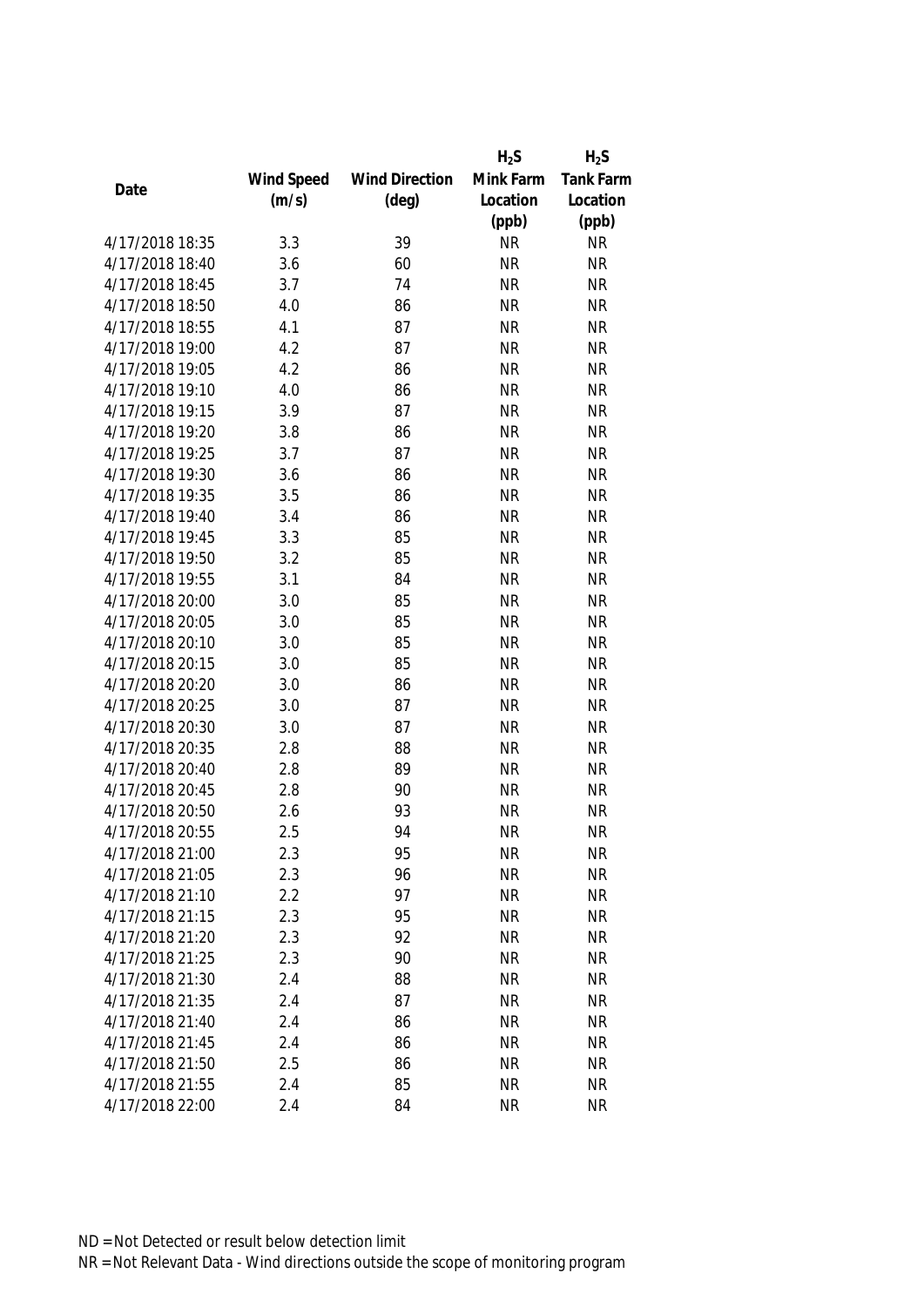|                 |            |                       | $H_2S$    | $H_2S$           |
|-----------------|------------|-----------------------|-----------|------------------|
|                 | Wind Speed | <b>Wind Direction</b> | Mink Farm | <b>Tank Farm</b> |
| Date            | (m/s)      | $(\text{deg})$        | Location  | Location         |
|                 |            |                       | (ppb)     | (ppb)            |
| 4/17/2018 22:05 | 2.4        | 82                    | <b>NR</b> | <b>NR</b>        |
| 4/17/2018 22:10 | 2.5        | 81                    | <b>NR</b> | <b>NR</b>        |
| 4/17/2018 22:15 | 2.5        | 81                    | <b>NR</b> | <b>NR</b>        |
| 4/17/2018 22:20 | 2.4        | 82                    | <b>NR</b> | <b>NR</b>        |
| 4/17/2018 22:25 | 2.5        | 83                    | <b>NR</b> | <b>NR</b>        |
| 4/17/2018 22:30 | 2.4        | 82                    | <b>NR</b> | <b>NR</b>        |
| 4/17/2018 22:35 | 2.3        | 81                    | <b>NR</b> | <b>NR</b>        |
| 4/17/2018 22:40 | 2.2        | 79                    | <b>NR</b> | <b>NR</b>        |
| 4/17/2018 22:45 | 2.1        | 76                    | <b>NR</b> | <b>NR</b>        |
| 4/17/2018 22:50 | 2.0        | 73                    | <b>NR</b> | <b>NR</b>        |
| 4/17/2018 22:55 | 1.9        | 71                    | <b>NR</b> | <b>NR</b>        |
| 4/17/2018 23:00 | 1.9        | 70                    | <b>NR</b> | <b>NR</b>        |
| 4/17/2018 23:05 | 2.0        | 68                    | <b>NR</b> | <b>NR</b>        |
| 4/17/2018 23:10 | 2.0        | 69                    | <b>NR</b> | <b>NR</b>        |
| 4/17/2018 23:15 | 2.0        | 69                    | <b>NR</b> | <b>NR</b>        |
| 4/17/2018 23:20 | 1.9        | 70                    | <b>NR</b> | <b>NR</b>        |
| 4/17/2018 23:25 | 2.0        | 72                    | <b>NR</b> | <b>NR</b>        |
| 4/17/2018 23:30 | 1.9        | 74                    | <b>NR</b> | <b>NR</b>        |
| 4/17/2018 23:35 | 1.8        | 75                    | <b>NR</b> | <b>NR</b>        |
| 4/17/2018 23:40 | 1.8        | 76                    | <b>NR</b> | <b>NR</b>        |
| 4/17/2018 23:45 | 1.8        | 79                    | <b>NR</b> | <b>NR</b>        |
| 4/17/2018 23:50 | 1.9        | 81                    | <b>NR</b> | <b>NR</b>        |
| 4/17/2018 23:55 | 1.9        | 81                    | <b>NR</b> | <b>NR</b>        |
| 4/17/2018 24:00 | 1.9        | 78                    | <b>NR</b> | <b>NR</b>        |
| 4/18/2018 00:05 | 1.9        | 79                    | <b>NR</b> | <b>NR</b>        |
| 4/18/2018 00:10 | 1.9        | 79                    | <b>NR</b> | <b>NR</b>        |
| 4/18/2018 00:15 | 1.8        | 77                    | <b>NR</b> | <b>NR</b>        |
| 4/18/2018 00:20 | 1.7        | 80                    | <b>NR</b> | <b>NR</b>        |
| 4/18/2018 00:25 | 1.6        | 82                    | <b>NR</b> | <b>NR</b>        |
| 4/18/2018 00:30 | 1.5        | 82                    | <b>NR</b> | <b>NR</b>        |
| 4/18/2018 00:35 | 1.5        | 82                    | <b>NR</b> | <b>NR</b>        |
| 4/18/2018 00:40 | 1.6        | 83                    | <b>NR</b> | <b>NR</b>        |
| 4/18/2018 00:45 | 1.6        | 81                    | <b>NR</b> | <b>NR</b>        |
| 4/18/2018 00:50 | 1.7        | 72                    | <b>NR</b> | <b>NR</b>        |
| 4/18/2018 00:55 | 1.7        | 66                    | <b>NR</b> | <b>NR</b>        |
| 4/18/2018 01:00 | 1.7        | 63                    | <b>NR</b> | <b>NR</b>        |
| 4/18/2018 01:05 | 1.8        | 59                    | <b>NR</b> | <b>NR</b>        |
| 4/18/2018 01:10 |            |                       |           |                  |
| 4/18/2018 01:15 | 1.7        | 56                    | <b>NR</b> | <b>NR</b>        |
|                 | 1.8        | 55                    | <b>NR</b> | <b>NR</b>        |
| 4/18/2018 01:20 | 1.8        | 58                    | <b>NR</b> | <b>NR</b>        |
| 4/18/2018 01:25 | 1.8        | 59                    | <b>NR</b> | <b>NR</b>        |
| 4/18/2018 01:30 | 1.8        | 62                    | <b>NR</b> | <b>NR</b>        |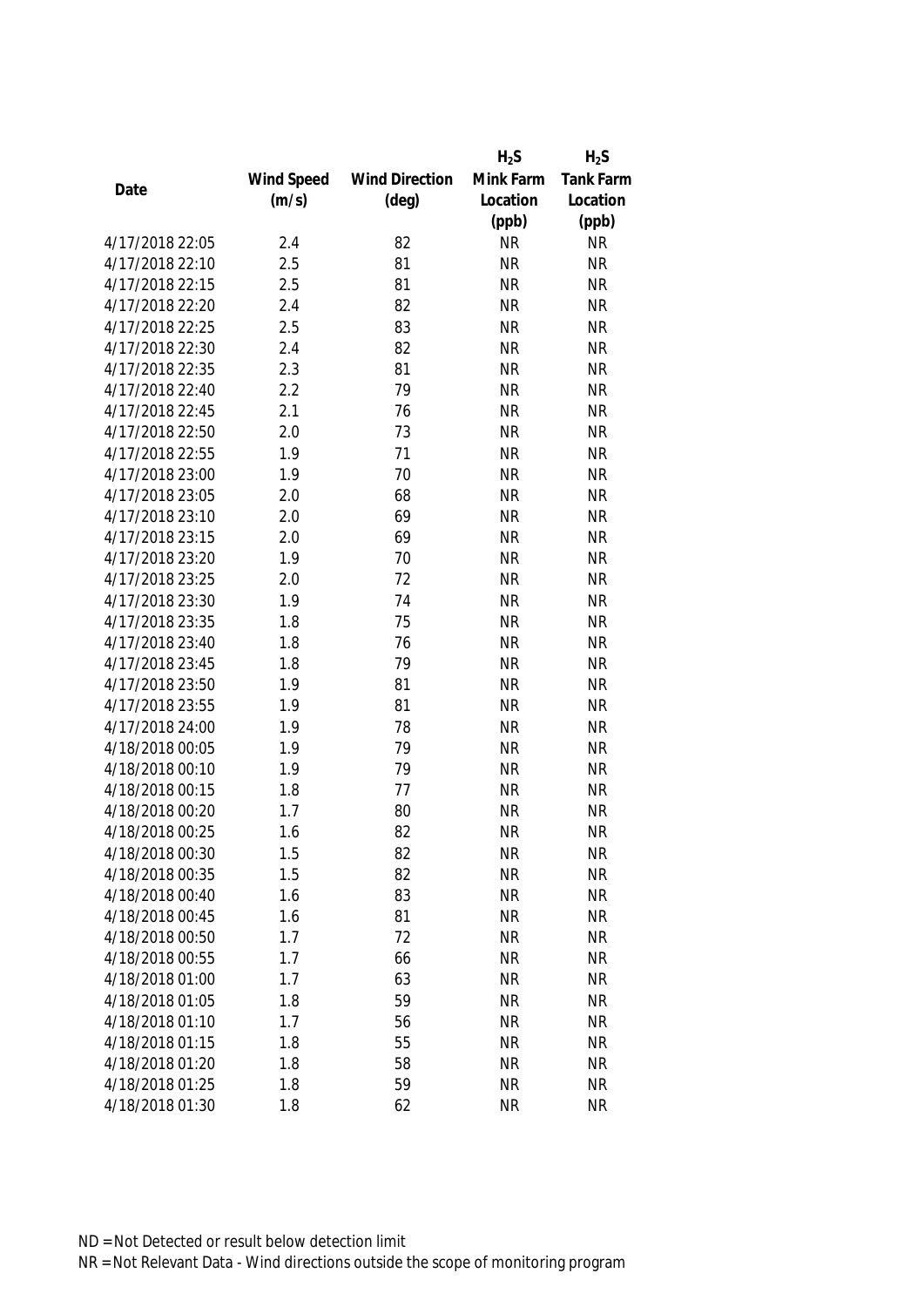|                 |            |                       | $H_2S$    | $H_2S$           |
|-----------------|------------|-----------------------|-----------|------------------|
|                 | Wind Speed | <b>Wind Direction</b> | Mink Farm | <b>Tank Farm</b> |
| Date            | (m/s)      | $(\text{deg})$        | Location  | Location         |
|                 |            |                       | (ppb)     | (ppb)            |
| 4/18/2018 01:35 | 1.9        | 64                    | <b>NR</b> | <b>NR</b>        |
| 4/18/2018 01:40 | 1.9        | 66                    | <b>NR</b> | <b>NR</b>        |
| 4/18/2018 01:45 | 1.9        | 69                    | <b>NR</b> | <b>NR</b>        |
| 4/18/2018 01:50 | 1.9        | 70                    | <b>NR</b> | <b>NR</b>        |
| 4/18/2018 01:55 | 1.9        | 72                    | <b>NR</b> | <b>NR</b>        |
| 4/18/2018 02:00 | 1.8        | 71                    | <b>NR</b> | <b>NR</b>        |
| 4/18/2018 02:05 | 1.8        | 69                    | <b>NR</b> | <b>NR</b>        |
| 4/18/2018 02:10 | 1.7        | 67                    | <b>NR</b> | <b>NR</b>        |
| 4/18/2018 02:15 | 1.6        | 65                    | <b>NR</b> | <b>NR</b>        |
| 4/18/2018 02:20 | 1.5        | 65                    | <b>NR</b> | <b>NR</b>        |
| 4/18/2018 02:25 | 1.3        | 66                    | <b>NR</b> | <b>NR</b>        |
| 4/18/2018 02:30 | 1.3        | 72                    | <b>NR</b> | <b>NR</b>        |
| 4/18/2018 02:35 | 1.3        | 81                    | <b>NR</b> | <b>NR</b>        |
| 4/18/2018 02:40 | 1.3        | 87                    | <b>NR</b> | <b>NR</b>        |
| 4/18/2018 02:45 | 1.4        | 93                    | <b>NR</b> | <b>NR</b>        |
| 4/18/2018 02:50 | 1.5        | 97                    | <b>NR</b> | <b>NR</b>        |
| 4/18/2018 02:55 | 1.6        | 99                    | <b>NR</b> | <b>NR</b>        |
| 4/18/2018 03:00 | 1.6        | 100                   | <b>NR</b> | <b>NR</b>        |
| 4/18/2018 03:05 | 1.8        | 98                    | <b>NR</b> | <b>NR</b>        |
| 4/18/2018 03:10 | 1.8        | 96                    | <b>NR</b> | <b>NR</b>        |
| 4/18/2018 03:15 | 1.7        | 94                    | <b>NR</b> | <b>NR</b>        |
| 4/18/2018 03:20 | 1.7        | 94                    | <b>NR</b> | <b>NR</b>        |
| 4/18/2018 03:25 | 1.7        | 95                    | <b>NR</b> | <b>NR</b>        |
| 4/18/2018 03:30 | 1.7        | 96                    | <b>NR</b> | <b>NR</b>        |
| 4/18/2018 03:35 | 1.6        | 99                    | <b>NR</b> | <b>NR</b>        |
| 4/18/2018 03:40 | 1.6        | 102                   | <b>NR</b> | <b>NR</b>        |
| 4/18/2018 03:45 | 1.8        | 104                   | <b>NR</b> | <b>NR</b>        |
| 4/18/2018 03:50 | 2.0        | 101                   | <b>NR</b> | <b>NR</b>        |
| 4/18/2018 03:55 | 2.0        | 98                    | <b>NR</b> | <b>NR</b>        |
| 4/18/2018 04:00 | 2.0        | 95                    | <b>NR</b> | <b>NR</b>        |
| 4/18/2018 04:05 | 2.0        | 90                    | <b>NR</b> | <b>NR</b>        |
| 4/18/2018 04:10 | 2.0        | 85                    | <b>NR</b> | <b>NR</b>        |
| 4/18/2018 04:15 | 2.0        | 81                    | <b>NR</b> | <b>NR</b>        |
| 4/18/2018 04:20 | 1.9        | 80                    | <b>NR</b> | <b>NR</b>        |
| 4/18/2018 04:25 | 2.0        | 79                    | <b>NR</b> | <b>NR</b>        |
| 4/18/2018 04:30 | 2.1        | 78                    | <b>NR</b> | <b>NR</b>        |
| 4/18/2018 04:35 | 2.3        | 79                    | <b>NR</b> | <b>NR</b>        |
| 4/18/2018 04:40 | 2.3        | 80                    | <b>NR</b> | <b>NR</b>        |
| 4/18/2018 04:45 | 2.3        | 83                    | <b>NR</b> | <b>NR</b>        |
| 4/18/2018 04:50 | 2.4        | 86                    | <b>NR</b> | <b>NR</b>        |
| 4/18/2018 04:55 | 2.3        | 89                    | <b>NR</b> | <b>NR</b>        |
| 4/18/2018 05:00 | 2.3        | 91                    | <b>NR</b> | <b>NR</b>        |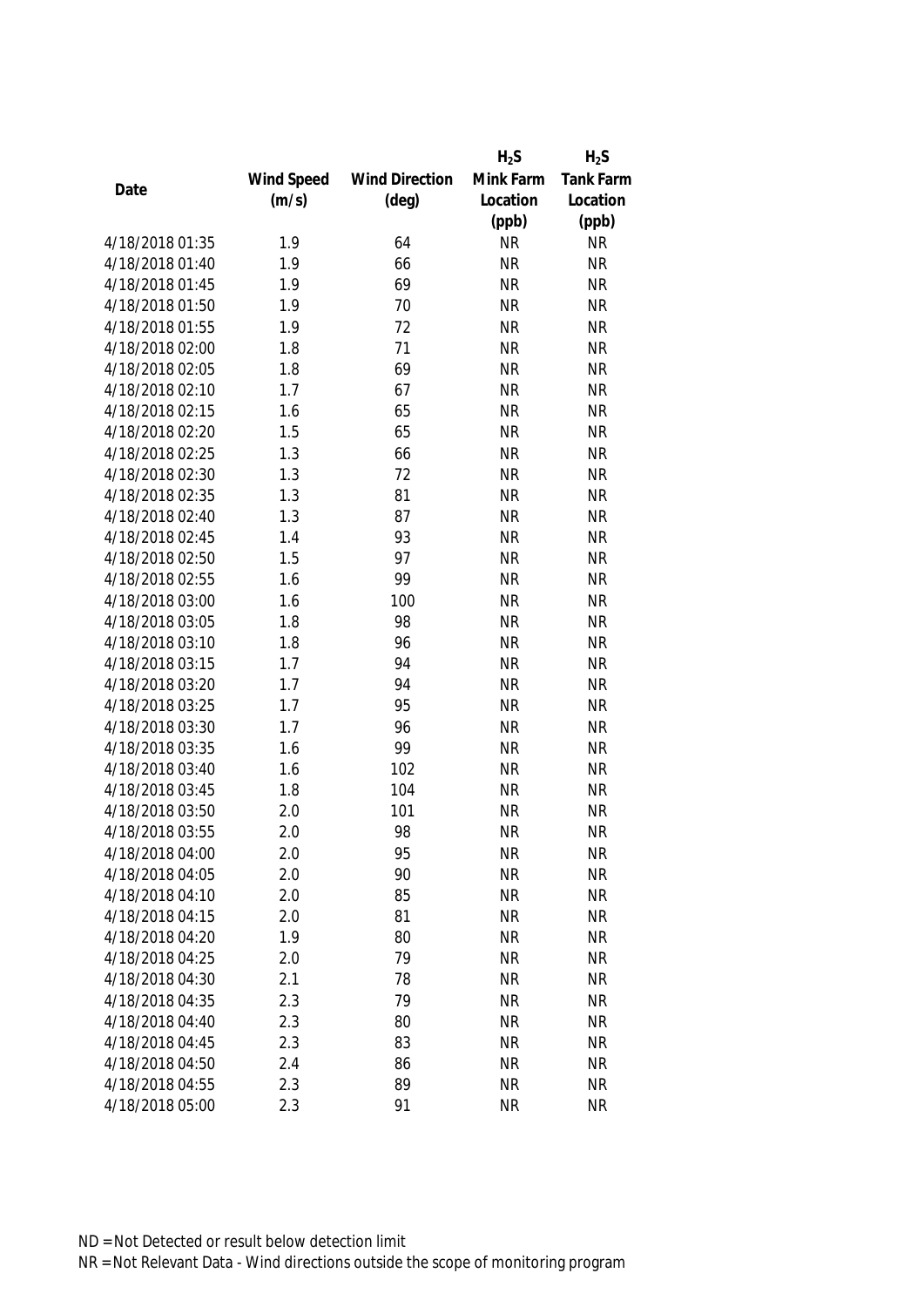|                 |            |                       | $H_2S$    | $H_2S$           |
|-----------------|------------|-----------------------|-----------|------------------|
|                 | Wind Speed | <b>Wind Direction</b> | Mink Farm | <b>Tank Farm</b> |
| Date            | (m/s)      | $(\text{deg})$        | Location  | Location         |
|                 |            |                       | (ppb)     | (ppb)            |
| 4/18/2018 05:05 | 2.3        | 93                    | <b>NR</b> | <b>NR</b>        |
| 4/18/2018 05:10 | 2.3        | 94                    | <b>NR</b> | <b>NR</b>        |
| 4/18/2018 05:15 | 2.2        | 95                    | <b>NR</b> | <b>NR</b>        |
| 4/18/2018 05:20 | 2.3        | 94                    | <b>NR</b> | <b>NR</b>        |
| 4/18/2018 05:25 | 2.3        | 94                    | <b>NR</b> | <b>NR</b>        |
| 4/18/2018 05:30 | 2.3        | 95                    | <b>NR</b> | <b>NR</b>        |
| 4/18/2018 05:35 | 2.3        | 98                    | <b>NR</b> | <b>NR</b>        |
| 4/18/2018 05:40 | 2.5        | 101                   | <b>NR</b> | <b>NR</b>        |
| 4/18/2018 05:45 | 2.7        | 105                   | <b>NR</b> | <b>NR</b>        |
| 4/18/2018 05:50 | 2.8        | 108                   | <b>NR</b> | <b>NR</b>        |
| 4/18/2018 05:55 | 2.8        | 112                   | <b>NR</b> | <b>NR</b>        |
| 4/18/2018 06:00 | 3.1        | 115                   | <b>NR</b> | <b>NR</b>        |
| 4/18/2018 06:05 | 3.2        | 115                   | <b>NR</b> | <b>NR</b>        |
| 4/18/2018 06:10 | 3.3        | 115                   | <b>NR</b> | <b>NR</b>        |
| 4/18/2018 06:15 | 3.4        | 114                   | <b>NR</b> | <b>NR</b>        |
| 4/18/2018 06:20 | 3.5        | 112                   | <b>NR</b> | <b>NR</b>        |
| 4/18/2018 06:25 | 3.7        | 109                   | <b>NR</b> | <b>NR</b>        |
| 4/18/2018 06:30 | 3.6        | 108                   | <b>NR</b> | <b>NR</b>        |
| 4/18/2018 06:35 | 3.7        | 109                   | <b>NR</b> | <b>NR</b>        |
| 4/18/2018 06:40 | 3.8        | 110                   | <b>NR</b> | <b>NR</b>        |
| 4/18/2018 06:45 | 3.8        | 109                   | <b>NR</b> | <b>NR</b>        |
| 4/18/2018 06:50 | 3.9        | 110                   | <b>NR</b> | <b>NR</b>        |
| 4/18/2018 06:55 | 3.9        | 110                   | <b>NR</b> | <b>NR</b>        |
| 4/18/2018 07:00 | 3.9        | 110                   | <b>NR</b> | <b>NR</b>        |
| 4/18/2018 07:05 | 3.9        | 109                   | <b>NR</b> | <b>NR</b>        |
| 4/18/2018 07:10 | 3.9        | 109                   | <b>NR</b> | <b>NR</b>        |
| 4/18/2018 07:15 | 4.0        | 110                   | <b>NR</b> | <b>NR</b>        |
| 4/18/2018 07:20 | 3.9        | 110                   | <b>NR</b> | <b>NR</b>        |
| 4/18/2018 07:25 | 4.0        | 112                   | <b>NR</b> | <b>NR</b>        |
| 4/18/2018 07:30 | 4.1        | 113                   | <b>NR</b> | <b>NR</b>        |
| 4/18/2018 07:35 | 4.3        | 114                   | <b>NR</b> | <b>NR</b>        |
| 4/18/2018 07:40 | 4.3        | 115                   | <b>NR</b> | <b>NR</b>        |
| 4/18/2018 07:45 | 4.3        | 114                   | <b>NR</b> | <b>NR</b>        |
| 4/18/2018 07:50 | 4.4        | 114                   | <b>NR</b> | <b>NR</b>        |
| 4/18/2018 07:55 | 4.6        | 113                   | <b>NR</b> | <b>NR</b>        |
| 4/18/2018 08:00 | 4.8        | 111                   | <b>NR</b> | <b>NR</b>        |
| 4/18/2018 08:05 | 4.9        | 109                   | <b>NR</b> | <b>NR</b>        |
| 4/18/2018 08:10 |            |                       |           |                  |
| 4/18/2018 08:15 | 5.2        | 107                   | <b>NR</b> | <b>NR</b>        |
|                 | 5.6        | 107                   | <b>NR</b> | <b>NR</b>        |
| 4/18/2018 08:20 | 5.9        | 107                   | <b>NR</b> | <b>NR</b>        |
| 4/18/2018 08:25 | 6.0        | 109                   | <b>NR</b> | <b>NR</b>        |
| 4/18/2018 08:30 | 6.0        | 109                   | <b>NR</b> | <b>NR</b>        |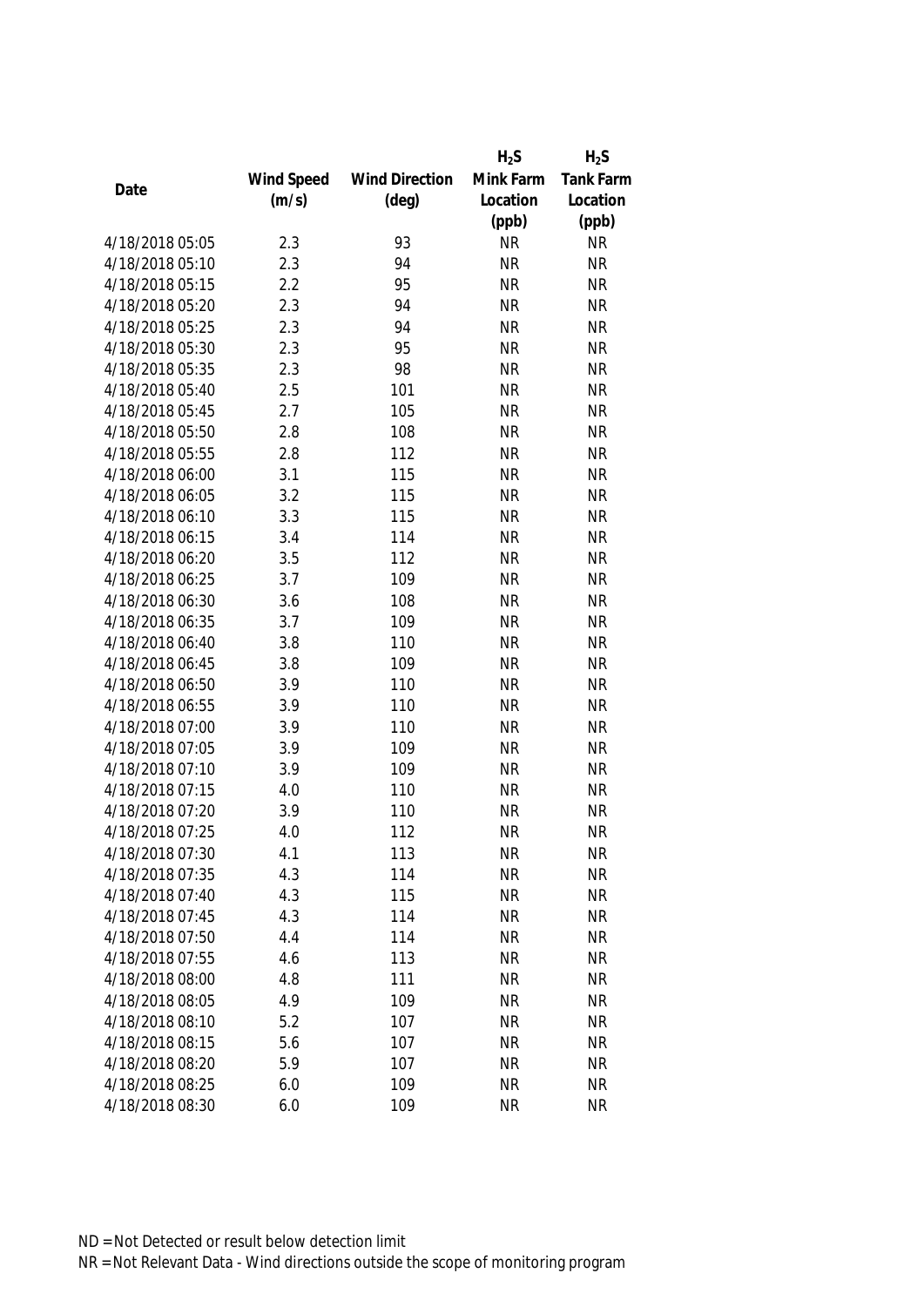|                 |            |                       | $H_2S$    | $H_2S$    |
|-----------------|------------|-----------------------|-----------|-----------|
|                 | Wind Speed | <b>Wind Direction</b> | Mink Farm | Tank Farm |
| Date            | (m/s)      | $(\text{deg})$        | Location  | Location  |
|                 |            |                       | (ppb)     | (ppb)     |
| 4/18/2018 08:35 | 5.8        | 109                   | <b>NR</b> | <b>NR</b> |
| 4/18/2018 08:40 | 5.9        | 110                   | <b>NR</b> | <b>NR</b> |
| 4/18/2018 08:45 | 5.4        | 108                   | <b>NR</b> | <b>NR</b> |
| 4/18/2018 08:50 | 5.5        | 105                   | <b>NR</b> | <b>NR</b> |
| 4/18/2018 08:55 | 5.5        | 101                   | <b>NR</b> | <b>NR</b> |
| 4/18/2018 09:00 | 5.3        | 100                   | <b>NR</b> | <b>NR</b> |
| 4/18/2018 09:05 | 5.5        | 101                   | <b>NR</b> | <b>NR</b> |
| 4/18/2018 09:10 | 5.3        | 100                   | <b>NR</b> | <b>NR</b> |
| 4/18/2018 09:15 | 5.4        | 102                   | <b>NR</b> | <b>NR</b> |
| 4/18/2018 09:20 | 5.3        | 104                   | <b>NR</b> | <b>NR</b> |
| 4/18/2018 09:25 | 5.1        | 106                   | <b>NR</b> | <b>NR</b> |
| 4/18/2018 09:30 | 5.1        | 104                   | <b>NR</b> | <b>NR</b> |
| 4/18/2018 09:35 | 5.2        | 101                   | <b>NR</b> | <b>NR</b> |
| 4/18/2018 09:40 | 5.4        | 100                   | <b>NR</b> | <b>NR</b> |
| 4/18/2018 09:45 | 5.6        | 98                    | <b>NR</b> | <b>NR</b> |
| 4/18/2018 09:50 | 5.7        | 96                    | <b>NR</b> | <b>NR</b> |
| 4/18/2018 09:55 | 5.9        | 94                    | <b>NR</b> | <b>NR</b> |
| 4/18/2018 10:00 | 6.1        | 95                    | <b>NR</b> | <b>NR</b> |
| 4/18/2018 10:05 | 5.9        | 97                    | <b>NR</b> | <b>NR</b> |
| 4/18/2018 10:10 | 5.8        | 99                    | <b>NR</b> | <b>NR</b> |
| 4/18/2018 10:15 | 5.7        | 100                   | <b>NR</b> | <b>NR</b> |
| 4/18/2018 10:20 | 5.6        | 101                   | <b>NR</b> | <b>NR</b> |
| 4/18/2018 10:25 | 5.3        | 102                   | <b>NR</b> | <b>NR</b> |
| 4/18/2018 10:30 | 5.2        | 100                   | <b>NR</b> | <b>NR</b> |
| 4/18/2018 10:35 | 5.3        | 99                    | <b>NR</b> | <b>NR</b> |
| 4/18/2018 10:40 | 5.4        | 96                    | <b>NR</b> | <b>NR</b> |
| 4/18/2018 10:45 | 5.3        | 92                    | <b>NR</b> | <b>NR</b> |
| 4/18/2018 10:50 | 5.2        | 87                    | <b>NR</b> | <b>NR</b> |
| 4/18/2018 10:55 | 5.0        | 85                    | <b>NR</b> | <b>NR</b> |
| 4/18/2018 11:00 | 4.8        | 83                    | <b>NR</b> | <b>NR</b> |
| 4/18/2018 11:05 | 4.7        | 81                    | <b>NR</b> | <b>NR</b> |
| 4/18/2018 11:10 | 4.5        | 78                    | <b>NR</b> | <b>NR</b> |
| 4/18/2018 11:15 | 4.3        | 78                    | <b>NR</b> | <b>NR</b> |
| 4/18/2018 11:20 | 4.2        | 76                    | <b>NR</b> | <b>NR</b> |
| 4/18/2018 11:25 | 4.4        | 75                    | <b>NR</b> | <b>NR</b> |
| 4/18/2018 11:30 | 4.8        | 76                    | <b>NR</b> | <b>NR</b> |
| 4/18/2018 11:35 | 4.8        | 76                    | <b>NR</b> | <b>NR</b> |
| 4/18/2018 11:40 | 4.8        | 76                    | <b>NR</b> | <b>NR</b> |
| 4/18/2018 11:45 | 4.9        | 76                    | <b>NR</b> | <b>NR</b> |
| 4/18/2018 11:50 | 5.1        | 77                    | <b>NR</b> | <b>NR</b> |
| 4/18/2018 11:55 | 5.0        | 77                    | <b>NR</b> | <b>NR</b> |
| 4/18/2018 12:00 | 4.8        | 74                    | <b>NR</b> | <b>NR</b> |
|                 |            |                       |           |           |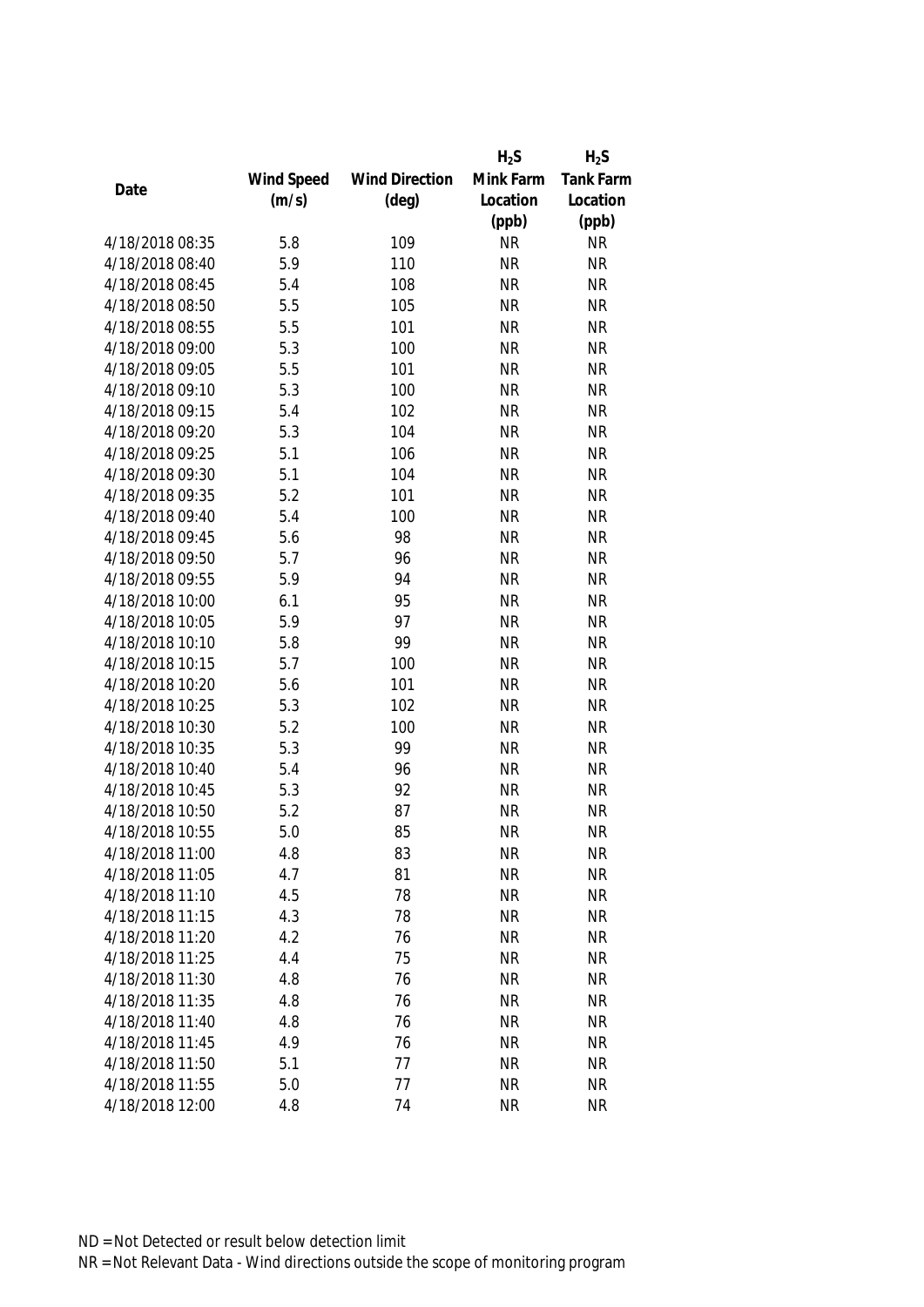|                 |            |                       | $H_2S$       | $H_2S$    |
|-----------------|------------|-----------------------|--------------|-----------|
|                 | Wind Speed | <b>Wind Direction</b> | Mink Farm    | Tank Farm |
| Date            | (m/s)      | $(\text{deg})$        | Location     | Location  |
|                 |            |                       | (ppb)        | (ppb)     |
| 4/18/2018 12:05 | 4.8        | 72                    | <b>NR</b>    | <b>NR</b> |
| 4/18/2018 12:10 | 4.9        | 70                    | <b>NR</b>    | <b>NR</b> |
| 4/18/2018 12:15 | 4.8        | 68                    | <b>NR</b>    | <b>NR</b> |
| 4/18/2018 12:20 | 4.9        | 69                    | <b>NR</b>    | <b>NR</b> |
| 4/18/2018 12:25 | 4.8        | 67                    | <b>NR</b>    | <b>NR</b> |
| 4/18/2018 12:30 | 4.9        | 67                    | <b>NR</b>    | <b>NR</b> |
| 4/18/2018 12:35 | 4.9        | 67                    | <b>NR</b>    | <b>NR</b> |
| 4/18/2018 12:40 | 5.0        | 68                    | <b>NR</b>    | <b>NR</b> |
| 4/18/2018 12:45 | 5.0        | 67                    | <b>NR</b>    | <b>NR</b> |
| 4/18/2018 12:50 | 5.1        | 64                    | <b>NR</b>    | <b>NR</b> |
| 4/18/2018 12:55 | 5.2        | 63                    | <b>NR</b>    | <b>NR</b> |
| 4/18/2018 13:00 | 5.1        | 60                    | <b>NR</b>    | <b>NR</b> |
| 4/18/2018 13:05 | 5.3        | 56                    | <b>NR</b>    | <b>NR</b> |
| 4/18/2018 13:10 | 5.4        | 51                    | <b>NR</b>    | <b>NR</b> |
| 4/18/2018 13:15 | 5.1        | 47                    | <b>NR</b>    | <b>NR</b> |
| 4/18/2018 13:20 | 5.0        | 44                    | <b>NR</b>    | <b>NR</b> |
| 4/18/2018 13:25 | 4.9        | 39                    | <b>ND</b>    | <b>NR</b> |
| 4/18/2018 13:30 | 5.0        | 36                    | <b>ND</b>    | <b>NR</b> |
| 4/18/2018 13:35 | 4.8        | 34                    | 1            | <b>NR</b> |
| 4/18/2018 13:40 | 4.6        | 36                    | 1            | <b>NR</b> |
| 4/18/2018 13:45 | 4.6        | 36                    | 1            | <b>NR</b> |
| 4/18/2018 13:50 | 4.6        | 36                    | 1            | <b>NR</b> |
| 4/18/2018 13:55 | 4.6        | 39                    | 1            | <b>NR</b> |
| 4/18/2018 14:00 | 4.6        | 40                    | $\mathbf{1}$ | <b>NR</b> |
| 4/18/2018 14:05 | 4.4        | 42                    | <b>NR</b>    | <b>NR</b> |
| 4/18/2018 14:10 | 4.3        | 42                    | <b>NR</b>    | <b>NR</b> |
| 4/18/2018 14:15 | 4.5        | 42                    | <b>NR</b>    | <b>NR</b> |
| 4/18/2018 14:20 | 4.4        | 42                    | <b>NR</b>    | <b>NR</b> |
| 4/18/2018 14:25 | 4.2        | 45                    | <b>NR</b>    | <b>NR</b> |
| 4/18/2018 14:30 | 3.9        | 46                    | <b>NR</b>    | <b>NR</b> |
| 4/18/2018 14:35 | 4.0        | 48                    | <b>NR</b>    | <b>NR</b> |
| 4/18/2018 14:40 | 4.0        | 49                    | <b>NR</b>    | <b>NR</b> |
| 4/18/2018 14:45 | 4.1        | 49                    | <b>NR</b>    | <b>NR</b> |
| 4/18/2018 14:50 | 4.1        | 49                    | <b>NR</b>    | <b>NR</b> |
| 4/18/2018 14:55 | 4.0        | 49                    | <b>NR</b>    | <b>NR</b> |
| 4/18/2018 15:00 | 4.0        | 53                    | <b>NR</b>    | <b>NR</b> |
| 4/18/2018 15:05 | 3.8        | 54                    | <b>NR</b>    | <b>NR</b> |
| 4/18/2018 15:10 | 3.8        | 55                    | <b>NR</b>    | <b>NR</b> |
| 4/18/2018 15:15 | 3.7        | 55                    | <b>NR</b>    | <b>NR</b> |
| 4/18/2018 15:20 | 3.8        | 54                    | <b>NR</b>    | <b>NR</b> |
| 4/18/2018 15:25 | 3.8        | 52                    | <b>NR</b>    | <b>NR</b> |
|                 |            |                       |              |           |
| 4/18/2018 15:30 | 3.9        | 46                    | <b>NR</b>    | <b>NR</b> |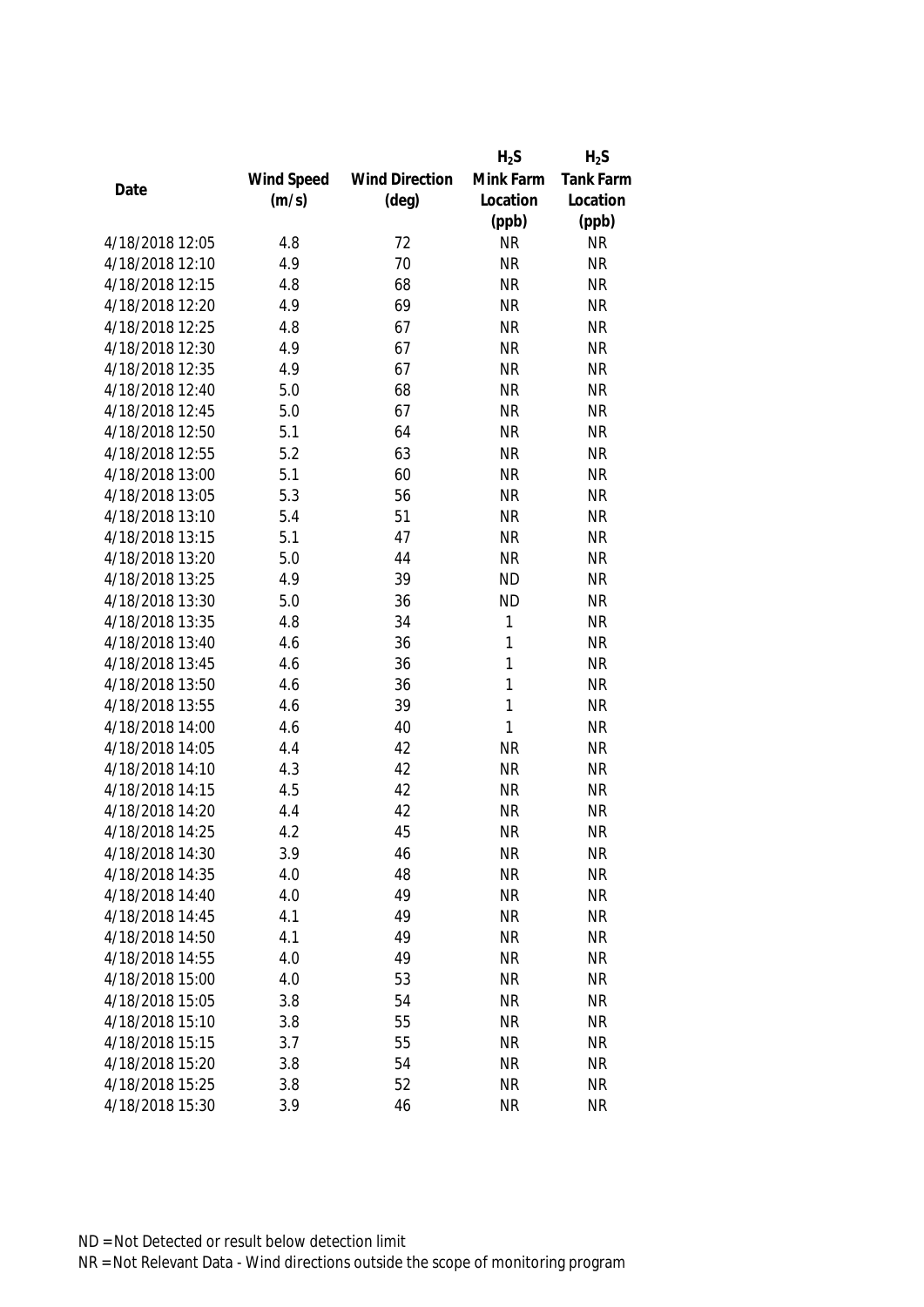|                 |            |                       | $H_2S$       | $H_2S$    |
|-----------------|------------|-----------------------|--------------|-----------|
|                 | Wind Speed | <b>Wind Direction</b> | Mink Farm    | Tank Farm |
| Date            | (m/s)      | $(\text{deg})$        | Location     | Location  |
|                 |            |                       | (ppb)        | (ppb)     |
| 4/18/2018 15:35 | 4.1        | 42                    | <b>NR</b>    | <b>NR</b> |
| 4/18/2018 15:40 | 4.2        | 40                    | 1            | <b>NR</b> |
| 4/18/2018 15:45 | 3.9        | 40                    | 1            | <b>NR</b> |
| 4/18/2018 15:50 | 3.8        | 39                    | 1            | <b>NR</b> |
| 4/18/2018 15:55 | 3.9        | 36                    | 1            | <b>NR</b> |
| 4/18/2018 16:00 | 4.0        | 36                    | 1            | <b>NR</b> |
| 4/18/2018 16:05 | 4.0        | 33                    | 1            | <b>NR</b> |
| 4/18/2018 16:10 | 3.9        | 32                    | 1            | <b>NR</b> |
| 4/18/2018 16:15 | 4.0        | 27                    | 1            | <b>NR</b> |
| 4/18/2018 16:20 | 4.0        | 26                    | 1            | <b>NR</b> |
| 4/18/2018 16:25 | 4.1        | 27                    | 1            | <b>NR</b> |
| 4/18/2018 16:30 | 3.6        | 27                    | 1            | <b>NR</b> |
| 4/18/2018 16:35 | 3.4        | 25                    | 1            | <b>NR</b> |
| 4/18/2018 16:40 | 3.3        | 22                    | 1            | <b>NR</b> |
| 4/18/2018 16:45 | 3.2        | 21                    | 1            | <b>NR</b> |
| 4/18/2018 16:50 | 3.2        | 22                    | $\mathbf{1}$ | <b>NR</b> |
| 4/18/2018 16:55 | 3.0        | 20                    | 1            | <b>NR</b> |
| 4/18/2018 17:00 | 3.1        | 19                    | <b>ND</b>    | <b>NR</b> |
| 4/18/2018 17:05 | 2.9        | 23                    | <b>ND</b>    | <b>NR</b> |
| 4/18/2018 17:10 | 2.9        | 23                    | <b>ND</b>    | <b>NR</b> |
| 4/18/2018 17:15 | 2.8        | 22                    | <b>ND</b>    | <b>NR</b> |
| 4/18/2018 17:20 | 2.7        | 20                    | <b>ND</b>    | <b>NR</b> |
| 4/18/2018 17:25 | 2.5        | 16                    | <b>ND</b>    | <b>NR</b> |
| 4/18/2018 17:30 | 2.4        | 13                    | 1            | <b>NR</b> |
| 4/18/2018 17:35 | 2.5        | 9                     | 1            | <b>NR</b> |
| 4/18/2018 17:40 | 2.6        | $\overline{7}$        | 1            | <b>NR</b> |
| 4/18/2018 17:45 | 2.6        | 6                     | 1            | <b>NR</b> |
| 4/18/2018 17:50 | 2.7        | 6                     | 1            | <b>NR</b> |
| 4/18/2018 17:55 | 2.7        | 6                     | 1            | <b>NR</b> |
| 4/18/2018 18:00 | 2.6        | 6                     | 1            | <b>NR</b> |
| 4/18/2018 18:05 | 2.5        | 5                     | <b>ND</b>    | <b>NR</b> |
| 4/18/2018 18:10 | 2.4        | 4                     | 1            | <b>NR</b> |
| 4/18/2018 18:15 | 2.2        | $\overline{2}$        | <b>ND</b>    | <b>NR</b> |
| 4/18/2018 18:20 | 2.2        | 1                     | <b>ND</b>    | <b>NR</b> |
| 4/18/2018 18:25 | 2.1        | 1                     | <b>ND</b>    | <b>NR</b> |
| 4/18/2018 18:30 | 2.1        | 3                     | <b>ND</b>    | <b>NR</b> |
| 4/18/2018 18:35 | 2.1        | 5                     | <b>ND</b>    | <b>NR</b> |
| 4/18/2018 18:40 | 2.0        | 5                     | <b>ND</b>    | <b>NR</b> |
| 4/18/2018 18:45 | 2.0        | 3                     | 1            | <b>NR</b> |
| 4/18/2018 18:50 | 1.9        | 1                     | 1            | <b>NR</b> |
| 4/18/2018 18:55 | 1.9        | 358                   | 1            | <b>NR</b> |
| 4/18/2018 19:00 | 1.9        | 354                   | 1            | <b>NR</b> |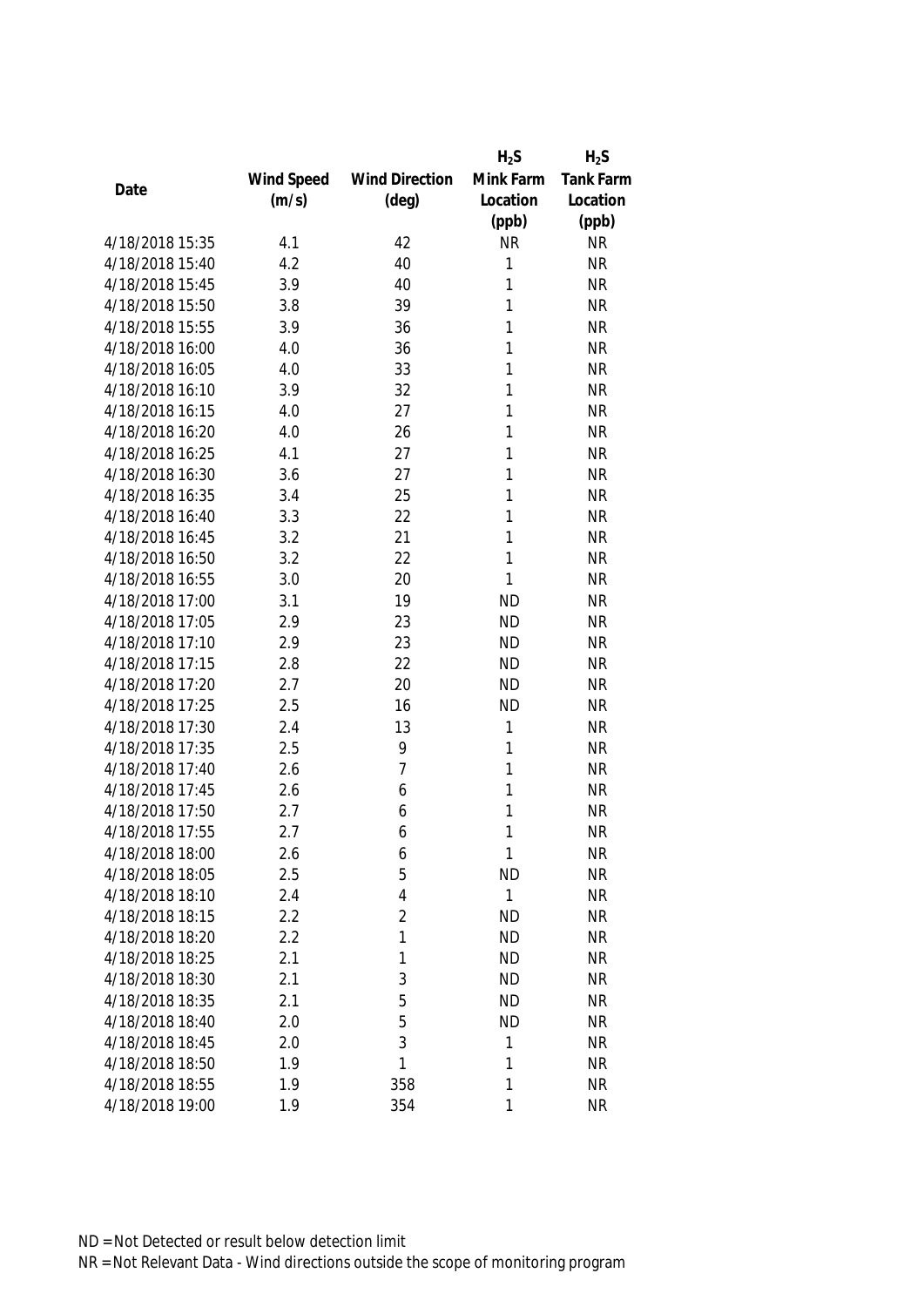|                 |            |                       | $H_2S$       | $H_2S$    |
|-----------------|------------|-----------------------|--------------|-----------|
|                 | Wind Speed | <b>Wind Direction</b> | Mink Farm    | Tank Farm |
| Date            | (m/s)      | $(\text{deg})$        | Location     | Location  |
|                 |            |                       | (ppb)        | (ppb)     |
| 4/18/2018 19:05 | 2.0        | 348                   | 1            | <b>NR</b> |
| 4/18/2018 19:10 | 2.1        | 346                   | 1            | <b>NR</b> |
| 4/18/2018 19:15 | 2.3        | 344                   | 1            | <b>NR</b> |
| 4/18/2018 19:20 | 2.5        | 342                   | 1            | <b>NR</b> |
| 4/18/2018 19:25 | 2.7        | 340                   | 1            | <b>NR</b> |
| 4/18/2018 19:30 | 2.8        | 339                   | 1            | <b>NR</b> |
| 4/18/2018 19:35 | 2.9        | 339                   | 1            | <b>NR</b> |
| 4/18/2018 19:40 | 3.0        | 338                   | $\mathbf{1}$ | <b>NR</b> |
| 4/18/2018 19:45 | 2.9        | 339                   | $\mathbf{1}$ | <b>NR</b> |
| 4/18/2018 19:50 | 2.7        | 340                   | <b>ND</b>    | <b>NR</b> |
| 4/18/2018 19:55 | 2.7        | 340                   | <b>ND</b>    | <b>NR</b> |
| 4/18/2018 20:00 | 2.6        | 340                   | <b>ND</b>    | <b>NR</b> |
| 4/18/2018 20:05 | 2.6        | 341                   | <b>ND</b>    | <b>NR</b> |
| 4/18/2018 20:10 | 2.5        | 342                   | <b>ND</b>    | <b>NR</b> |
| 4/18/2018 20:15 | 2.4        | 341                   | <b>ND</b>    | <b>NR</b> |
| 4/18/2018 20:20 | 2.5        | 341                   | 1            | <b>NR</b> |
| 4/18/2018 20:25 | 2.5        | 341                   | 1            | <b>NR</b> |
| 4/18/2018 20:30 | 2.5        | 342                   | <b>ND</b>    | <b>NR</b> |
| 4/18/2018 20:35 | 2.4        | 342                   | 1            | <b>NR</b> |
| 4/18/2018 20:40 | 2.4        | 342                   | 1            | <b>NR</b> |
| 4/18/2018 20:45 | 2.4        | 343                   | <b>ND</b>    | <b>NR</b> |
| 4/18/2018 20:50 | 2.5        | 341                   | 1            | <b>NR</b> |
| 4/18/2018 20:55 | 2.5        | 340                   | 1            | <b>NR</b> |
| 4/18/2018 21:00 | 2.4        | 340                   | 1            | <b>NR</b> |
| 4/18/2018 21:05 | 2.5        | 339                   | <b>ND</b>    | <b>NR</b> |
| 4/18/2018 21:10 | 2.4        | 338                   | <b>ND</b>    | <b>NR</b> |
| 4/18/2018 21:15 | 2.6        | 337                   | $\mathbf{1}$ | <b>NR</b> |
| 4/18/2018 21:20 | 2.7        | 337                   | <b>ND</b>    | <b>NR</b> |
| 4/18/2018 21:25 | 2.8        | 336                   | <b>ND</b>    | <b>NR</b> |
| 4/18/2018 21:30 | 2.9        | 334                   | 1            | <b>NR</b> |
| 4/18/2018 21:35 | 3.1        | 334                   | 1            | <b>NR</b> |
| 4/18/2018 21:40 | 3.4        | 333                   | 1            | <b>NR</b> |
| 4/18/2018 21:45 | 3.4        | 334                   | 1            | <b>NR</b> |
| 4/18/2018 21:50 | 3.5        | 333                   | 1            | <b>NR</b> |
| 4/18/2018 21:55 | 3.6        | 333                   | 1            | <b>NR</b> |
| 4/18/2018 22:00 | 3.9        | 332                   | <b>ND</b>    | <b>NR</b> |
| 4/18/2018 22:05 | 4.0        | 331                   | <b>ND</b>    | <b>NR</b> |
| 4/18/2018 22:10 | 3.9        | 329                   | <b>ND</b>    | <b>NR</b> |
| 4/18/2018 22:15 | 4.2        | 328                   | <b>ND</b>    | <b>NR</b> |
| 4/18/2018 22:20 | 4.2        | 328                   | <b>ND</b>    | <b>NR</b> |
| 4/18/2018 22:25 | 4.2        | 326                   | <b>ND</b>    | <b>NR</b> |
| 4/18/2018 22:30 | 4.3        | 326                   | 1            | <b>NR</b> |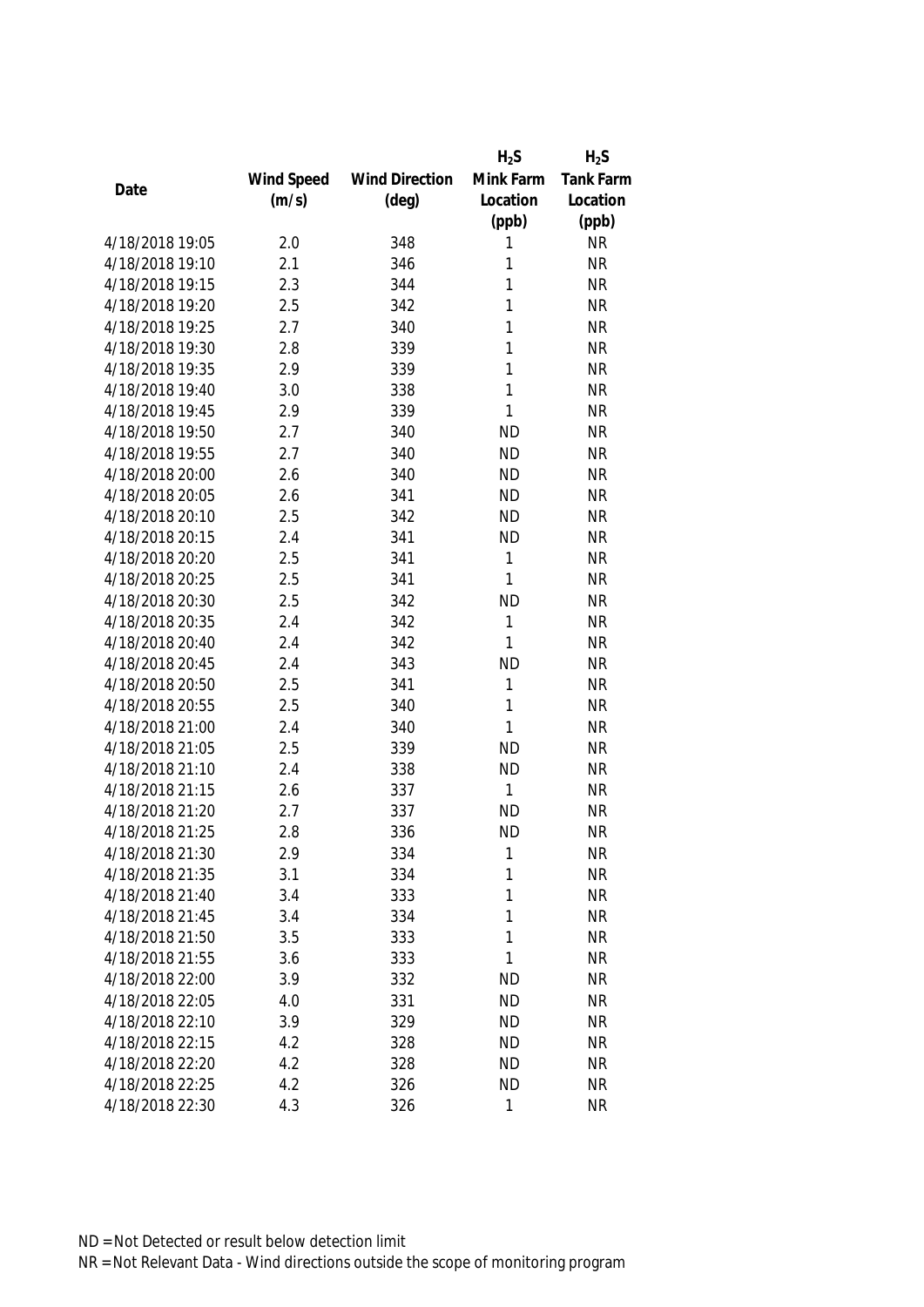|                 |            |                       | $H_2S$       | $H_2S$    |
|-----------------|------------|-----------------------|--------------|-----------|
|                 | Wind Speed | <b>Wind Direction</b> | Mink Farm    | Tank Farm |
| Date            | (m/s)      | $(\text{deg})$        | Location     | Location  |
|                 |            |                       | (ppb)        | (ppb)     |
| 4/18/2018 22:35 | 4.3        | 325                   | 1            | <b>NR</b> |
| 4/18/2018 22:40 | 4.5        | 325                   | 1            | <b>NR</b> |
| 4/18/2018 22:45 | 4.4        | 324                   | 1            | <b>NR</b> |
| 4/18/2018 22:50 | 4.4        | 323                   | 1            | <b>NR</b> |
| 4/18/2018 22:55 | 4.5        | 324                   | 1            | <b>NR</b> |
| 4/18/2018 23:00 | 4.3        | 324                   | <b>ND</b>    | <b>NR</b> |
| 4/18/2018 23:05 | 4.3        | 323                   | <b>ND</b>    | <b>NR</b> |
| 4/18/2018 23:10 | 4.2        | 324                   | <b>ND</b>    | <b>NR</b> |
| 4/18/2018 23:15 | 4.2        | 324                   | <b>ND</b>    | <b>NR</b> |
| 4/18/2018 23:20 | 4.3        | 325                   | <b>ND</b>    | <b>NR</b> |
| 4/18/2018 23:25 | 4.3        | 325                   | <b>ND</b>    | <b>NR</b> |
| 4/18/2018 23:30 | 4.5        | 325                   | 1            | <b>NR</b> |
| 4/18/2018 23:35 | 4.4        | 326                   | 1            | <b>NR</b> |
| 4/18/2018 23:40 | 4.4        | 328                   | 1            | <b>NR</b> |
| 4/18/2018 23:45 | 4.4        | 328                   | 1            | <b>NR</b> |
| 4/18/2018 23:50 | 4.3        | 328                   | $\mathbf{1}$ | <b>NR</b> |
| 4/18/2018 23:55 | 4.4        | 328                   | <b>ND</b>    | <b>NR</b> |
| 4/18/2018 24:00 | 4.4        | 328                   | <b>ND</b>    | <b>NR</b> |
| 4/19/2018 00:05 | 4.5        | 327                   | <b>ND</b>    | <b>NR</b> |
| 4/19/2018 00:10 | 4.6        | 326                   | <b>ND</b>    | <b>NR</b> |
| 4/19/2018 00:15 | 4.7        | 327                   | <b>ND</b>    | <b>NR</b> |
| 4/19/2018 00:20 | 4.7        | 327                   | <b>ND</b>    | <b>NR</b> |
| 4/19/2018 00:25 | 4.6        | 328                   | <b>ND</b>    | <b>NR</b> |
| 4/19/2018 00:30 | 4.4        | 329                   | <b>ND</b>    | <b>NR</b> |
| 4/19/2018 00:35 | 4.2        | 330                   | <b>ND</b>    | <b>NR</b> |
| 4/19/2018 00:40 | 4.1        | 331                   | <b>ND</b>    | <b>NR</b> |
| 4/19/2018 00:45 | 4.0        | 331                   | 1            | <b>NR</b> |
| 4/19/2018 00:50 | 3.9        | 332                   | 1            | <b>NR</b> |
| 4/19/2018 00:55 | 3.7        | 333                   | 1            | <b>NR</b> |
| 4/19/2018 01:00 | 3.6        | 333                   | 1            | <b>NR</b> |
| 4/19/2018 01:05 | 3.4        | 334                   | 1            | <b>NR</b> |
| 4/19/2018 01:10 | 3.5        | 335                   | 1            | <b>NR</b> |
| 4/19/2018 01:15 | 3.3        | 337                   | 1            | <b>NR</b> |
| 4/19/2018 01:20 | 3.3        | 338                   | 1            | <b>NR</b> |
| 4/19/2018 01:25 | 3.2        | 338                   | 1            | <b>NR</b> |
| 4/19/2018 01:30 | 3.1        | 340                   | 1            | <b>NR</b> |
| 4/19/2018 01:35 |            |                       |              | <b>NR</b> |
| 4/19/2018 01:40 | 3.1        | 340                   | <b>ND</b>    |           |
| 4/19/2018 01:45 | 2.9        | 341                   | <b>ND</b>    | <b>NR</b> |
|                 | 2.9        | 343                   | <b>ND</b>    | <b>NR</b> |
| 4/19/2018 01:50 | 2.7        | 344                   | <b>ND</b>    | <b>NR</b> |
| 4/19/2018 01:55 | 2.7        | 345                   | 1            | <b>NR</b> |
| 4/19/2018 02:00 | 2.8        | 346                   | 1            | <b>NR</b> |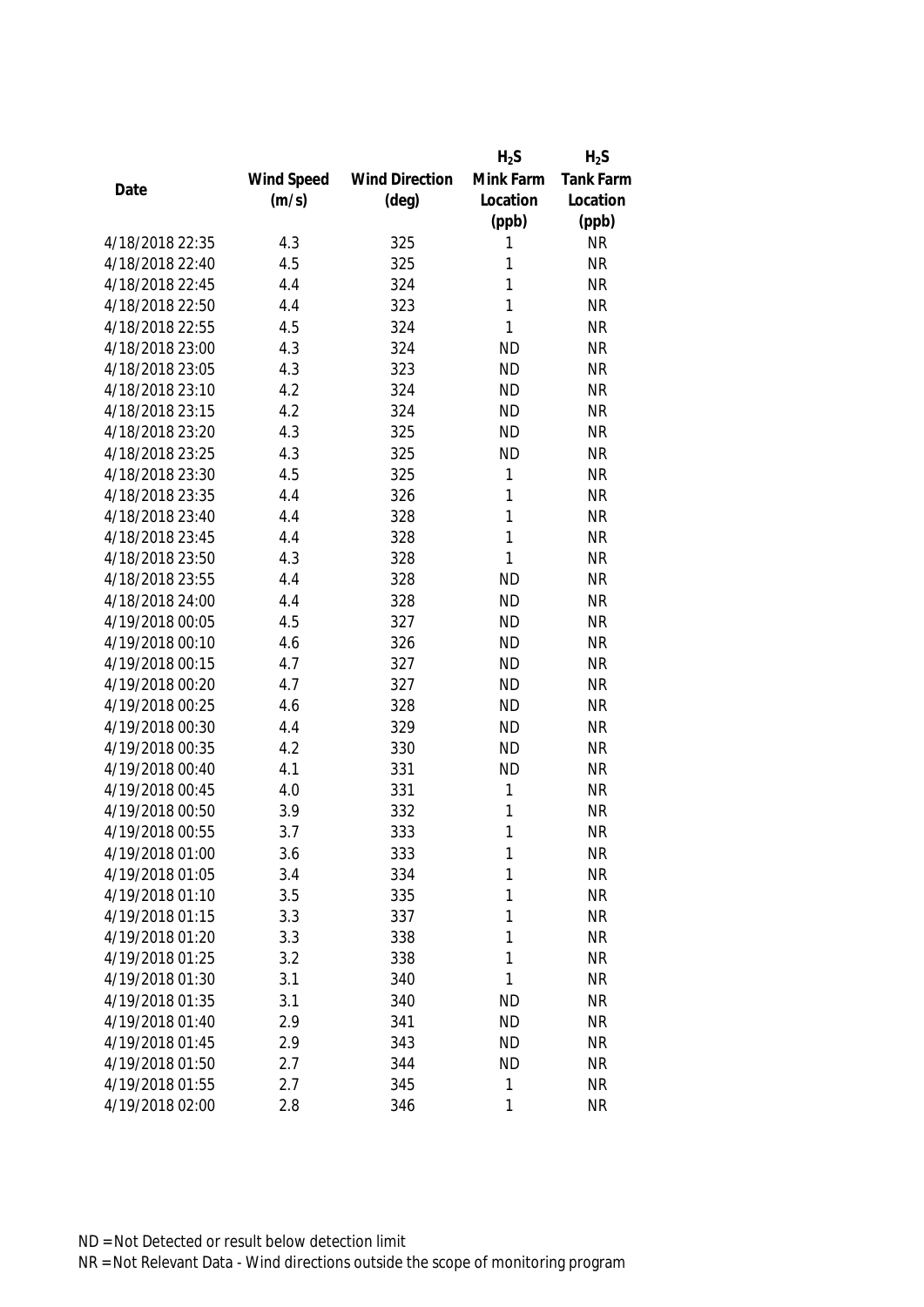|                 |            |                       | $H_2S$    | $H_2S$    |
|-----------------|------------|-----------------------|-----------|-----------|
|                 | Wind Speed | <b>Wind Direction</b> | Mink Farm | Tank Farm |
| Date            | (m/s)      | $(\text{deg})$        | Location  | Location  |
|                 |            |                       | (ppb)     | (ppb)     |
| 4/19/2018 02:05 | 2.7        | 347                   | 1         | <b>NR</b> |
| 4/19/2018 02:10 | 2.7        | 348                   | 1         | <b>NR</b> |
| 4/19/2018 02:15 | 2.7        | 349                   | 1         | <b>NR</b> |
| 4/19/2018 02:20 | 2.8        | 352                   | 1         | <b>NR</b> |
| 4/19/2018 02:25 | 2.9        | 353                   | 1         | <b>NR</b> |
| 4/19/2018 02:30 | 3.0        | 355                   | 1         | <b>NR</b> |
| 4/19/2018 02:35 | 3.2        | 358                   | <b>ND</b> | <b>NR</b> |
| 4/19/2018 02:40 | 3.4        | 1                     | 1         | <b>NR</b> |
| 4/19/2018 02:45 | 3.6        | 3                     | <b>ND</b> | <b>NR</b> |
| 4/19/2018 02:50 | 3.7        | 3                     | <b>ND</b> | <b>NR</b> |
| 4/19/2018 02:55 | 3.8        | 5                     | <b>ND</b> | <b>NR</b> |
| 4/19/2018 03:00 | 4.0        | 6                     | <b>ND</b> | <b>NR</b> |
| 4/19/2018 03:05 | 4.2        | 7                     | <b>ND</b> | <b>NR</b> |
| 4/19/2018 03:10 | 4.2        | 9                     | <b>ND</b> | <b>NR</b> |
| 4/19/2018 03:15 | 4.4        | 10                    | <b>ND</b> | <b>NR</b> |
| 4/19/2018 03:20 | 4.5        | 11                    | <b>ND</b> | <b>NR</b> |
| 4/19/2018 03:25 | 4.8        | 12                    | 1         | <b>NR</b> |
| 4/19/2018 03:30 | 4.8        | 14                    | 1         | <b>NR</b> |
| 4/19/2018 03:35 | 4.8        | 16                    | 1         | <b>NR</b> |
| 4/19/2018 03:40 | 4.9        | 18                    | 1         | <b>NR</b> |
| 4/19/2018 03:45 | 4.9        | 20                    | 1         | <b>NR</b> |
| 4/19/2018 03:50 | 4.8        | 21                    | 1         | <b>NR</b> |
| 4/19/2018 03:55 | 4.5        | 22                    | 1         | <b>NR</b> |
| 4/19/2018 04:00 | 4.3        | 22                    | 1         | <b>NR</b> |
| 4/19/2018 04:05 | 4.2        | 20                    | 1         | <b>NR</b> |
| 4/19/2018 04:10 | 3.9        | 17                    | 1         | <b>NR</b> |
| 4/19/2018 04:15 | 3.7        | 13                    | 1         | <b>NR</b> |
| 4/19/2018 04:20 | 3.5        | 10                    | 1         | <b>NR</b> |
| 4/19/2018 04:25 | 3.4        | $\overline{7}$        | 1         | <b>NR</b> |
| 4/19/2018 04:30 | 3.2        | 4                     | 1         | <b>NR</b> |
| 4/19/2018 04:35 | 3.0        | $\overline{2}$        | 1         | <b>NR</b> |
| 4/19/2018 04:40 | 2.9        | 359                   | 1         | <b>NR</b> |
| 4/19/2018 04:45 | 2.7        | 357                   | 1         | <b>NR</b> |
| 4/19/2018 04:50 | 2.7        | 356                   | <b>ND</b> | <b>NR</b> |
| 4/19/2018 04:55 | 2.6        | 355                   | <b>ND</b> | <b>NR</b> |
| 4/19/2018 05:00 | 2.6        | 355                   | <b>ND</b> | <b>NR</b> |
| 4/19/2018 05:05 | 2.6        | 355                   | <b>ND</b> | <b>NR</b> |
| 4/19/2018 05:10 | 2.6        | 356                   | <b>ND</b> | <b>NR</b> |
| 4/19/2018 05:15 | 2.6        | 356                   | <b>ND</b> | <b>NR</b> |
| 4/19/2018 05:20 | 2.6        | 356                   | 1         | <b>NR</b> |
| 4/19/2018 05:25 | 2.5        | 354                   | 1         | <b>NR</b> |
| 4/19/2018 05:30 | 2.5        | 353                   | 1         | <b>NR</b> |
|                 |            |                       |           |           |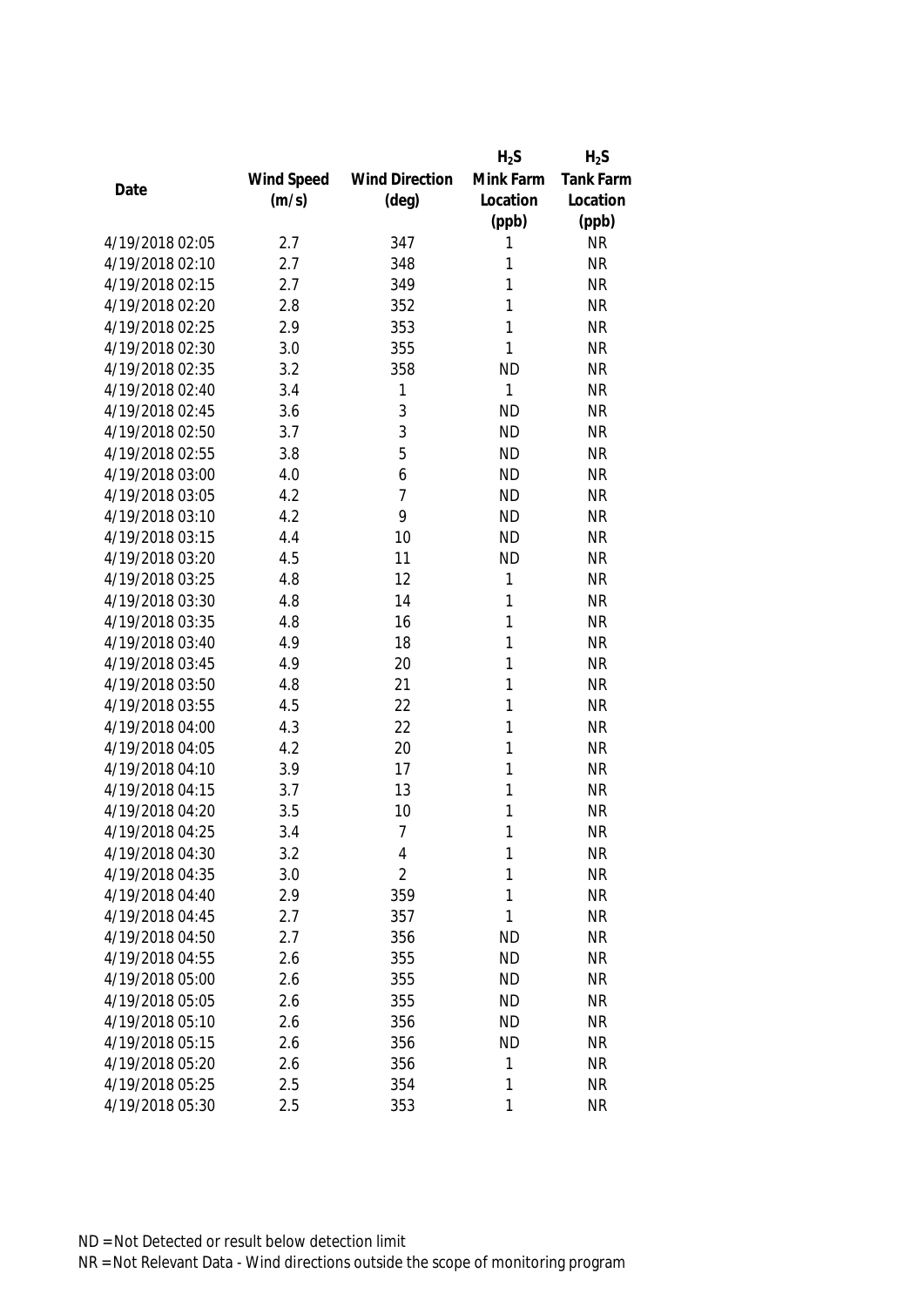|                 |            |                       | $H_2S$    | $H_2S$    |
|-----------------|------------|-----------------------|-----------|-----------|
|                 | Wind Speed | <b>Wind Direction</b> | Mink Farm | Tank Farm |
| Date            | (m/s)      | $(\text{deg})$        | Location  | Location  |
|                 |            |                       | (ppb)     | (ppb)     |
| 4/19/2018 05:35 | 2.5        | 352                   | 1         | <b>NR</b> |
| 4/19/2018 05:40 | 2.4        | 353                   | 1         | <b>NR</b> |
| 4/19/2018 05:45 | 2.4        | 353                   | <b>ND</b> | <b>NR</b> |
| 4/19/2018 05:50 | 2.4        | 355                   | 1         | <b>NR</b> |
| 4/19/2018 05:55 | 2.4        | 356                   | <b>ND</b> | <b>NR</b> |
| 4/19/2018 06:00 | 2.4        | 357                   | <b>ND</b> | <b>NR</b> |
| 4/19/2018 06:05 | 2.4        | 357                   | <b>ND</b> | <b>NR</b> |
| 4/19/2018 06:10 | 2.3        | 355                   | 1         | <b>NR</b> |
| 4/19/2018 06:15 | 2.3        | 353                   | <b>ND</b> | <b>NR</b> |
| 4/19/2018 06:20 | 2.1        | 351                   | <b>ND</b> | <b>NR</b> |
| 4/19/2018 06:25 | 2.1        | 350                   | 1         | <b>NR</b> |
| 4/19/2018 06:30 | 2.1        | 350                   | 1         | <b>NR</b> |
| 4/19/2018 06:35 | 2.1        | 349                   | 1         | <b>NR</b> |
| 4/19/2018 06:40 | 2.2        | 351                   | <b>ND</b> | <b>NR</b> |
| 4/19/2018 06:45 | 2.3        | 355                   | <b>ND</b> | <b>NR</b> |
| 4/19/2018 06:50 | 2.4        | 357                   | 1         | <b>NR</b> |
| 4/19/2018 06:55 | 2.3        | 358                   | 1         | <b>NR</b> |
| 4/19/2018 07:00 | 2.4        | 358                   | 1         | <b>NR</b> |
| 4/19/2018 07:05 | 2.4        | 358                   | 1         | <b>NR</b> |
| 4/19/2018 07:10 | 2.4        | 359                   | 1         | <b>NR</b> |
| 4/19/2018 07:15 | 2.6        | 359                   | 1         | <b>NR</b> |
| 4/19/2018 07:20 | 2.6        | 359                   | 1         | <b>NR</b> |
| 4/19/2018 07:25 | 2.6        | 358                   | 1         | <b>NR</b> |
| 4/19/2018 07:30 | 2.7        | 358                   | 1         | <b>NR</b> |
| 4/19/2018 07:35 | 2.6        | 358                   | 1         | <b>NR</b> |
| 4/19/2018 07:40 | 2.6        | 357                   | 1         | <b>NR</b> |
| 4/19/2018 07:45 | 2.5        | 355                   | 1         | <b>NR</b> |
| 4/19/2018 07:50 | 2.6        | 353                   | 1         | <b>NR</b> |
| 4/19/2018 07:55 | 2.8        | 355                   | 1         | <b>NR</b> |
| 4/19/2018 08:00 | 2.8        | 355                   | 1         | <b>NR</b> |
| 4/19/2018 08:05 | 2.8        | 355                   | 1         | <b>NR</b> |
| 4/19/2018 08:10 | 3.0        | 356                   | 1         | <b>NR</b> |
| 4/19/2018 08:15 | 3.2        | 357                   | 1         | <b>NR</b> |
| 4/19/2018 08:20 | 3.2        | 359                   | 1         | <b>NR</b> |
| 4/19/2018 08:25 | 3.2        | 359                   | 1         | <b>NR</b> |
| 4/19/2018 08:30 | 3.3        | 360                   | 1         | <b>NR</b> |
| 4/19/2018 08:35 | 3.4        | 3                     | 1         | <b>NR</b> |
| 4/19/2018 08:40 | 3.4        | 4                     | 1         | <b>NR</b> |
| 4/19/2018 08:45 | 3.3        | 4                     | 1         | <b>NR</b> |
| 4/19/2018 08:50 | 3.1        | 5                     | 1         | <b>NR</b> |
| 4/19/2018 08:55 | 3.0        | 5                     | 1         | <b>NR</b> |
| 4/19/2018 09:00 | 3.1        | 4                     | 1         | <b>NR</b> |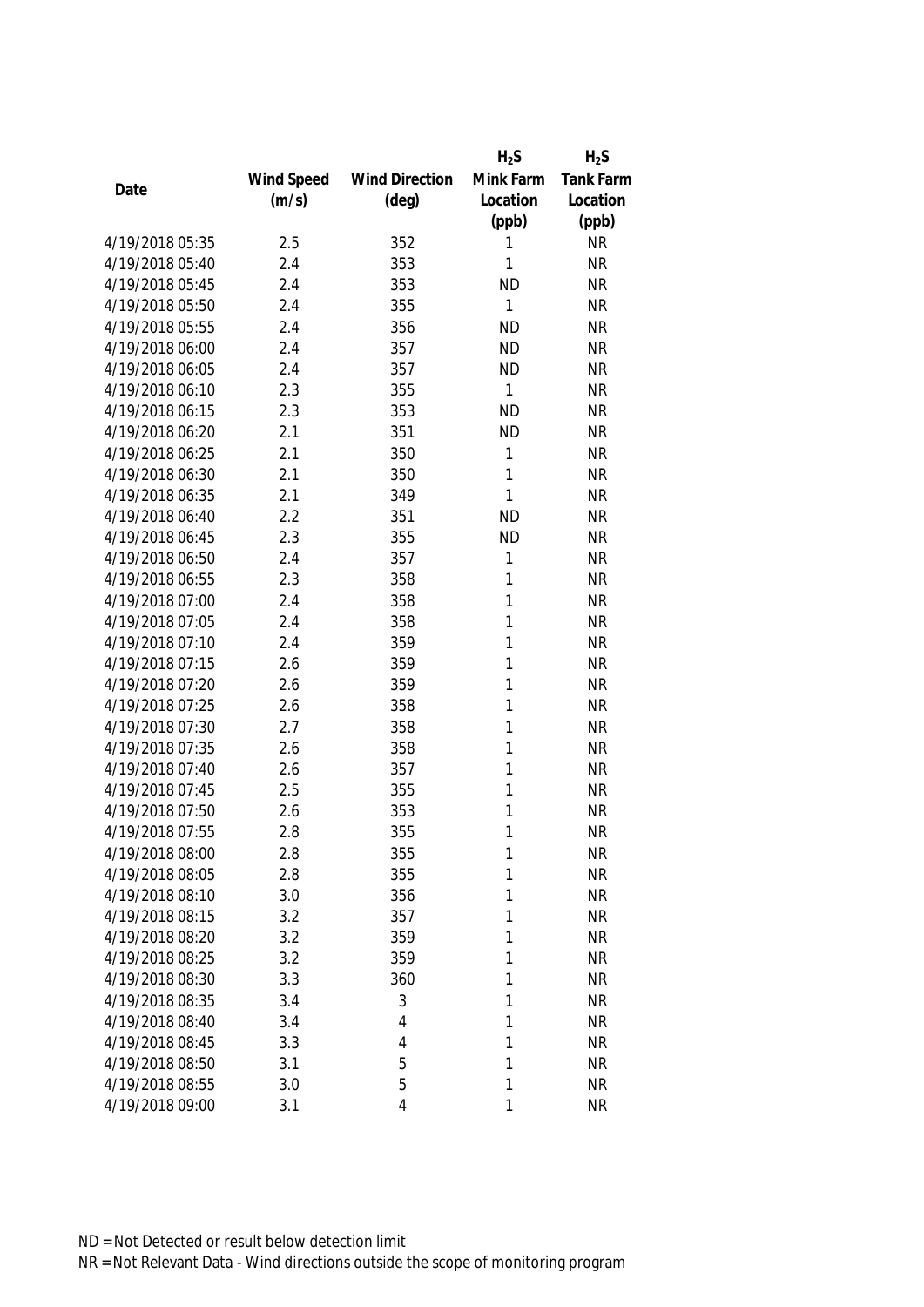|                 |            |                       | $H_2S$    | $H_2S$           |
|-----------------|------------|-----------------------|-----------|------------------|
|                 | Wind Speed | <b>Wind Direction</b> | Mink Farm | <b>Tank Farm</b> |
| Date            | (m/s)      | $(\text{deg})$        | Location  | Location         |
|                 |            |                       | (ppb)     | (ppb)            |
| 4/19/2018 09:05 | 3.2        | 5                     | 1         | <b>NR</b>        |
| 4/19/2018 09:10 | 3.2        | 5                     | 1         | <b>NR</b>        |
| 4/19/2018 09:15 | 3.1        | $\overline{7}$        | 1         | <b>NR</b>        |
| 4/19/2018 09:20 | 3.2        | 6                     | 1         | <b>NR</b>        |
| 4/19/2018 09:25 | 3.3        | 7                     | 1         | <b>NR</b>        |
| 4/19/2018 09:30 | 3.2        | 5                     | 1         | <b>NR</b>        |
| 4/19/2018 09:35 | 3.2        | 360                   | 1         | <b>NR</b>        |
| 4/19/2018 09:40 | 3.1        | 360                   | 1         | <b>NR</b>        |
| 4/19/2018 09:45 | 3.0        | 357                   | 1         | <b>NR</b>        |
| 4/19/2018 09:50 | 3.1        | 356                   | <b>ND</b> | <b>NR</b>        |
| 4/19/2018 09:55 | 3.2        | 357                   | 1         | <b>NR</b>        |
| 4/19/2018 10:00 | 3.1        | 358                   | 1         | <b>NR</b>        |
| 4/19/2018 10:05 | 3.1        | 360                   | <b>ND</b> | <b>NR</b>        |
| 4/19/2018 10:10 | 3.4        | 1                     | <b>ND</b> | <b>NR</b>        |
| 4/19/2018 10:15 | 3.6        | 3                     | <b>ND</b> | <b>NR</b>        |
| 4/19/2018 10:20 | 3.7        | 3                     | <b>ND</b> | <b>NR</b>        |
| 4/19/2018 10:25 | 3.7        | 359                   | <b>ND</b> | <b>NR</b>        |
| 4/19/2018 10:30 | 3.6        | 358                   | <b>ND</b> | <b>NR</b>        |
| 4/19/2018 10:35 | 3.6        | 356                   | <b>ND</b> | <b>NR</b>        |
| 4/19/2018 10:40 | 3.4        | 353                   | 1         | <b>NR</b>        |
| 4/19/2018 10:45 | 3.3        | 352                   | 1         | <b>NR</b>        |
| 4/19/2018 10:50 | 3.2        | 353                   | 1         | <b>NR</b>        |
| 4/19/2018 10:55 | 3.3        | 359                   | 1         | <b>NR</b>        |
| 4/19/2018 11:00 | 3.4        | 1                     | 1         | <b>NR</b>        |
| 4/19/2018 11:05 | 3.5        | 4                     | 1         | <b>NR</b>        |
| 4/19/2018 11:10 | 3.5        | $\overline{4}$        | 1         | <b>NR</b>        |
| 4/19/2018 11:15 | 3.5        | 1                     | 1         | <b>NR</b>        |
| 4/19/2018 11:20 | 3.6        | 360                   | 1         | <b>NR</b>        |
| 4/19/2018 11:25 | 3.6        | 356                   | 1         | <b>NR</b>        |
| 4/19/2018 11:30 | 3.5        | 356                   | <b>ND</b> | <b>NR</b>        |
| 4/19/2018 11:35 | 3.3        | 359                   | <b>ND</b> | <b>NR</b>        |
| 4/19/2018 11:40 | 3.4        | 2                     | <b>ND</b> | <b>NR</b>        |
| 4/19/2018 11:45 | 3.3        | 3                     | <b>ND</b> | <b>NR</b>        |
| 4/19/2018 11:50 | 3.3        | 3                     | <b>ND</b> | NR               |
| 4/19/2018 11:55 | 3.1        | 1                     | <b>ND</b> | <b>NR</b>        |
| 4/19/2018 12:00 | 3.1        | 360                   | <b>ND</b> | <b>NR</b>        |
| 4/19/2018 12:05 | 3.2        | 352                   | <b>ND</b> | <b>NR</b>        |
| 4/19/2018 12:10 | 3.1        | 357                   | <b>ND</b> | <b>NR</b>        |
| 4/19/2018 12:15 | 3.3        | 1                     | <b>ND</b> | <b>NR</b>        |
| 4/19/2018 12:20 | 3.4        | 6                     | <b>ND</b> | <b>NR</b>        |
| 4/19/2018 12:25 | 3.4        | 4                     | <b>ND</b> | <b>NR</b>        |
| 4/19/2018 12:30 | 3.5        | 4                     | 1         | <b>NR</b>        |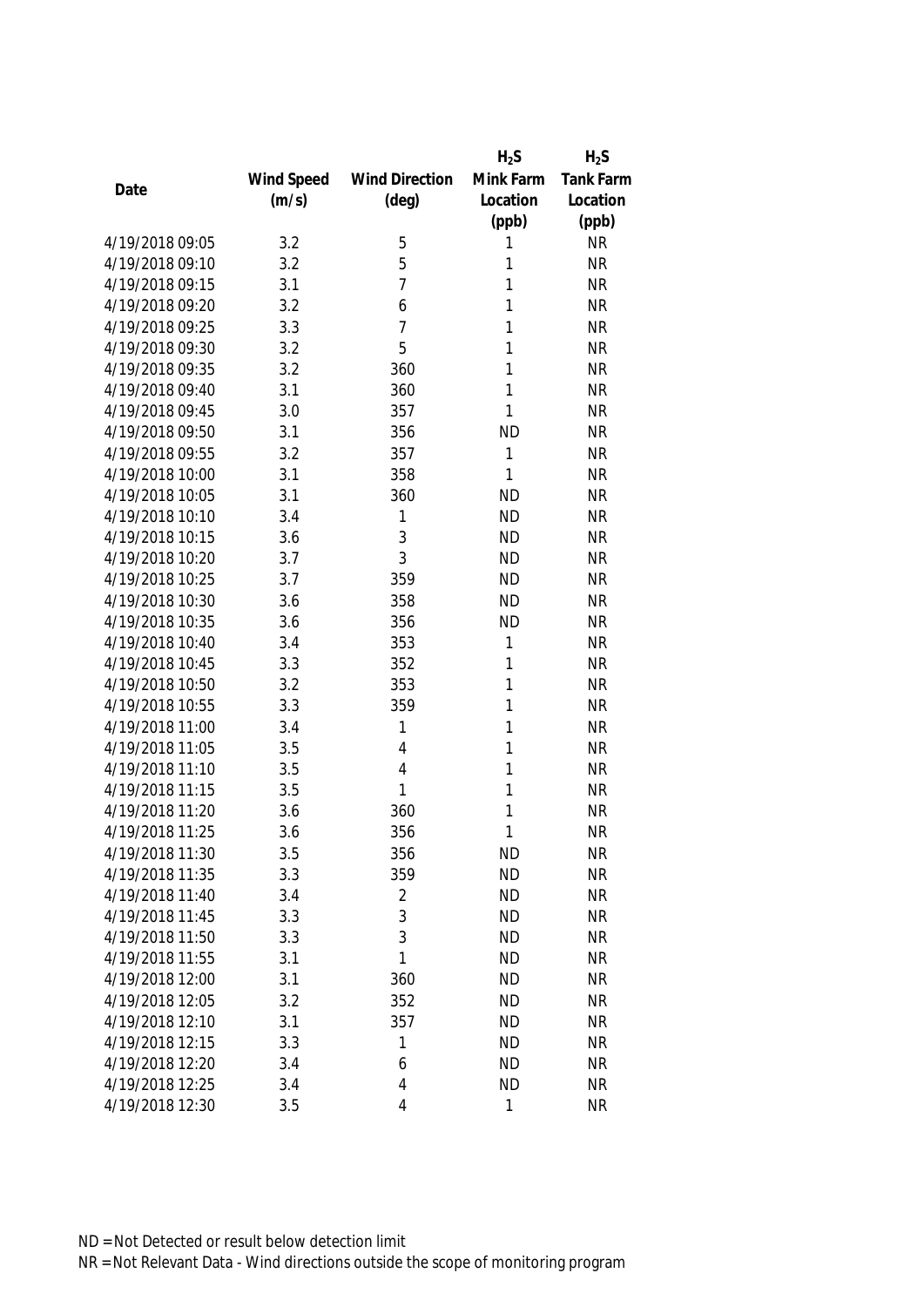|                 |            |                       | $H_2S$    | $H_2S$           |
|-----------------|------------|-----------------------|-----------|------------------|
|                 | Wind Speed | <b>Wind Direction</b> | Mink Farm | <b>Tank Farm</b> |
| Date            | (m/s)      | $(\text{deg})$        | Location  | Location         |
|                 |            |                       | (ppb)     | (ppb)            |
| 4/19/2018 12:35 | 3.4        | 3                     | 1         | <b>NR</b>        |
| 4/19/2018 12:40 | 3.3        | 360                   | 1         | <b>NR</b>        |
| 4/19/2018 12:45 | 3.2        | 356                   | 1         | <b>NR</b>        |
| 4/19/2018 12:50 | 3.0        | 355                   | 1         | <b>NR</b>        |
| 4/19/2018 12:55 | 2.9        | 3                     | 1         | <b>NR</b>        |
| 4/19/2018 13:00 | 3.0        | 358                   | 1         | <b>NR</b>        |
| 4/19/2018 13:05 | 2.9        | 358                   | 1         | <b>NR</b>        |
| 4/19/2018 13:10 | 3.0        | 358                   | 1         | <b>NR</b>        |
| 4/19/2018 13:15 | 3.0        | 357                   | 1         | <b>NR</b>        |
| 4/19/2018 13:20 | 3.3        | 356                   | 1         | <b>NR</b>        |
| 4/19/2018 13:25 | 3.3        | 358                   | 1         | <b>NR</b>        |
| 4/19/2018 13:30 | 3.3        | 5                     | 1         | <b>NR</b>        |
| 4/19/2018 13:35 | 3.3        | $\overline{4}$        | 1         | <b>NR</b>        |
| 4/19/2018 13:40 | 3.4        | $\overline{2}$        | 1         | <b>NR</b>        |
| 4/19/2018 13:45 | 3.4        | 5                     | <b>ND</b> | <b>NR</b>        |
| 4/19/2018 13:50 | 3.1        | 5                     | <b>ND</b> | <b>NR</b>        |
| 4/19/2018 13:55 | 3.3        | 353                   | <b>ND</b> | <b>NR</b>        |
| 4/19/2018 14:00 | 3.1        | 349                   | <b>ND</b> | <b>NR</b>        |
| 4/19/2018 14:05 | 3.3        | 352                   | <b>ND</b> | <b>NR</b>        |
| 4/19/2018 14:10 | 3.3        | 354                   | <b>ND</b> | <b>NR</b>        |
| 4/19/2018 14:15 | 3.4        | 358                   | <b>ND</b> | <b>NR</b>        |
| 4/19/2018 14:20 | 3.4        | 356                   | <b>ND</b> | <b>NR</b>        |
| 4/19/2018 14:25 | 3.0        | 358                   | <b>ND</b> | <b>NR</b>        |
| 4/19/2018 14:30 | 3.3        | $\overline{2}$        | <b>ND</b> | <b>NR</b>        |
| 4/19/2018 14:35 | 3.0        | 360                   | 1         | <b>NR</b>        |
| 4/19/2018 14:40 | 3.0        | 355                   | 1         | <b>NR</b>        |
| 4/19/2018 14:45 | 2.9        | 341                   | 1         | <b>NR</b>        |
| 4/19/2018 14:50 | 2.8        | 335                   | 1         | <b>NR</b>        |
| 4/19/2018 14:55 | 3.0        | 336                   | 1         | <b>NR</b>        |
| 4/19/2018 15:00 | 3.1        | 332                   | 1         | <b>NR</b>        |
| 4/19/2018 15:05 | 3.2        | 330                   | 1         | <b>NR</b>        |
| 4/19/2018 15:10 | 3.2        | 332                   | <b>ND</b> | <b>NR</b>        |
| 4/19/2018 15:15 | 3.2        | 342                   | <b>ND</b> | <b>NR</b>        |
| 4/19/2018 15:20 | 3.4        | 349                   | <b>ND</b> | <b>NR</b>        |
| 4/19/2018 15:25 | 3.2        | 354                   | <b>ND</b> | <b>NR</b>        |
| 4/19/2018 15:30 | 3.2        | 357                   | <b>ND</b> | <b>NR</b>        |
| 4/19/2018 15:35 | 3.4        | 3                     | <b>ND</b> | <b>NR</b>        |
| 4/19/2018 15:40 | 3.4        | 360                   | <b>ND</b> | <b>NR</b>        |
| 4/19/2018 15:45 | 3.3        | 355                   | <b>ND</b> | <b>NR</b>        |
| 4/19/2018 15:50 | 3.3        | 354                   | 1         | <b>NR</b>        |
| 4/19/2018 15:55 | 3.4        | 352                   | 1         | <b>NR</b>        |
| 4/19/2018 16:00 | 3.2        | 356                   | <b>ND</b> | <b>NR</b>        |
|                 |            |                       |           |                  |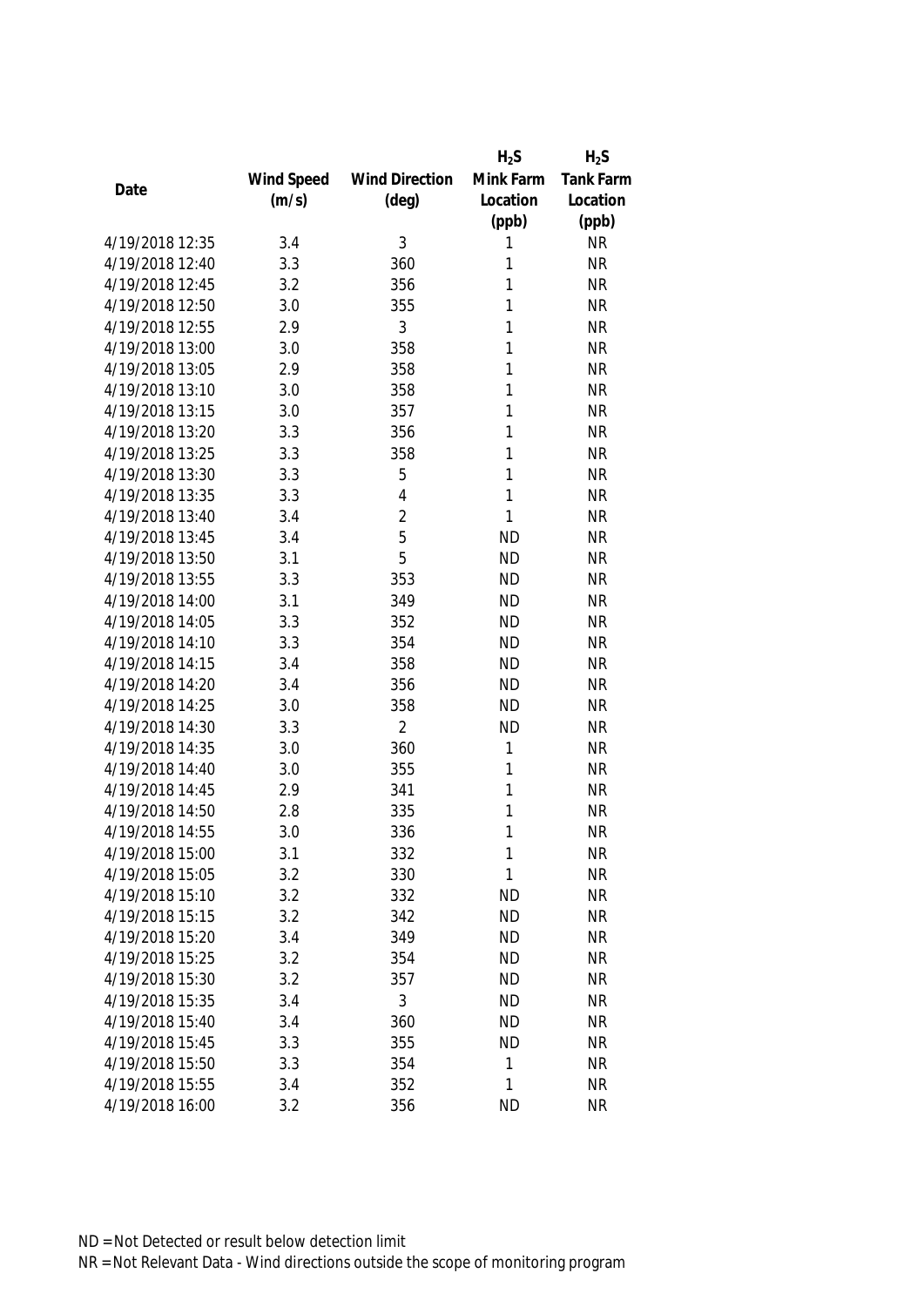|                 |            |                       | $H_2S$       | $H_2S$    |
|-----------------|------------|-----------------------|--------------|-----------|
|                 | Wind Speed | <b>Wind Direction</b> | Mink Farm    | Tank Farm |
| Date            | (m/s)      | $(\text{deg})$        | Location     | Location  |
|                 |            |                       | (ppb)        | (ppb)     |
| 4/19/2018 16:05 | 3.0        | 1                     | <b>ND</b>    | <b>NR</b> |
| 4/19/2018 16:10 | 3.0        | 360                   | <b>ND</b>    | <b>NR</b> |
| 4/19/2018 16:15 | 3.3        | 360                   | <b>ND</b>    | <b>NR</b> |
| 4/19/2018 16:20 | 3.3        | 355                   | <b>ND</b>    | <b>NR</b> |
| 4/19/2018 16:25 | 3.2        | 352                   | <b>ND</b>    | <b>NR</b> |
| 4/19/2018 16:30 | 3.4        | 345                   | <b>ND</b>    | <b>NR</b> |
| 4/19/2018 16:35 | 3.7        | 337                   | <b>ND</b>    | <b>NR</b> |
| 4/19/2018 16:40 | 3.6        | 340                   | <b>ND</b>    | <b>NR</b> |
| 4/19/2018 16:45 | 3.4        | 340                   | <b>ND</b>    | <b>NR</b> |
| 4/19/2018 16:50 | 3.5        | 338                   | <b>ND</b>    | <b>NR</b> |
| 4/19/2018 16:55 | 3.6        | 343                   | <b>ND</b>    | <b>NR</b> |
| 4/19/2018 17:00 | 3.5        | 348                   | <b>ND</b>    | <b>NR</b> |
| 4/19/2018 17:05 | 3.3        | 352                   | 1            | <b>NR</b> |
| 4/19/2018 17:10 | 3.3        | 356                   | 1            | <b>NR</b> |
| 4/19/2018 17:15 | 3.3        | 353                   | 1            | <b>NR</b> |
| 4/19/2018 17:20 | 3.2        | 360                   | $\mathbf{1}$ | <b>NR</b> |
| 4/19/2018 17:25 | 3.2        | 358                   | 1            | <b>NR</b> |
| 4/19/2018 17:30 | 3.2        | 354                   | $\mathbf{1}$ | <b>NR</b> |
| 4/19/2018 17:35 | 3.1        | 356                   | 1            | <b>NR</b> |
| 4/19/2018 17:40 | 3.2        | 352                   | 1            | <b>NR</b> |
| 4/19/2018 17:45 | 3.3        | 354                   | <b>ND</b>    | <b>NR</b> |
| 4/19/2018 17:50 | 3.4        | 349                   | <b>ND</b>    | <b>NR</b> |
| 4/19/2018 17:55 | 3.3        | 348                   | <b>ND</b>    | <b>NR</b> |
| 4/19/2018 18:00 | 3.2        | 347                   | <b>ND</b>    | <b>NR</b> |
| 4/19/2018 18:05 | 3.2        | 344                   | <b>ND</b>    | <b>NR</b> |
| 4/19/2018 18:10 | 3.1        | 344                   | <b>ND</b>    | <b>NR</b> |
| 4/19/2018 18:15 | 3.1        | 346                   | <b>ND</b>    | <b>NR</b> |
| 4/19/2018 18:20 | 3.0        | 344                   | <b>ND</b>    | <b>NR</b> |
| 4/19/2018 18:25 | 3.0        | 343                   | $\mathbf{1}$ | <b>NR</b> |
| 4/19/2018 18:30 | 3.1        | 345                   | 1            | <b>NR</b> |
| 4/19/2018 18:35 | 3.2        | 346                   | 1            | <b>NR</b> |
| 4/19/2018 18:40 | 3.3        | 346                   | 1            | <b>NR</b> |
| 4/19/2018 18:45 | 3.2        | 347                   | 1            | <b>NR</b> |
| 4/19/2018 18:50 | 3.2        | 351                   | 1            | <b>NR</b> |
| 4/19/2018 18:55 | 3.2        | 354                   | 1            | <b>NR</b> |
| 4/19/2018 19:00 |            |                       | 1            | <b>NR</b> |
|                 | 3.1        | 354                   |              |           |
| 4/19/2018 19:05 | 3.0        | 353                   | 1            | <b>NR</b> |
| 4/19/2018 19:10 | 2.8        | 353                   | <b>ND</b>    | <b>NR</b> |
| 4/19/2018 19:15 | 2.8        | 354                   | 1            | <b>NR</b> |
| 4/19/2018 19:20 | 2.8        | 355                   | 1            | <b>NR</b> |
| 4/19/2018 19:25 | 2.8        | 355                   | <b>ND</b>    | <b>NR</b> |
| 4/19/2018 19:30 | 2.8        | 355                   | <b>ND</b>    | <b>NR</b> |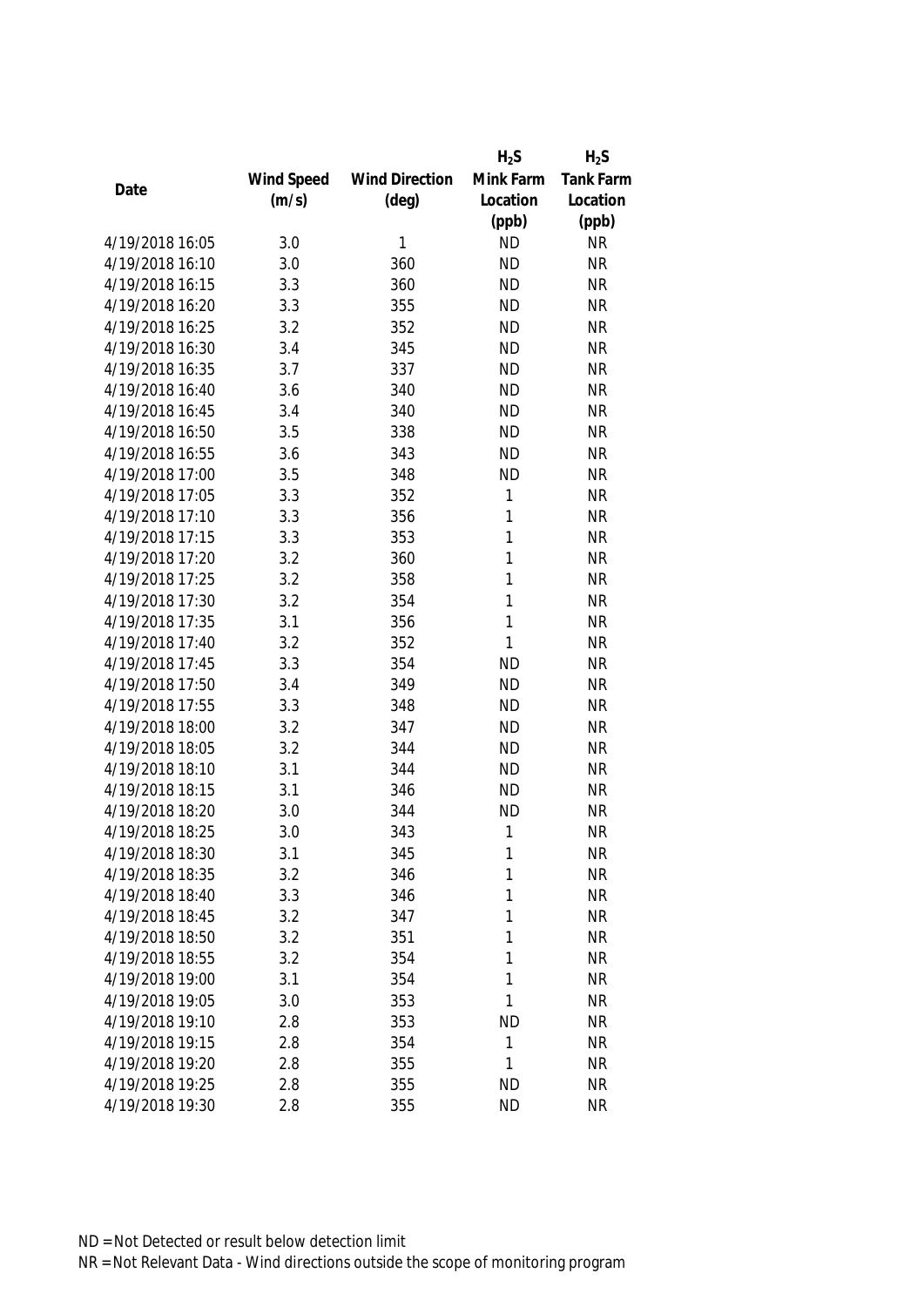|                 |            |                       | $H_2S$         | $H_2S$    |
|-----------------|------------|-----------------------|----------------|-----------|
|                 | Wind Speed | <b>Wind Direction</b> | Mink Farm      | Tank Farm |
| Date            | (m/s)      | $(\text{deg})$        | Location       | Location  |
|                 |            |                       | (ppb)          | (ppb)     |
| 4/19/2018 19:35 | 2.7        | 355                   | 1              | <b>NR</b> |
| 4/19/2018 19:40 | 2.8        | 356                   | 1              | <b>NR</b> |
| 4/19/2018 19:45 | 2.7        | 356                   | 1              | <b>NR</b> |
| 4/19/2018 19:50 | 2.7        | 357                   | 1              | <b>NR</b> |
| 4/19/2018 19:55 | 2.7        | 356                   | 1              | <b>NR</b> |
| 4/19/2018 20:00 | 2.7        | 355                   | 1              | <b>NR</b> |
| 4/19/2018 20:05 | 2.6        | 356                   | 1              | <b>NR</b> |
| 4/19/2018 20:10 | 2.5        | 355                   | 1              | <b>NR</b> |
| 4/19/2018 20:15 | 2.5        | 356                   | 1              | <b>NR</b> |
| 4/19/2018 20:20 | 2.5        | 355                   | 1              | <b>NR</b> |
| 4/19/2018 20:25 | 2.4        | 354                   | 1              | <b>NR</b> |
| 4/19/2018 20:30 | 2.3        | 355                   | 1              | <b>NR</b> |
| 4/19/2018 20:35 | 2.3        | 355                   | 1              | <b>NR</b> |
| 4/19/2018 20:40 | 2.2        | 355                   | $\overline{2}$ | <b>NR</b> |
| 4/19/2018 20:45 | 2.2        | 354                   | 1              | <b>NR</b> |
| 4/19/2018 20:50 | 2.1        | 354                   | 1              | <b>NR</b> |
| 4/19/2018 20:55 | 2.1        | 354                   | 1              | <b>NR</b> |
| 4/19/2018 21:00 | 2.2        | 354                   | 1              | <b>NR</b> |
| 4/19/2018 21:05 | 2.2        | 354                   | 1              | <b>NR</b> |
| 4/19/2018 21:10 | 2.2        | 354                   | 1              | <b>NR</b> |
| 4/19/2018 21:15 | 2.2        | 354                   | 1              | <b>NR</b> |
| 4/19/2018 21:20 | 2.1        | 355                   | 1              | <b>NR</b> |
| 4/19/2018 21:25 | 2.1        | 354                   | 1              | <b>NR</b> |
| 4/19/2018 21:30 | 2.2        | 354                   | 1              | <b>NR</b> |
| 4/19/2018 21:35 | 2.1        | 355                   | 1              | <b>NR</b> |
| 4/19/2018 21:40 | 2.1        | 356                   | 1              | <b>NR</b> |
| 4/19/2018 21:45 | 2.0        | 357                   | <b>ND</b>      | <b>NR</b> |
| 4/19/2018 21:50 | 2.1        | 359                   | <b>ND</b>      | <b>NR</b> |
| 4/19/2018 21:55 | 2.2        | $\overline{2}$        | <b>ND</b>      | <b>NR</b> |
| 4/19/2018 22:00 | 2.1        | 2                     | <b>ND</b>      | <b>NR</b> |
| 4/19/2018 22:05 | 2.2        | $\overline{2}$        | <b>ND</b>      | <b>NR</b> |
| 4/19/2018 22:10 | 2.1        | 360                   | <b>ND</b>      | <b>NR</b> |
| 4/19/2018 22:15 | 2.1        | 357                   | <b>ND</b>      | <b>NR</b> |
| 4/19/2018 22:20 | 2.0        | 356                   | <b>ND</b>      | <b>NR</b> |
| 4/19/2018 22:25 | 2.0        | 355                   | <b>ND</b>      | <b>NR</b> |
| 4/19/2018 22:30 | 2.0        | 354                   | 1              | <b>NR</b> |
| 4/19/2018 22:35 |            |                       |                |           |
|                 | 2.1<br>2.1 | 354                   | 1              | <b>NR</b> |
| 4/19/2018 22:40 |            | 356                   | 1<br>1         | <b>NR</b> |
| 4/19/2018 22:45 | 2.1        | 356                   |                | <b>NR</b> |
| 4/19/2018 22:50 | 2.0        | 355                   | 1              | <b>NR</b> |
| 4/19/2018 22:55 | 2.0        | 354                   | <b>ND</b>      | <b>NR</b> |
| 4/19/2018 23:00 | 2.0        | 353                   | <b>ND</b>      | <b>NR</b> |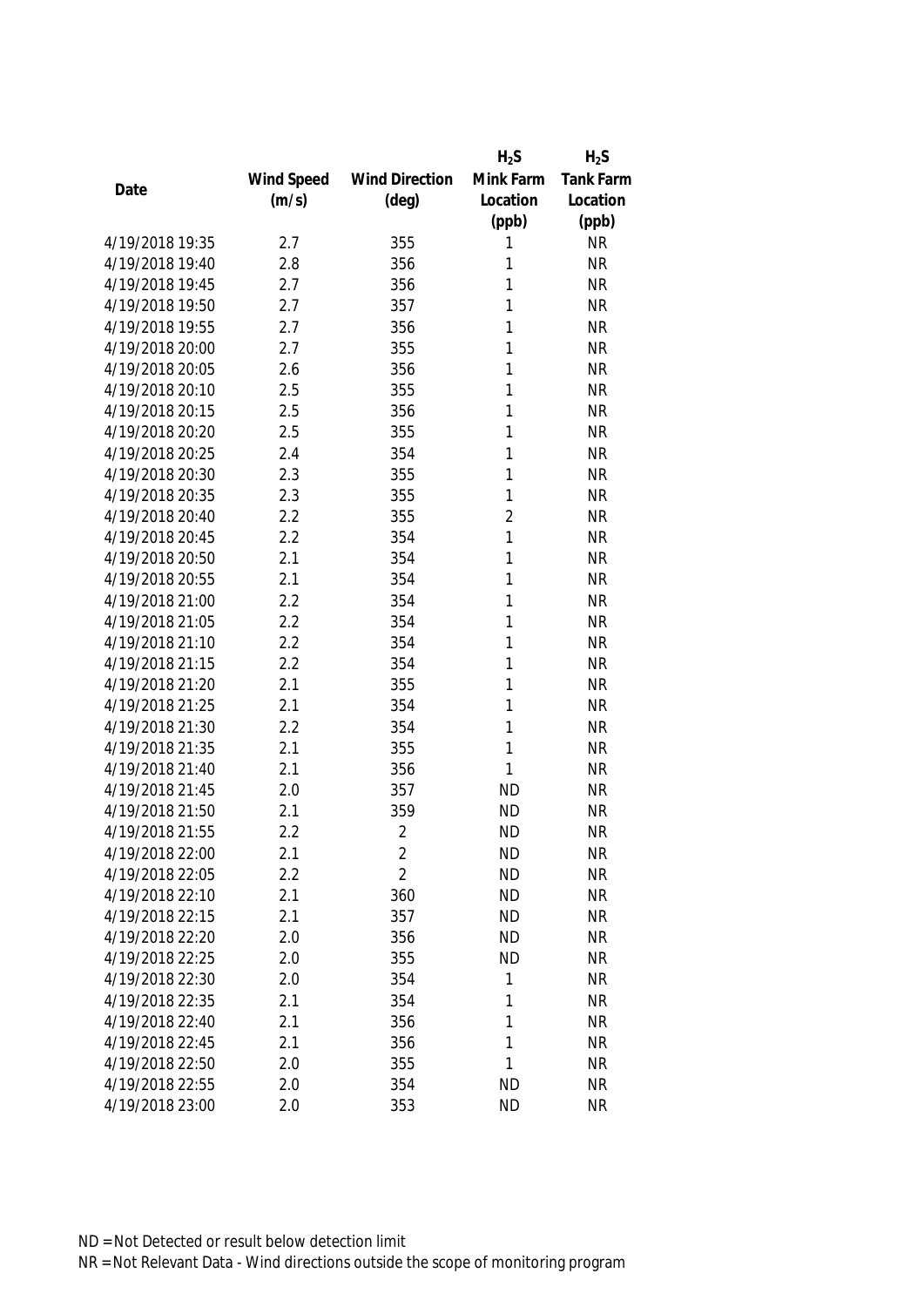|                 |            |                       | $H_2S$    | $H_2S$    |
|-----------------|------------|-----------------------|-----------|-----------|
|                 | Wind Speed | <b>Wind Direction</b> | Mink Farm | Tank Farm |
| Date            | (m/s)      | $(\text{deg})$        | Location  | Location  |
|                 |            |                       | (ppb)     | (ppb)     |
| 4/19/2018 23:05 | 1.9        | 354                   | 1         | <b>NR</b> |
| 4/19/2018 23:10 | 1.9        | 353                   | <b>ND</b> | <b>NR</b> |
| 4/19/2018 23:15 | 1.9        | 353                   | <b>ND</b> | <b>NR</b> |
| 4/19/2018 23:20 | 1.9        | 353                   | <b>ND</b> | <b>NR</b> |
| 4/19/2018 23:25 | 2.0        | 354                   | 1         | <b>NR</b> |
| 4/19/2018 23:30 | 2.0        | 353                   | <b>ND</b> | <b>NR</b> |
| 4/19/2018 23:35 | 2.0        | 353                   | <b>ND</b> | <b>NR</b> |
| 4/19/2018 23:40 | 2.0        | 353                   | 1         | <b>NR</b> |
| 4/19/2018 23:45 | 2.0        | 355                   | 1         | <b>NR</b> |
| 4/19/2018 23:50 | 2.0        | 356                   | 1         | <b>NR</b> |
| 4/19/2018 23:55 | 2.0        | 357                   | 1         | <b>NR</b> |
| 4/19/2018 24:00 | 2.1        | 359                   | 1         | <b>NR</b> |
| 4/20/2018 00:05 | 2.1        | 360                   | 1         | <b>NR</b> |
| 4/20/2018 00:10 | 2.1        | 3                     | 1         | <b>NR</b> |
| 4/20/2018 00:15 | 2.1        | 5                     | 1         | <b>NR</b> |
| 4/20/2018 00:20 | 2.1        | 6                     | 1         | <b>NR</b> |
| 4/20/2018 00:25 | 2.0        | 5                     | 1         | <b>NR</b> |
| 4/20/2018 00:30 | 1.9        | 5                     | 1         | <b>NR</b> |
| 4/20/2018 00:35 | 1.9        | $\overline{4}$        | 1         | <b>NR</b> |
| 4/20/2018 00:40 | 1.9        | $\overline{2}$        | 1         | <b>NR</b> |
| 4/20/2018 00:45 | 1.9        | 359                   | 1         | <b>NR</b> |
| 4/20/2018 00:50 | 2.0        | 357                   | 1         | <b>NR</b> |
| 4/20/2018 00:55 | 2.0        | 356                   | 1         | <b>NR</b> |
| 4/20/2018 01:00 | 2.0        | 354                   | 1         | <b>NR</b> |
| 4/20/2018 01:05 | 2.0        | 351                   | 1         | <b>NR</b> |
| 4/20/2018 01:10 | 2.1        | 349                   | 1         | <b>NR</b> |
| 4/20/2018 01:15 | 2.1        | 346                   | 1         | <b>NR</b> |
| 4/20/2018 01:20 | 2.2        | 343                   | 1         | <b>NR</b> |
| 4/20/2018 01:25 | 2.2        | 340                   | 1         | <b>NR</b> |
| 4/20/2018 01:30 | 2.2        | 338                   | 1         | <b>NR</b> |
| 4/20/2018 01:35 | 2.3        | 336                   | 1         | <b>NR</b> |
| 4/20/2018 01:40 | 2.3        | 334                   | 1         | <b>NR</b> |
| 4/20/2018 01:45 | 2.3        | 334                   | 1         | <b>NR</b> |
| 4/20/2018 01:50 | 2.2        | 336                   | 1         | <b>NR</b> |
| 4/20/2018 01:55 | 2.3        | 337                   | 1         | <b>NR</b> |
| 4/20/2018 02:00 | 2.3        | 338                   | 1         | <b>NR</b> |
| 4/20/2018 02:05 | 2.2        | 339                   | 1         | <b>NR</b> |
| 4/20/2018 02:10 | 2.2        | 340                   | 1         | <b>NR</b> |
| 4/20/2018 02:15 | 2.2        | 340                   | 1         | <b>NR</b> |
| 4/20/2018 02:20 | 2.2        | 336                   | 1         | <b>NR</b> |
| 4/20/2018 02:25 | 2.0        | 335                   | 1         | <b>NR</b> |
| 4/20/2018 02:30 | 2.0        | 333                   | 1         | <b>NR</b> |
|                 |            |                       |           |           |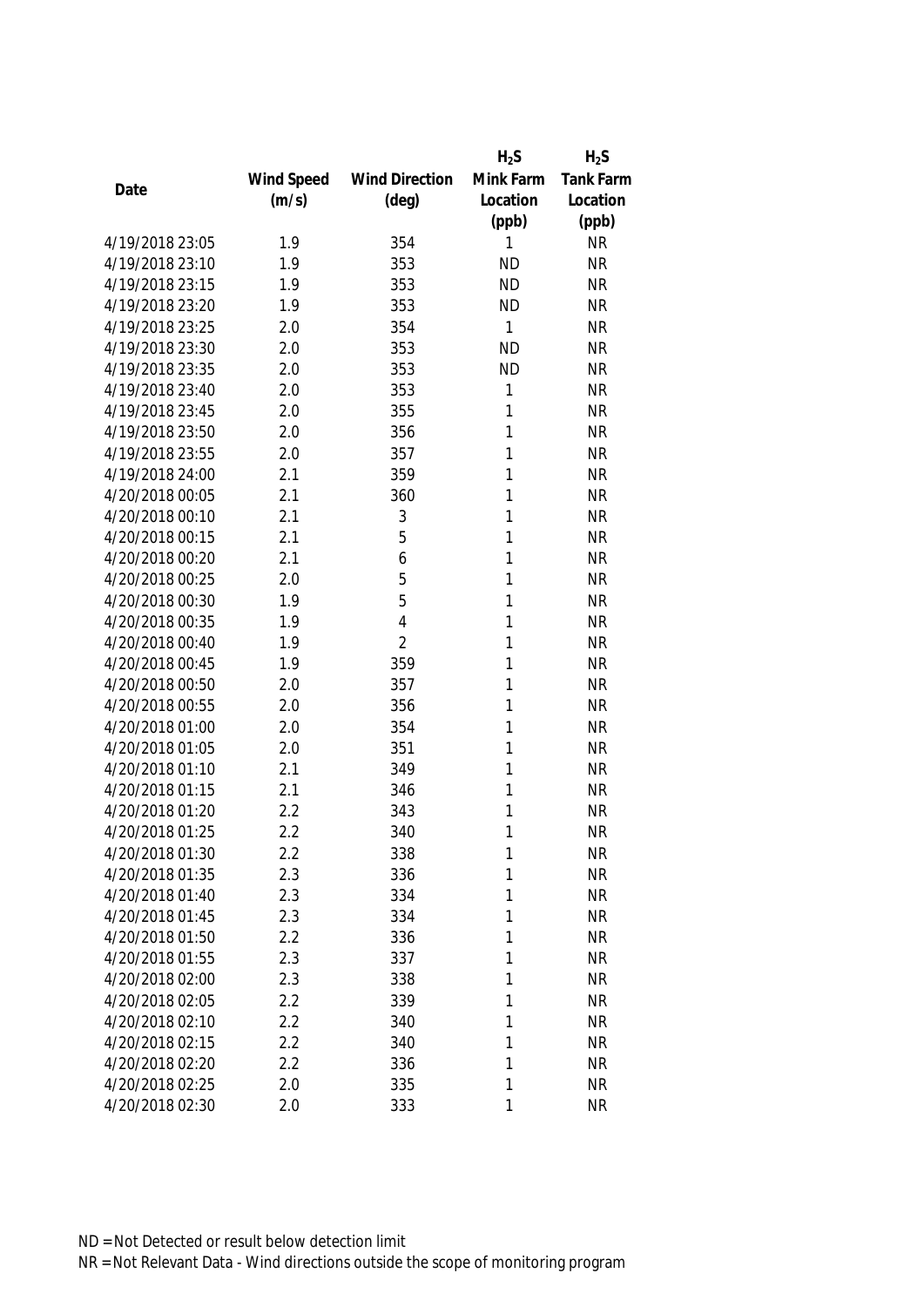|                 |            |                       | $H_2S$         | $H_2S$           |
|-----------------|------------|-----------------------|----------------|------------------|
|                 | Wind Speed | <b>Wind Direction</b> | Mink Farm      | <b>Tank Farm</b> |
| Date            | (m/s)      | $(\text{deg})$        | Location       | Location         |
|                 |            |                       | (ppb)          | (ppb)            |
| 4/20/2018 02:35 | 2.0        | 331                   | 1              | <b>NR</b>        |
| 4/20/2018 02:40 | 1.9        | 330                   | 1              | <b>NR</b>        |
| 4/20/2018 02:45 | 1.9        | 330                   | <b>ND</b>      | <b>NR</b>        |
| 4/20/2018 02:50 | 2.0        | 332                   | 1              | <b>NR</b>        |
| 4/20/2018 02:55 | 2.1        | 333                   | 1              | <b>NR</b>        |
| 4/20/2018 03:00 | 2.1        | 334                   | 1              | <b>NR</b>        |
| 4/20/2018 03:05 | 2.1        | 336                   | 1              | <b>NR</b>        |
| 4/20/2018 03:10 | 2.1        | 338                   | 1              | <b>NR</b>        |
| 4/20/2018 03:15 | 2.0        | 339                   | 1              | <b>NR</b>        |
| 4/20/2018 03:20 | 1.9        | 341                   | 1              | <b>NR</b>        |
| 4/20/2018 03:25 | 1.9        | 345                   | 1              | <b>NR</b>        |
| 4/20/2018 03:30 | 1.8        | 347                   | 1              | <b>NR</b>        |
| 4/20/2018 03:35 | 1.7        | 348                   | 1              | <b>NR</b>        |
| 4/20/2018 03:40 | 1.6        | 347                   | 1              | <b>NR</b>        |
| 4/20/2018 03:45 | 1.7        | 345                   | 1              | <b>NR</b>        |
| 4/20/2018 03:50 | 1.7        | 343                   | 1              | <b>NR</b>        |
| 4/20/2018 03:55 | 1.7        | 342                   | 1              | <b>NR</b>        |
| 4/20/2018 04:00 | 1.7        | 339                   | $\overline{2}$ | <b>NR</b>        |
| 4/20/2018 04:05 | 1.9        | 338                   | $\overline{2}$ | <b>NR</b>        |
| 4/20/2018 04:10 | 1.9        | 340                   | 1              | <b>NR</b>        |
| 4/20/2018 04:15 | 1.9        | 340                   | 1              | <b>NR</b>        |
| 4/20/2018 04:20 | 2.0        | 341                   | 1              | <b>NR</b>        |
| 4/20/2018 04:25 | 2.1        | 340                   | 1              | <b>NR</b>        |
| 4/20/2018 04:30 | 2.0        | 340                   | <b>ND</b>      | <b>NR</b>        |
| 4/20/2018 04:35 | 2.0        | 341                   | <b>ND</b>      | <b>NR</b>        |
| 4/20/2018 04:40 | 2.0        | 340                   | 1              | <b>NR</b>        |
| 4/20/2018 04:45 | 2.0        | 341                   | 1              | <b>NR</b>        |
| 4/20/2018 04:50 | 2.0        | 341                   | 1              | <b>NR</b>        |
| 4/20/2018 04:55 | 2.0        | 342                   | 1              | <b>NR</b>        |
| 4/20/2018 05:00 | 2.1        | 341                   | 1              | <b>NR</b>        |
| 4/20/2018 05:05 | 2.0        | 344                   | 1              | <b>NR</b>        |
| 4/20/2018 05:10 | 1.9        | 350                   | 1              | <b>NR</b>        |
| 4/20/2018 05:15 | 2.0        | 355                   | 1              | <b>NR</b>        |
| 4/20/2018 05:20 | 2.0        | 3                     | 1              | <b>NR</b>        |
| 4/20/2018 05:25 | 2.0        | 9                     | 1              | <b>NR</b>        |
| 4/20/2018 05:30 | 2.0        | 14                    | 1              | <b>NR</b>        |
| 4/20/2018 05:35 | 2.1        | 15                    | 1              | <b>NR</b>        |
| 4/20/2018 05:40 | 2.1        | 12                    | 1              | <b>NR</b>        |
| 4/20/2018 05:45 | 2.0        | 9                     | 1              | <b>NR</b>        |
| 4/20/2018 05:50 | 1.8        | $\overline{2}$        | 1              | <b>NR</b>        |
| 4/20/2018 05:55 | 1.7        | 357                   | 1              | <b>NR</b>        |
| 4/20/2018 06:00 | 1.7        | 356                   | $\overline{2}$ | <b>NR</b>        |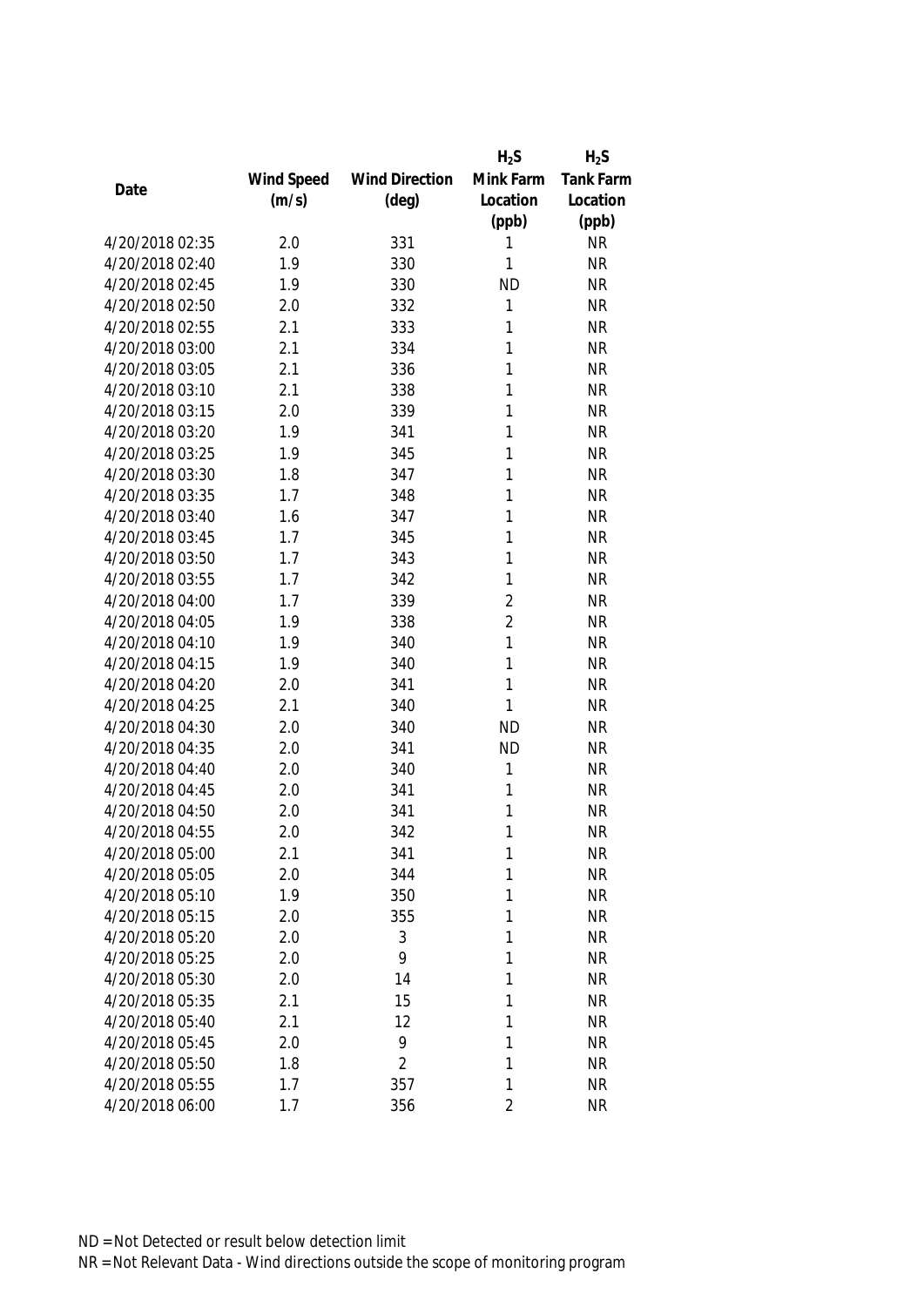|                 |            |                       | $H_2S$         | $H_2S$    |
|-----------------|------------|-----------------------|----------------|-----------|
|                 | Wind Speed | <b>Wind Direction</b> | Mink Farm      | Tank Farm |
| Date            | (m/s)      | $(\text{deg})$        | Location       | Location  |
|                 |            |                       | (ppb)          | (ppb)     |
| 4/20/2018 06:05 | 1.6        | 357                   | 1              | <b>NR</b> |
| 4/20/2018 06:10 | 1.6        | 357                   | 1              | <b>NR</b> |
| 4/20/2018 06:15 | 1.7        | 359                   | $\overline{2}$ | <b>NR</b> |
| 4/20/2018 06:20 | 1.8        | 1                     | $\overline{2}$ | <b>NR</b> |
| 4/20/2018 06:25 | 1.9        | 5                     | $\overline{2}$ | <b>NR</b> |
| 4/20/2018 06:30 | 2.0        | 8                     | $\overline{2}$ | <b>NR</b> |
| 4/20/2018 06:35 | 2.2        | 10                    | $\overline{2}$ | <b>NR</b> |
| 4/20/2018 06:40 | 2.4        | 13                    | 1              | <b>NR</b> |
| 4/20/2018 06:45 | 2.5        | 17                    | 1              | <b>NR</b> |
| 4/20/2018 06:50 | 2.5        | 21                    | 1              | <b>NR</b> |
| 4/20/2018 06:55 | 2.4        | 25                    | 1              | <b>NR</b> |
| 4/20/2018 07:00 | 2.4        | 29                    | 1              | <b>NR</b> |
| 4/20/2018 07:05 | 2.3        | 32                    | 1              | <b>NR</b> |
| 4/20/2018 07:10 | 2.3        | 34                    | 1              | <b>NR</b> |
| 4/20/2018 07:15 | 2.3        | 35                    | 1              | <b>NR</b> |
| 4/20/2018 07:20 | 2.4        | 36                    | $\overline{2}$ | <b>NR</b> |
| 4/20/2018 07:25 | 2.5        | 34                    | 1              | <b>NR</b> |
| 4/20/2018 07:30 | 2.5        | 31                    | 1              | <b>NR</b> |
| 4/20/2018 07:35 | 2.4        | 31                    | 1              | <b>NR</b> |
| 4/20/2018 07:40 | 2.4        | 32                    | 1              | <b>NR</b> |
| 4/20/2018 07:45 | 2.3        | 33                    | 1              | <b>NR</b> |
| 4/20/2018 07:50 | 2.2        | 32                    | 1              | <b>NR</b> |
| 4/20/2018 07:55 | 2.3        | 33                    | $\overline{2}$ | <b>NR</b> |
| 4/20/2018 08:00 | 2.3        | 34                    | $\overline{2}$ | <b>NR</b> |
| 4/20/2018 08:05 | 2.3        | 34                    | $\overline{2}$ | <b>NR</b> |
| 4/20/2018 08:10 | 2.4        | 33                    | $\overline{2}$ | <b>NR</b> |
| 4/20/2018 08:15 | 2.5        | 35                    | 1              | <b>NR</b> |
| 4/20/2018 08:20 | 2.4        | 37                    | 1              | <b>NR</b> |
| 4/20/2018 08:25 | 2.4        | 39                    | 1              | <b>NR</b> |
| 4/20/2018 08:30 | 2.4        | 38                    | 1              | <b>NR</b> |
| 4/20/2018 08:35 | 2.4        | 37                    | 1              | <b>NR</b> |
| 4/20/2018 08:40 | 2.3        | 40                    | <b>ND</b>      | <b>NR</b> |
| 4/20/2018 08:45 | 2.1        | 43                    | <b>NR</b>      | <b>NR</b> |
| 4/20/2018 08:50 | 1.9        | 50                    | <b>NR</b>      | <b>NR</b> |
| 4/20/2018 08:55 | 1.8        | 52                    | <b>NR</b>      | <b>NR</b> |
| 4/20/2018 09:00 | 1.6        | 62                    | <b>NR</b>      | <b>NR</b> |
| 4/20/2018 09:05 | 1.5        | 70                    | <b>NR</b>      | <b>NR</b> |
| 4/20/2018 09:10 | 1.5        | 84                    | <b>NR</b>      | <b>NR</b> |
| 4/20/2018 09:15 | 1.5        | 91                    | <b>NR</b>      | <b>NR</b> |
| 4/20/2018 09:20 | 1.6        | 92                    | <b>NR</b>      | <b>NR</b> |
| 4/20/2018 09:25 | 1.5        | 104                   | <b>NR</b>      | <b>NR</b> |
| 4/20/2018 09:30 | 1.5        | 101                   | <b>NR</b>      | <b>NR</b> |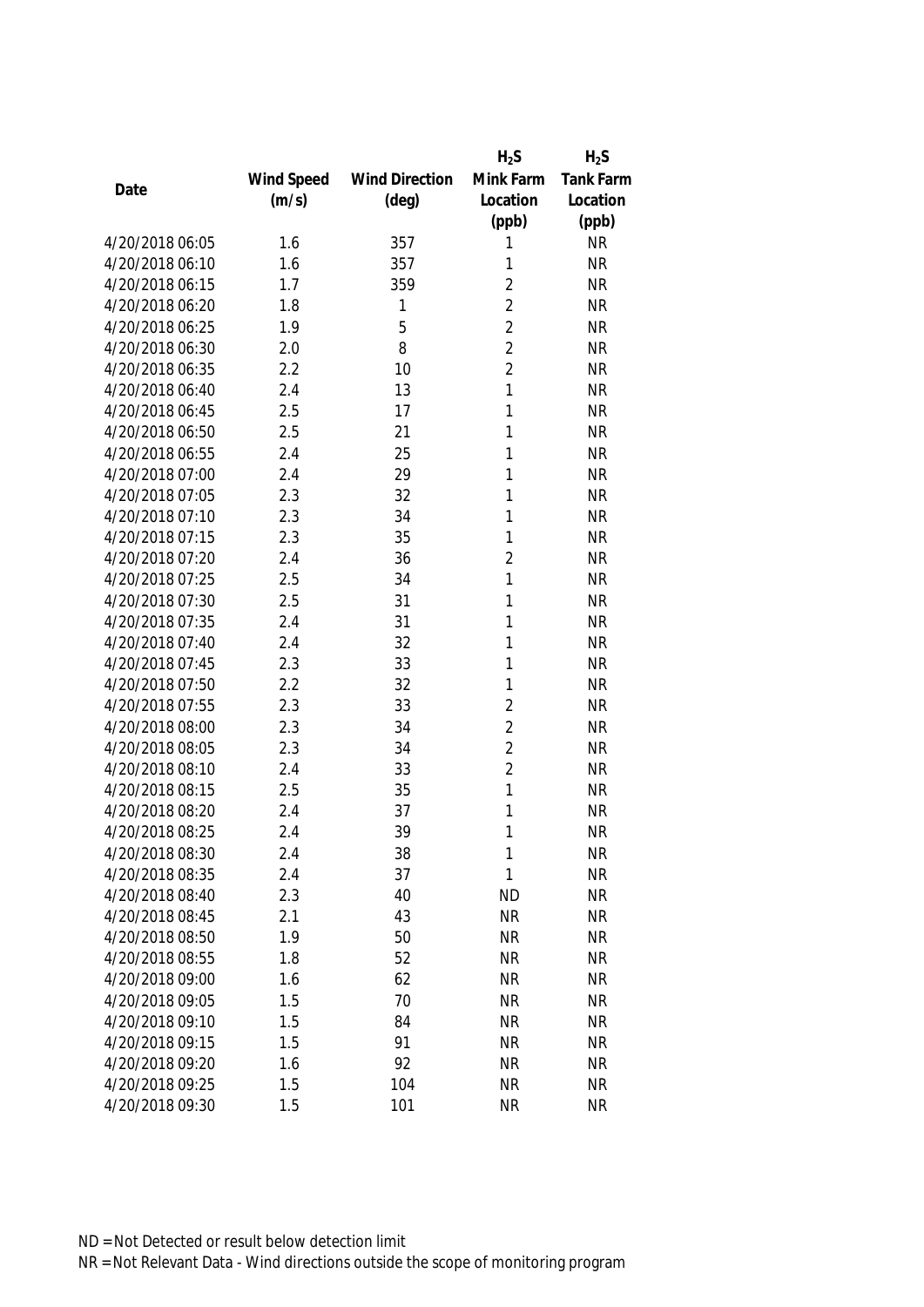|                 |            |                       | $H_2S$    | $H_2S$           |
|-----------------|------------|-----------------------|-----------|------------------|
|                 | Wind Speed | <b>Wind Direction</b> | Mink Farm | <b>Tank Farm</b> |
| Date            | (m/s)      | $(\text{deg})$        | Location  | Location         |
|                 |            |                       | (ppb)     | (ppb)            |
| 4/20/2018 09:35 | 1.6        | 96                    | <b>NR</b> | <b>NR</b>        |
| 4/20/2018 09:40 | 1.6        | 77                    | <b>NR</b> | <b>NR</b>        |
| 4/20/2018 09:45 | 1.5        | 66                    | <b>NR</b> | <b>NR</b>        |
| 4/20/2018 09:50 | 1.5        | 62                    | <b>NR</b> | <b>NR</b>        |
| 4/20/2018 09:55 | 1.5        | 58                    | <b>NR</b> | <b>NR</b>        |
| 4/20/2018 10:00 | 1.5        | 74                    | <b>NR</b> | <b>NR</b>        |
| 4/20/2018 10:05 | 1.4        | 99                    | <b>NR</b> | <b>NR</b>        |
| 4/20/2018 10:10 | 1.3        | 127                   | <b>NR</b> | <b>NR</b>        |
| 4/20/2018 10:15 | 1.4        | 117                   | <b>NR</b> | <b>NR</b>        |
| 4/20/2018 10:20 | 1.5        | 105                   | <b>NR</b> | <b>NR</b>        |
| 4/20/2018 10:25 | 1.5        | 82                    | <b>NR</b> | <b>NR</b>        |
| 4/20/2018 10:30 | 1.6        | 30                    | <b>NR</b> | <b>NR</b>        |
| 4/20/2018 10:35 | 1.6        | 14                    | <b>NR</b> | <b>NR</b>        |
| 4/20/2018 10:40 | 1.8        | 20                    | <b>NR</b> | <b>NR</b>        |
| 4/20/2018 10:45 | 1.8        | 20                    | <b>NR</b> | <b>NR</b>        |
| 4/20/2018 10:50 | 1.7        | 11                    | <b>NR</b> | <b>NR</b>        |
| 4/20/2018 10:55 | 1.7        | 5                     | <b>NR</b> | <b>NR</b>        |
| 4/20/2018 11:00 | 1.7        | 11                    | <b>NR</b> | <b>NR</b>        |
| 4/20/2018 11:05 | 1.8        | 351                   | <b>NR</b> | <b>NR</b>        |
| 4/20/2018 11:10 | 1.8        | 335                   | <b>NR</b> | <b>NR</b>        |
| 4/20/2018 11:15 | 1.7        | 323                   | <b>NR</b> | <b>NR</b>        |
| 4/20/2018 11:20 | 1.8        | 313                   | <b>NR</b> | <b>NR</b>        |
| 4/20/2018 11:25 | 1.9        | 331                   | <b>NR</b> | <b>NR</b>        |
| 4/20/2018 11:30 | 1.9        | 332                   | <b>NR</b> | <b>NR</b>        |
| 4/20/2018 11:35 | 1.9        | 350                   | <b>NR</b> | <b>NR</b>        |
| 4/20/2018 11:40 | 2.0        | 348                   | <b>NR</b> | <b>NR</b>        |
| 4/20/2018 11:45 | 2.0        | 352                   | <b>NR</b> | <b>NR</b>        |
| 4/20/2018 11:50 | 2.0        | 10                    | <b>NR</b> | <b>NR</b>        |
| 4/20/2018 11:55 | 2.1        | 13                    | <b>NR</b> | <b>NR</b>        |
| 4/20/2018 12:00 | 2.3        | 32                    | <b>NR</b> | <b>NR</b>        |
| 4/20/2018 12:05 | 2.5        | 45                    | <b>NR</b> | <b>NR</b>        |
| 4/20/2018 12:10 | 2.5        | 63                    | <b>NR</b> | <b>NR</b>        |
| 4/20/2018 12:15 | 2.6        | 64                    | <b>NR</b> | <b>NR</b>        |
| 4/20/2018 12:20 | 2.6        | 68                    | <b>NR</b> | <b>NR</b>        |
| 4/20/2018 12:25 | 2.6        | 76                    | <b>NR</b> | <b>NR</b>        |
| 4/20/2018 12:30 | 2.7        | 67                    | <b>NR</b> | <b>NR</b>        |
| 4/20/2018 12:35 | 2.7        | 63                    | <b>NR</b> | <b>NR</b>        |
| 4/20/2018 12:40 | 2.6        | 60                    | <b>NR</b> | <b>NR</b>        |
| 4/20/2018 12:45 | 2.6        | 69                    | <b>NR</b> | <b>NR</b>        |
| 4/20/2018 12:50 | 2.7        | 63                    | <b>NR</b> | <b>NR</b>        |
| 4/20/2018 12:55 | 2.6        | 55                    | <b>NR</b> | <b>NR</b>        |
| 4/20/2018 13:00 | 2.4        | 58                    | <b>NR</b> | <b>NR</b>        |
|                 |            |                       |           |                  |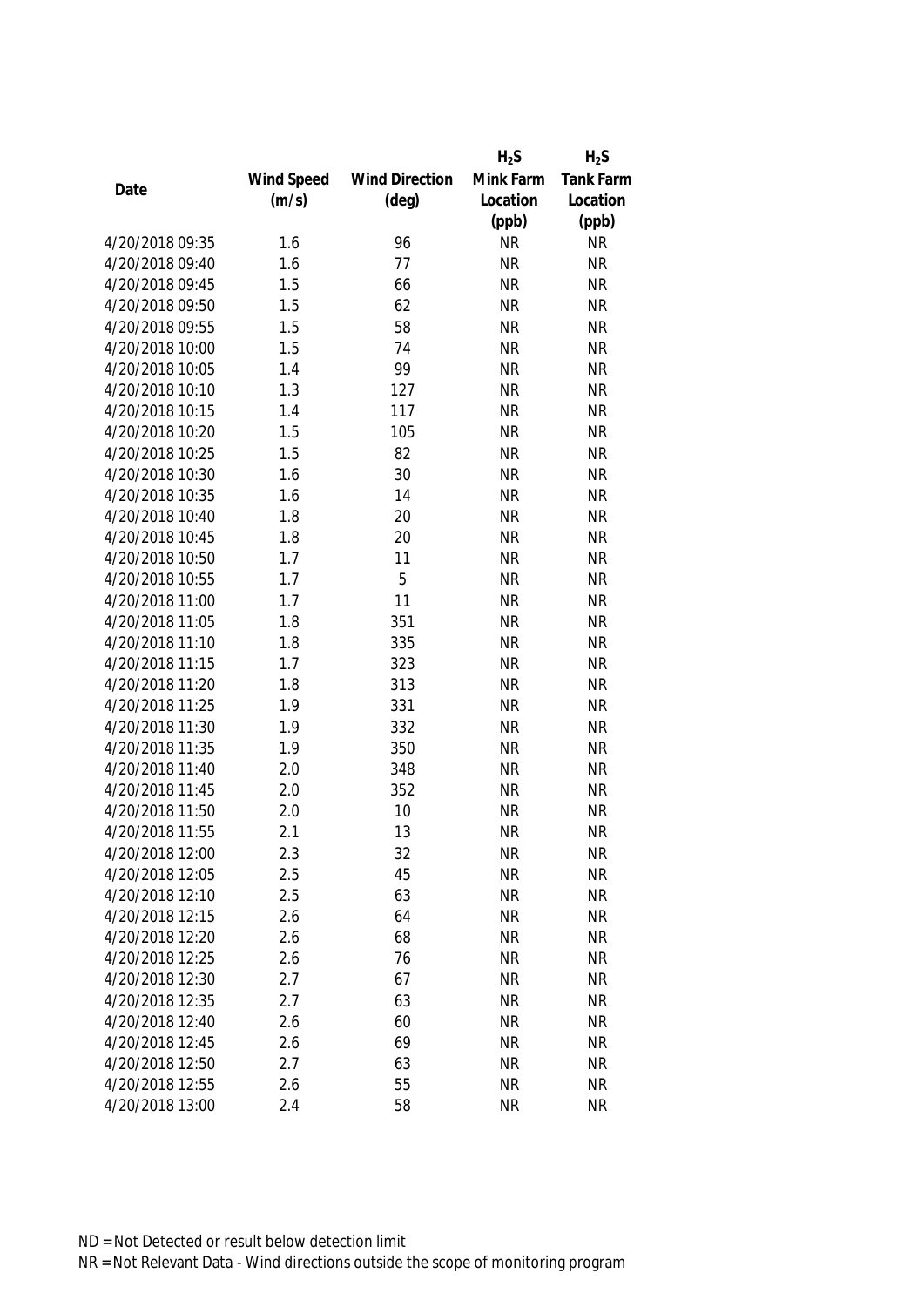|                 |            |                       | $H_2S$    | $H_2S$           |
|-----------------|------------|-----------------------|-----------|------------------|
|                 | Wind Speed | <b>Wind Direction</b> | Mink Farm | <b>Tank Farm</b> |
| Date            | (m/s)      | $(\text{deg})$        | Location  | Location         |
|                 |            |                       | (ppb)     | (ppb)            |
| 4/20/2018 13:05 | 2.5        | 64                    | <b>NR</b> | <b>NR</b>        |
| 4/20/2018 13:10 | 2.6        | 57                    | <b>NR</b> | <b>NR</b>        |
| 4/20/2018 13:15 | 2.5        | 55                    | <b>NR</b> | <b>NR</b>        |
| 4/20/2018 13:20 | 2.6        | 44                    | <b>NR</b> | <b>NR</b>        |
| 4/20/2018 13:25 | 2.8        | 40                    | <b>NR</b> | <b>NR</b>        |
| 4/20/2018 13:30 | 2.9        | 37                    | <b>NR</b> | <b>NR</b>        |
| 4/20/2018 13:35 | 2.8        | 17                    | <b>NR</b> | <b>NR</b>        |
| 4/20/2018 13:40 | 2.7        | $\overline{4}$        | <b>NR</b> | <b>NR</b>        |
| 4/20/2018 13:45 | 2.7        | 356                   | <b>NR</b> | <b>NR</b>        |
| 4/20/2018 13:50 | 2.5        | 358                   | <b>NR</b> | <b>NR</b>        |
| 4/20/2018 13:55 | 2.4        | 12                    | <b>NR</b> | <b>NR</b>        |
| 4/20/2018 14:00 | 2.2        | 28                    | <b>NR</b> | <b>NR</b>        |
| 4/20/2018 14:05 | 2.4        | 76                    | <b>NR</b> | <b>NR</b>        |
| 4/20/2018 14:10 | 2.5        | 89                    | <b>NR</b> | <b>NR</b>        |
| 4/20/2018 14:15 | 2.4        | 98                    | <b>NR</b> | <b>NR</b>        |
| 4/20/2018 14:20 | 2.3        | 98                    | <b>NR</b> | <b>NR</b>        |
| 4/20/2018 14:25 | 2.3        | 94                    | <b>NR</b> | <b>NR</b>        |
| 4/20/2018 14:30 | 2.6        | 90                    | <b>NR</b> | <b>NR</b>        |
| 4/20/2018 14:35 | 2.3        | 89                    | <b>NR</b> | <b>NR</b>        |
| 4/20/2018 14:40 | 2.0        | 86                    | <b>NR</b> | <b>NR</b>        |
| 4/20/2018 14:45 | 2.0        | 86                    | <b>NR</b> | <b>NR</b>        |
| 4/20/2018 14:50 | 2.2        | 105                   | <b>NR</b> | <b>NR</b>        |
| 4/20/2018 14:55 | 2.1        | 115                   | <b>NR</b> | <b>NR</b>        |
| 4/20/2018 15:00 | 2.1        | 125                   | <b>NR</b> | <b>NR</b>        |
| 4/20/2018 15:05 | 2.0        | 128                   | <b>NR</b> | <b>NR</b>        |
| 4/20/2018 15:10 | 2.3        | 112                   | <b>NR</b> | <b>NR</b>        |
| 4/20/2018 15:15 | 2.5        | 98                    | <b>NR</b> | <b>NR</b>        |
| 4/20/2018 15:20 | 2.5        | 84                    | <b>NR</b> | <b>NR</b>        |
| 4/20/2018 15:25 | 2.3        | 65                    | <b>NR</b> | <b>NR</b>        |
| 4/20/2018 15:30 | 2.1        | 53                    | <b>NR</b> | <b>NR</b>        |
| 4/20/2018 15:35 | 2.2        | 51                    | <b>NR</b> | <b>NR</b>        |
| 4/20/2018 15:40 | 2.0        | 172                   | <b>NR</b> | <b>NR</b>        |
| 4/20/2018 15:45 | 1.9        | 224                   | <b>NR</b> | <b>NR</b>        |
| 4/20/2018 15:50 | 1.8        | 190                   | <b>NR</b> | <b>NR</b>        |
| 4/20/2018 15:55 | 2.0        | 156                   | <b>NR</b> | <b>NR</b>        |
| 4/20/2018 16:00 | 1.9        | 133                   | <b>NR</b> | <b>NR</b>        |
| 4/20/2018 16:05 | 1.8        | 124                   | <b>NR</b> | <b>NR</b>        |
| 4/20/2018 16:10 | 1.7        | 87                    | <b>NR</b> | <b>NR</b>        |
| 4/20/2018 16:15 | 2.0        | 101                   | <b>NR</b> | <b>NR</b>        |
| 4/20/2018 16:20 | 2.0        | 105                   | <b>NR</b> | <b>NR</b>        |
| 4/20/2018 16:25 | 1.9        | 113                   | <b>NR</b> | <b>NR</b>        |
| 4/20/2018 16:30 | 2.0        | 116                   | <b>NR</b> | <b>NR</b>        |
|                 |            |                       |           |                  |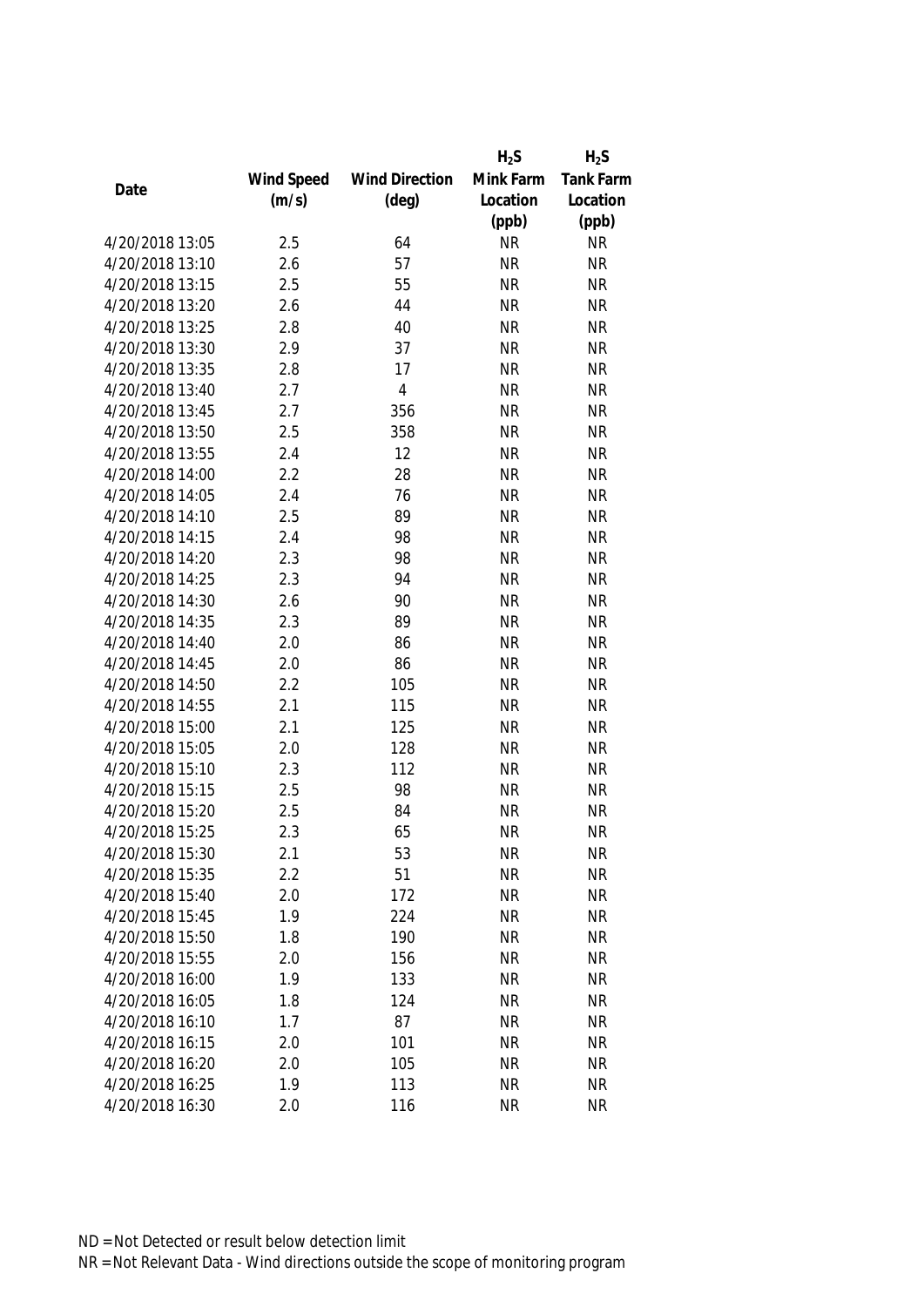|                 |            |                       | $H_2S$    | $H_2S$                 |
|-----------------|------------|-----------------------|-----------|------------------------|
|                 | Wind Speed | <b>Wind Direction</b> | Mink Farm | Tank Farm              |
| Date            | (m/s)      | $(\text{deg})$        | Location  | Location               |
|                 |            |                       | (ppb)     | (ppb)                  |
| 4/20/2018 16:35 | 2.0        | 120                   | <b>NR</b> | <b>NR</b>              |
| 4/20/2018 16:40 | 2.1        | 113                   | <b>NR</b> | <b>NR</b>              |
| 4/20/2018 16:45 | 1.9        | 100                   | <b>NR</b> | <b>NR</b>              |
| 4/20/2018 16:50 | 1.8        | 78                    | <b>NR</b> | <b>NR</b>              |
| 4/20/2018 16:55 | 1.9        | 53                    | <b>NR</b> | <b>NR</b>              |
| 4/20/2018 17:00 | 1.9        | 32                    | <b>NR</b> | <b>NR</b>              |
| 4/20/2018 17:05 | 2.0        | 23                    | <b>ND</b> | <b>NR</b>              |
| 4/20/2018 17:10 | 2.4        | 40                    | <b>NR</b> | <b>NR</b>              |
| 4/20/2018 17:15 | 2.9        | 55                    | <b>NR</b> | <b>NR</b>              |
| 4/20/2018 17:20 | 3.4        | 71                    | <b>NR</b> | <b>NR</b>              |
| 4/20/2018 17:25 | 3.8        | 89                    | <b>NR</b> | <b>NR</b>              |
| 4/20/2018 17:30 | 4.5        | 104                   | <b>NR</b> | <b>NR</b>              |
| 4/20/2018 17:35 | 5.0        | 109                   | <b>NR</b> | <b>NR</b>              |
| 4/20/2018 17:40 | 4.9        | 110                   | <b>NR</b> | <b>NR</b>              |
| 4/20/2018 17:45 | 4.9        | 109                   | <b>NR</b> | <b>NR</b>              |
| 4/20/2018 17:50 | 4.9        | 108                   | <b>NR</b> | <b>NR</b>              |
| 4/20/2018 17:55 | 4.9        | 107                   | <b>NR</b> | <b>NR</b>              |
| 4/20/2018 18:00 | 4.8        | 106                   | <b>NR</b> | <b>NR</b>              |
| 4/20/2018 18:05 | 4.8        | 105                   | <b>NR</b> | <b>NR</b>              |
| 4/20/2018 18:10 | 4.9        | 104                   | <b>NR</b> | <b>NR</b>              |
| 4/20/2018 18:15 | 5.0        | 103                   | <b>NR</b> | <b>NR</b>              |
| 4/20/2018 18:20 | 4.9        | 103                   | <b>NR</b> | <b>NR</b>              |
| 4/20/2018 18:25 | 4.8        | 102                   | <b>NR</b> | <b>NR</b>              |
| 4/20/2018 18:30 | 4.6        | 99                    | <b>NR</b> | <b>NR</b>              |
| 4/20/2018 18:35 | 4.6        | 101                   | <b>NR</b> | <b>NR</b>              |
| 4/20/2018 18:40 | 4.5        | 101                   | <b>NR</b> | <b>NR</b>              |
| 4/20/2018 18:45 | 4.3        | 102                   | <b>NR</b> | <b>NR</b>              |
| 4/20/2018 18:50 | 4.0        | 102                   | <b>NR</b> | <b>NR</b>              |
| 4/20/2018 18:55 | 3.8        | 102                   | <b>NR</b> | <b>NR</b>              |
| 4/20/2018 19:00 | 3.7        | 101                   | <b>NR</b> | <b>NR</b>              |
| 4/20/2018 19:05 | 3.5        | 99                    | <b>NR</b> | <b>NR</b>              |
| 4/20/2018 19:10 | 3.3        | 97                    | <b>NR</b> | <b>NR</b>              |
| 4/20/2018 19:15 | 3.1        | 95                    | <b>NR</b> | <b>NR</b>              |
| 4/20/2018 19:20 | 3.2        | 93                    | <b>NR</b> | <b>NR</b>              |
| 4/20/2018 19:25 | 3.2        | 93                    | <b>NR</b> | <b>NR</b>              |
| 4/20/2018 19:30 | 3.1        | 91                    | <b>NR</b> | <b>NR</b>              |
| 4/20/2018 19:35 |            |                       |           | <b>NR</b>              |
| 4/20/2018 19:40 | 3.1        | 90<br>90              | <b>NR</b> |                        |
| 4/20/2018 19:45 | 3.1        |                       | <b>NR</b> | <b>NR</b><br><b>NR</b> |
|                 | 3.1        | 89                    | <b>NR</b> |                        |
| 4/20/2018 19:50 | 3.0        | 88                    | <b>NR</b> | <b>NR</b>              |
| 4/20/2018 19:55 | 3.1        | 87                    | <b>NR</b> | <b>NR</b>              |
| 4/20/2018 20:00 | 3.1        | 87                    | <b>NR</b> | <b>NR</b>              |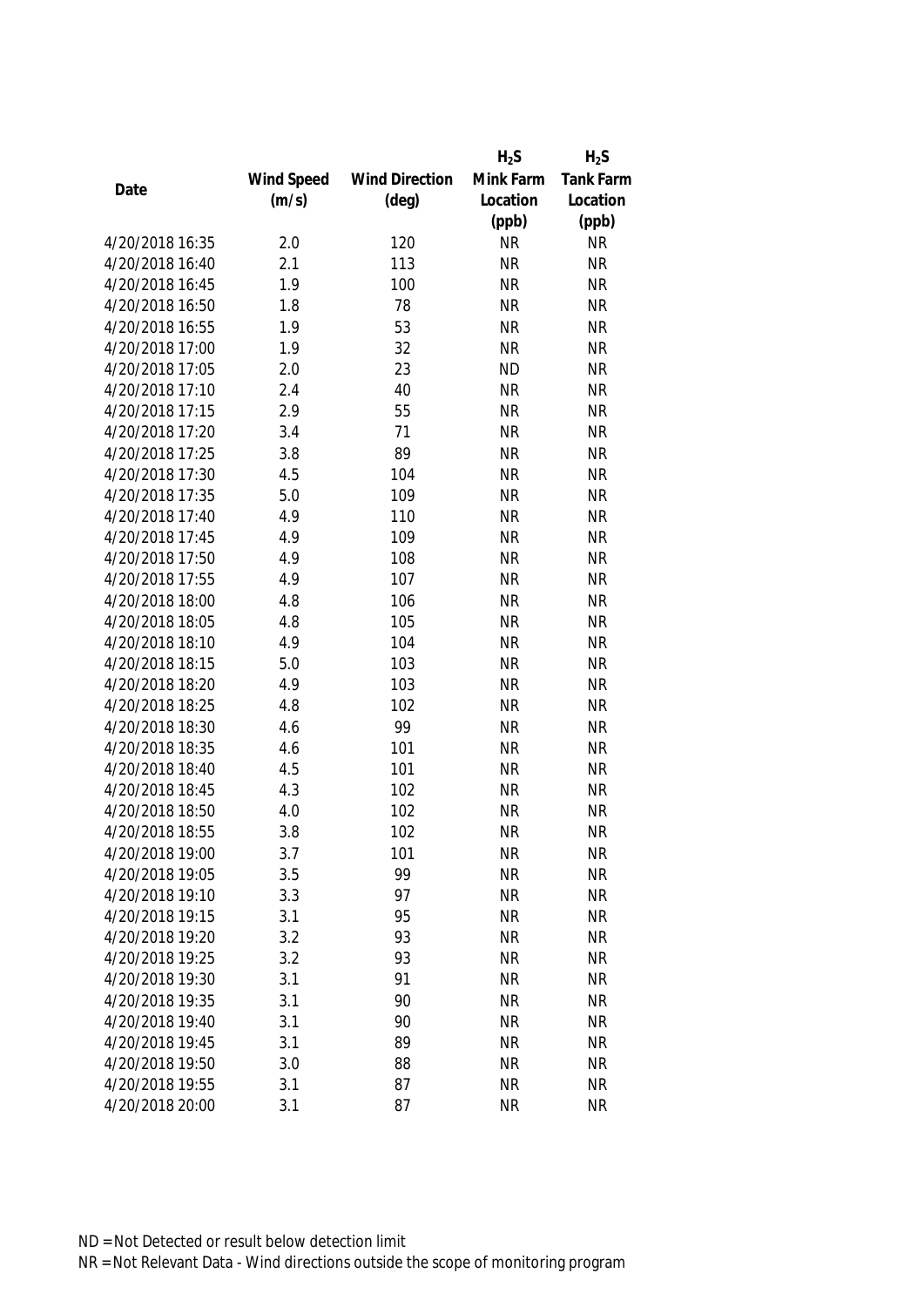|                 |            |                       | $H_2S$    | $H_2S$           |
|-----------------|------------|-----------------------|-----------|------------------|
|                 | Wind Speed | <b>Wind Direction</b> | Mink Farm | <b>Tank Farm</b> |
| Date            | (m/s)      | $(\text{deg})$        | Location  | Location         |
|                 |            |                       | (ppb)     | (ppb)            |
| 4/20/2018 20:05 | 3.1        | 87                    | <b>NR</b> | <b>NR</b>        |
| 4/20/2018 20:10 | 3.1        | 87                    | <b>NR</b> | <b>NR</b>        |
| 4/20/2018 20:15 | 3.1        | 86                    | <b>NR</b> | <b>NR</b>        |
| 4/20/2018 20:20 | 3.1        | 86                    | <b>NR</b> | <b>NR</b>        |
| 4/20/2018 20:25 | 2.9        | 85                    | <b>NR</b> | <b>NR</b>        |
| 4/20/2018 20:30 | 2.8        | 83                    | <b>NR</b> | <b>NR</b>        |
| 4/20/2018 20:35 | 2.8        | 83                    | <b>NR</b> | <b>NR</b>        |
| 4/20/2018 20:40 | 2.7        | 82                    | <b>NR</b> | <b>NR</b>        |
| 4/20/2018 20:45 | 2.8        | 83                    | <b>NR</b> | <b>NR</b>        |
| 4/20/2018 20:50 | 2.8        | 83                    | <b>NR</b> | <b>NR</b>        |
| 4/20/2018 20:55 | 2.8        | 83                    | <b>NR</b> | <b>NR</b>        |
| 4/20/2018 21:00 | 2.8        | 85                    | <b>NR</b> | <b>NR</b>        |
| 4/20/2018 21:05 | 2.7        | 85                    | <b>NR</b> | <b>NR</b>        |
| 4/20/2018 21:10 | 2.7        | 84                    | <b>NR</b> | <b>NR</b>        |
| 4/20/2018 21:15 | 2.6        | 83                    | <b>NR</b> | <b>NR</b>        |
| 4/20/2018 21:20 | 2.5        | 82                    | <b>NR</b> | <b>NR</b>        |
| 4/20/2018 21:25 | 2.5        | 82                    | <b>NR</b> | <b>NR</b>        |
| 4/20/2018 21:30 | 2.4        | 81                    | <b>NR</b> | <b>NR</b>        |
| 4/20/2018 21:35 | 2.3        | 80                    | <b>NR</b> | <b>NR</b>        |
| 4/20/2018 21:40 | 2.2        | 79                    | <b>NR</b> | <b>NR</b>        |
| 4/20/2018 21:45 | 2.1        | 78                    | <b>NR</b> | <b>NR</b>        |
| 4/20/2018 21:50 | 2.0        | 76                    | <b>NR</b> | <b>NR</b>        |
| 4/20/2018 21:55 | 1.9        | 75                    | <b>NR</b> | <b>NR</b>        |
| 4/20/2018 22:00 | 1.9        | 74                    | <b>NR</b> | <b>NR</b>        |
| 4/20/2018 22:05 | 1.8        | 72                    | <b>NR</b> | <b>NR</b>        |
| 4/20/2018 22:10 | 1.8        | 71                    | <b>NR</b> | <b>NR</b>        |
| 4/20/2018 22:15 | 1.8        | 72                    | <b>NR</b> | <b>NR</b>        |
| 4/20/2018 22:20 | 1.9        | 73                    | <b>NR</b> | <b>NR</b>        |
| 4/20/2018 22:25 | 1.9        | 73                    | <b>NR</b> | <b>NR</b>        |
| 4/20/2018 22:30 | 1.9        | 73                    | <b>NR</b> | <b>NR</b>        |
| 4/20/2018 22:35 | 1.9        | 74                    | <b>NR</b> | <b>NR</b>        |
| 4/20/2018 22:40 | 2.0        | 74                    | <b>NR</b> | <b>NR</b>        |
| 4/20/2018 22:45 | 2.0        | 73                    | <b>NR</b> | <b>NR</b>        |
| 4/20/2018 22:50 | 2.0        | 72                    | <b>NR</b> | <b>NR</b>        |
| 4/20/2018 22:55 | 2.0        | 69                    | <b>NR</b> | <b>NR</b>        |
| 4/20/2018 23:00 | 2.1        | 70                    | <b>NR</b> | <b>NR</b>        |
| 4/20/2018 23:05 | 2.1        | 70                    | <b>NR</b> | <b>NR</b>        |
| 4/20/2018 23:10 | 2.1        | 69                    | <b>NR</b> | <b>NR</b>        |
| 4/20/2018 23:15 | 2.1        | 69                    | <b>NR</b> | <b>NR</b>        |
| 4/20/2018 23:20 | 2.1        | 70                    | <b>NR</b> | <b>NR</b>        |
|                 |            |                       |           |                  |
| 4/20/2018 23:25 | 2.0        | 72                    | <b>NR</b> | <b>NR</b>        |
| 4/20/2018 23:30 | 2.0        | 71                    | <b>NR</b> | <b>NR</b>        |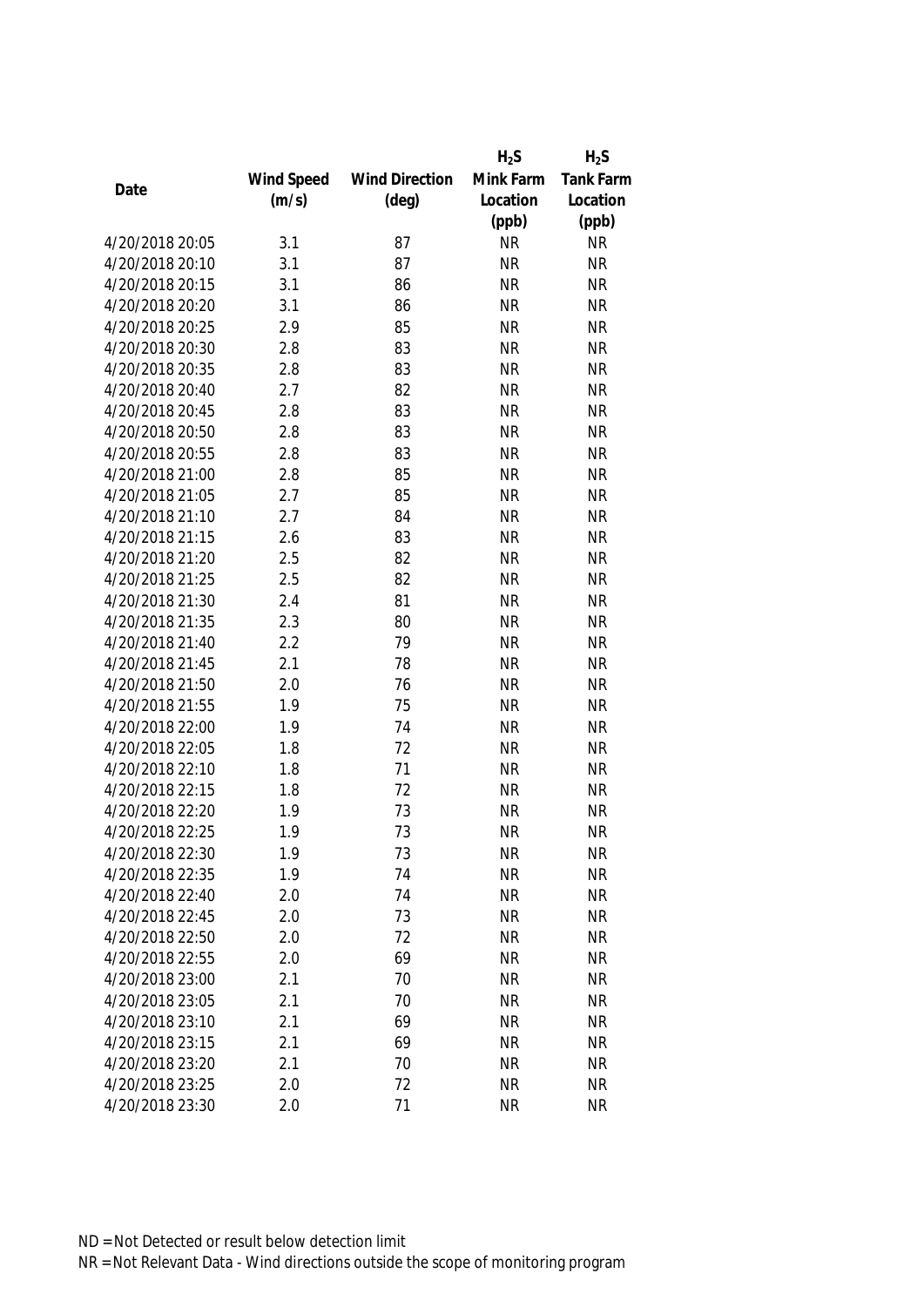|                 |            |                       | $H_2S$    | $H_2S$           |
|-----------------|------------|-----------------------|-----------|------------------|
|                 | Wind Speed | <b>Wind Direction</b> | Mink Farm | <b>Tank Farm</b> |
| Date            | (m/s)      | $(\text{deg})$        | Location  | Location         |
|                 |            |                       | (ppb)     | (ppb)            |
| 4/20/2018 23:35 | 2.0        | 68                    | <b>NR</b> | <b>NR</b>        |
| 4/20/2018 23:40 | 2.0        | 67                    | <b>NR</b> | <b>NR</b>        |
| 4/20/2018 23:45 | 2.0        | 68                    | <b>NR</b> | <b>NR</b>        |
| 4/20/2018 23:50 | 2.0        | 69                    | <b>NR</b> | <b>NR</b>        |
| 4/20/2018 23:55 | 2.2        | 69                    | <b>NR</b> | <b>NR</b>        |
| 4/20/2018 24:00 | 2.4        | 71                    | <b>NR</b> | <b>NR</b>        |
| 4/21/2018 00:05 | 2.5        | 75                    | <b>NR</b> | <b>NR</b>        |
| 4/21/2018 00:10 | 2.7        | 77                    | <b>NR</b> | <b>NR</b>        |
| 4/21/2018 00:15 | 2.8        | 79                    | <b>NR</b> | <b>NR</b>        |
| 4/21/2018 00:20 | 3.0        | 80                    | <b>NR</b> | <b>NR</b>        |
| 4/21/2018 00:25 | 3.2        | 81                    | <b>NR</b> | <b>NR</b>        |
| 4/21/2018 00:30 | 3.3        | 82                    | <b>NR</b> | <b>NR</b>        |
| 4/21/2018 00:35 | 3.4        | 84                    | <b>NR</b> | <b>NR</b>        |
| 4/21/2018 00:40 | 3.5        | 84                    | <b>NR</b> | <b>NR</b>        |
| 4/21/2018 00:45 | 3.5        | 85                    | <b>NR</b> | <b>NR</b>        |
| 4/21/2018 00:50 | 3.6        | 86                    | <b>NR</b> | <b>NR</b>        |
| 4/21/2018 00:55 | 3.6        | 86                    | <b>NR</b> | <b>NR</b>        |
| 4/21/2018 01:00 | 3.6        | 86                    | <b>NR</b> | <b>NR</b>        |
| 4/21/2018 01:05 | 3.5        | 86                    | <b>NR</b> | <b>NR</b>        |
| 4/21/2018 01:10 | 3.5        | 86                    | <b>NR</b> | <b>NR</b>        |
| 4/21/2018 01:15 | 3.5        | 86                    | <b>NR</b> | <b>NR</b>        |
| 4/21/2018 01:20 | 3.4        | 85                    | <b>NR</b> | <b>NR</b>        |
| 4/21/2018 01:25 | 3.3        | 85                    | <b>NR</b> | <b>NR</b>        |
| 4/21/2018 01:30 | 3.3        | 86                    | <b>NR</b> | <b>NR</b>        |
| 4/21/2018 01:35 | 3.3        | 87                    | <b>NR</b> | <b>NR</b>        |
| 4/21/2018 01:40 | 3.2        | 88                    | <b>NR</b> | <b>NR</b>        |
| 4/21/2018 01:45 | 3.2        | 89                    | <b>NR</b> | <b>NR</b>        |
| 4/21/2018 01:50 | 3.3        | 89                    | <b>NR</b> | <b>NR</b>        |
| 4/21/2018 01:55 | 3.3        | 90                    | <b>NR</b> | <b>NR</b>        |
| 4/21/2018 02:00 | 3.3        | 89                    | <b>NR</b> | <b>NR</b>        |
| 4/21/2018 02:05 | 3.3        | 88                    | <b>NR</b> | <b>NR</b>        |
| 4/21/2018 02:10 | 3.3        | 88                    | <b>NR</b> | <b>NR</b>        |
| 4/21/2018 02:15 | 3.3        | 88                    | <b>NR</b> | <b>NR</b>        |
| 4/21/2018 02:20 | 3.3        | 88                    | <b>NR</b> | <b>NR</b>        |
| 4/21/2018 02:25 | 3.2        | 89                    | <b>NR</b> | <b>NR</b>        |
| 4/21/2018 02:30 | 3.3        | 89                    | <b>NR</b> | <b>NR</b>        |
|                 |            |                       |           |                  |
| 4/21/2018 02:35 | 3.3        | 90                    | <b>NR</b> | <b>NR</b>        |
| 4/21/2018 02:40 | 3.3        | 91                    | <b>NR</b> | <b>NR</b>        |
| 4/21/2018 02:45 | 3.3        | 92                    | <b>NR</b> | <b>NR</b>        |
| 4/21/2018 02:50 | 3.3        | 92                    | <b>NR</b> | <b>NR</b>        |
| 4/21/2018 02:55 | 3.3        | 92                    | <b>NR</b> | <b>NR</b>        |
| 4/21/2018 03:00 | 3.3        | 92                    | <b>NR</b> | <b>NR</b>        |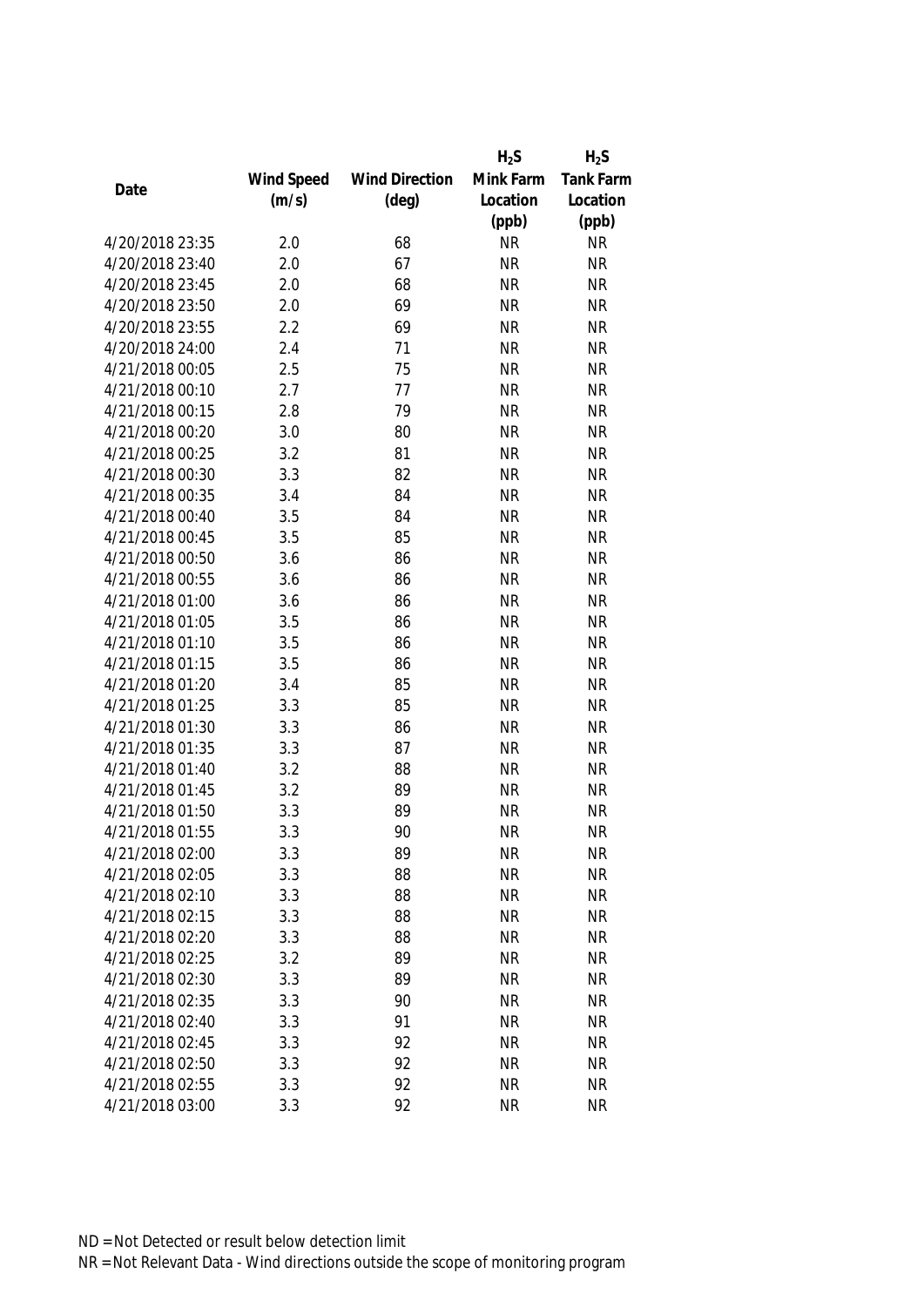|                 |            |                       | $H_2S$    | $H_2S$           |
|-----------------|------------|-----------------------|-----------|------------------|
|                 | Wind Speed | <b>Wind Direction</b> | Mink Farm | <b>Tank Farm</b> |
| Date            | (m/s)      | $(\text{deg})$        | Location  | Location         |
|                 |            |                       | (ppb)     | (ppb)            |
| 4/21/2018 03:05 | 3.3        | 92                    | <b>NR</b> | <b>NR</b>        |
| 4/21/2018 03:10 | 3.3        | 91                    | <b>NR</b> | <b>NR</b>        |
| 4/21/2018 03:15 | 3.4        | 89                    | <b>NR</b> | <b>NR</b>        |
| 4/21/2018 03:20 | 3.5        | 88                    | <b>NR</b> | <b>NR</b>        |
| 4/21/2018 03:25 | 3.5        | 87                    | <b>NR</b> | <b>NR</b>        |
| 4/21/2018 03:30 | 3.5        | 86                    | <b>NR</b> | <b>NR</b>        |
| 4/21/2018 03:35 | 3.5        | 86                    | <b>NR</b> | <b>NR</b>        |
| 4/21/2018 03:40 | 3.4        | 86                    | <b>NR</b> | <b>NR</b>        |
| 4/21/2018 03:45 | 3.3        | 85                    | <b>NR</b> | <b>NR</b>        |
| 4/21/2018 03:50 | 3.2        | 85                    | <b>NR</b> | <b>NR</b>        |
| 4/21/2018 03:55 | 3.2        | 85                    | <b>NR</b> | <b>NR</b>        |
| 4/21/2018 04:00 | 3.2        | 86                    | <b>NR</b> | <b>NR</b>        |
| 4/21/2018 04:05 | 3.1        | 86                    | <b>NR</b> | <b>NR</b>        |
| 4/21/2018 04:10 | 3.0        | 86                    | <b>NR</b> | <b>NR</b>        |
| 4/21/2018 04:15 | 2.9        | 87                    | <b>NR</b> | <b>NR</b>        |
| 4/21/2018 04:20 | 2.9        | 87                    | <b>NR</b> | <b>NR</b>        |
| 4/21/2018 04:25 | 2.8        | 87                    | <b>NR</b> | <b>NR</b>        |
| 4/21/2018 04:30 | 2.7        | 88                    | <b>NR</b> | <b>NR</b>        |
| 4/21/2018 04:35 | 2.8        | 89                    | <b>NR</b> | <b>NR</b>        |
| 4/21/2018 04:40 | 2.8        | 91                    | <b>NR</b> | <b>NR</b>        |
| 4/21/2018 04:45 | 2.8        | 92                    | <b>NR</b> | <b>NR</b>        |
| 4/21/2018 04:50 | 2.8        | 91                    | <b>NR</b> | <b>NR</b>        |
| 4/21/2018 04:55 | 2.8        | 91                    | <b>NR</b> | <b>NR</b>        |
| 4/21/2018 05:00 | 2.9        | 90                    | <b>NR</b> | <b>NR</b>        |
| 4/21/2018 05:05 | 3.0        | 88                    | <b>NR</b> | <b>NR</b>        |
| 4/21/2018 05:10 | 3.2        | 86                    | <b>NR</b> | <b>NR</b>        |
| 4/21/2018 05:15 | 3.2        | 85                    | <b>NR</b> | <b>NR</b>        |
| 4/21/2018 05:20 | 3.1        | 85                    | <b>NR</b> | <b>NR</b>        |
| 4/21/2018 05:25 | 3.0        | 85                    | <b>NR</b> | <b>NR</b>        |
| 4/21/2018 05:30 | 2.8        | 85                    | <b>NR</b> | <b>NR</b>        |
| 4/21/2018 05:35 | 2.5        | 83                    | <b>NR</b> | <b>NR</b>        |
| 4/21/2018 05:40 | 2.2        | 82                    | <b>NR</b> | <b>NR</b>        |
| 4/21/2018 05:45 | 2.0        | 83                    | <b>NR</b> | <b>NR</b>        |
| 4/21/2018 05:50 | 1.8        | 84                    | <b>NR</b> | <b>NR</b>        |
| 4/21/2018 05:55 | 1.7        | 85                    | <b>NR</b> | <b>NR</b>        |
| 4/21/2018 06:00 | 1.7        | 87                    | <b>NR</b> | <b>NR</b>        |
| 4/21/2018 06:05 | 1.7        | 89                    | <b>NR</b> | <b>NR</b>        |
| 4/21/2018 06:10 | 1.7        | 89                    | <b>NR</b> | <b>NR</b>        |
| 4/21/2018 06:15 | 1.8        | 88                    | <b>NR</b> | <b>NR</b>        |
| 4/21/2018 06:20 | 1.9        | 88                    | <b>NR</b> | <b>NR</b>        |
| 4/21/2018 06:25 | 1.9        | 86                    | <b>NR</b> | <b>NR</b>        |
|                 |            | 84                    |           |                  |
| 4/21/2018 06:30 | 1.9        |                       | <b>NR</b> | <b>NR</b>        |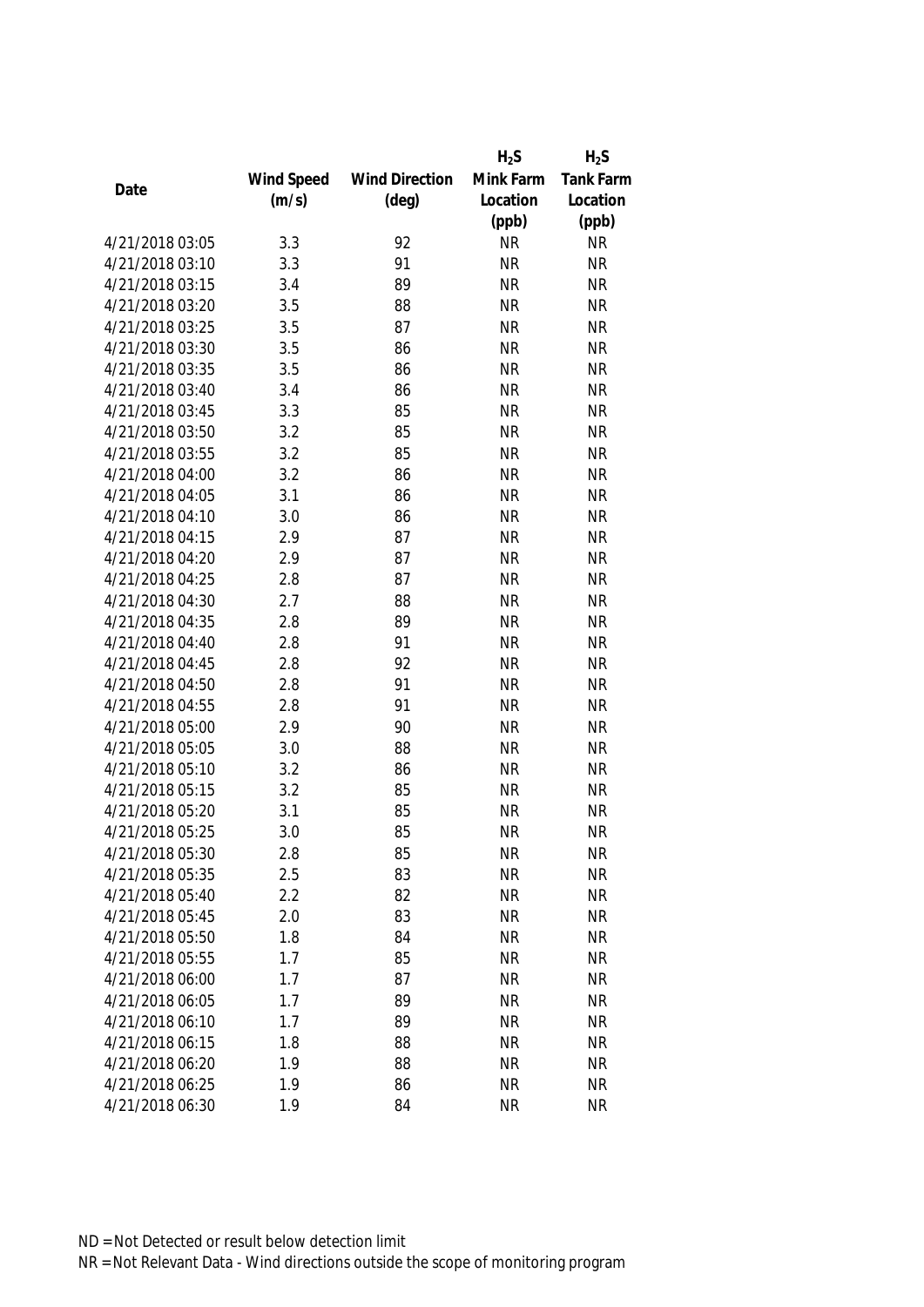|                 |            |                       | $H_2S$    | $H_2S$    |
|-----------------|------------|-----------------------|-----------|-----------|
|                 | Wind Speed | <b>Wind Direction</b> | Mink Farm | Tank Farm |
| Date            | (m/s)      | $(\text{deg})$        | Location  | Location  |
|                 |            |                       | (ppb)     | (ppb)     |
| 4/21/2018 06:35 | 1.9        | 85                    | <b>NR</b> | <b>NR</b> |
| 4/21/2018 06:40 | 1.9        | 88                    | <b>NR</b> | <b>NR</b> |
| 4/21/2018 06:45 | 1.9        | 89                    | <b>NR</b> | <b>NR</b> |
| 4/21/2018 06:50 | 1.9        | 88                    | <b>NR</b> | <b>NR</b> |
| 4/21/2018 06:55 | 2.0        | 89                    | <b>NR</b> | <b>NR</b> |
| 4/21/2018 07:00 | 2.1        | 88                    | <b>NR</b> | <b>NR</b> |
| 4/21/2018 07:05 | 2.1        | 85                    | <b>NR</b> | <b>NR</b> |
| 4/21/2018 07:10 | 2.3        | 83                    | <b>NR</b> | <b>NR</b> |
| 4/21/2018 07:15 | 2.4        | 83                    | <b>NR</b> | <b>NR</b> |
| 4/21/2018 07:20 | 2.5        | 86                    | <b>NR</b> | <b>NR</b> |
| 4/21/2018 07:25 | 2.4        | 87                    | <b>NR</b> | <b>NR</b> |
| 4/21/2018 07:30 | 2.1        | 87                    | <b>NR</b> | <b>NR</b> |
| 4/21/2018 07:35 | 2.0        | 98                    | <b>NR</b> | <b>NR</b> |
| 4/21/2018 07:40 | 1.8        | 105                   | <b>NR</b> | <b>NR</b> |
| 4/21/2018 07:45 | 1.6        | 111                   | <b>NR</b> | <b>NR</b> |
| 4/21/2018 07:50 | 1.3        | 112                   | <b>NR</b> | <b>NR</b> |
| 4/21/2018 07:55 | 1.2        | 122                   | <b>NR</b> | <b>NR</b> |
| 4/21/2018 08:00 | 1.3        | 130                   | <b>NR</b> | <b>NR</b> |
| 4/21/2018 08:05 | 1.1        | 128                   | <b>NR</b> | <b>NR</b> |
| 4/21/2018 08:10 | 0.9        | 131                   | <b>NR</b> | <b>NR</b> |
| 4/21/2018 08:15 | 0.8        | 132                   | <b>NR</b> | <b>NR</b> |
| 4/21/2018 08:20 | 0.7        | 133                   | <b>NR</b> | <b>NR</b> |
| 4/21/2018 08:25 | 0.8        | 109                   | <b>NR</b> | <b>NR</b> |
| 4/21/2018 08:30 | 0.8        | 80                    | <b>NR</b> | <b>NR</b> |
| 4/21/2018 08:35 | 0.9        | 74                    | <b>NR</b> | <b>NR</b> |
| 4/21/2018 08:40 | 1.0        | 66                    | <b>NR</b> | <b>NR</b> |
| 4/21/2018 08:45 | 1.1        | 57                    | <b>NR</b> | <b>NR</b> |
| 4/21/2018 08:50 | 1.1        | 57                    | <b>NR</b> | <b>NR</b> |
| 4/21/2018 08:55 | 1.0        | 63                    | <b>NR</b> | <b>NR</b> |
| 4/21/2018 09:00 | 0.8        | 70                    | <b>NR</b> | <b>NR</b> |
| 4/21/2018 09:05 | 0.9        | 73                    | <b>NR</b> | <b>NR</b> |
| 4/21/2018 09:10 | 0.8        | 70                    | <b>NR</b> | <b>NR</b> |
| 4/21/2018 09:15 | 0.6        | 76                    | <b>NR</b> | <b>NR</b> |
| 4/21/2018 09:20 | 0.6        | 66                    | <b>NR</b> | <b>NR</b> |
| 4/21/2018 09:25 | 0.5        | 61                    | <b>NR</b> | <b>NR</b> |
| 4/21/2018 09:30 | 0.7        | 87                    | <b>NR</b> | <b>NR</b> |
| 4/21/2018 09:35 | 0.8        | 119                   | <b>NR</b> | <b>NR</b> |
| 4/21/2018 09:40 | 1.0        | 152                   | <b>NR</b> | <b>NR</b> |
| 4/21/2018 09:45 | 1.0        | 155                   | <b>NR</b> | <b>NR</b> |
| 4/21/2018 09:50 | 1.3        | 152                   | <b>NR</b> | <b>NR</b> |
| 4/21/2018 09:55 | 1.5        | 138                   | <b>NR</b> | <b>NR</b> |
| 4/21/2018 10:00 | 1.3        | 120                   | <b>NR</b> | <b>NR</b> |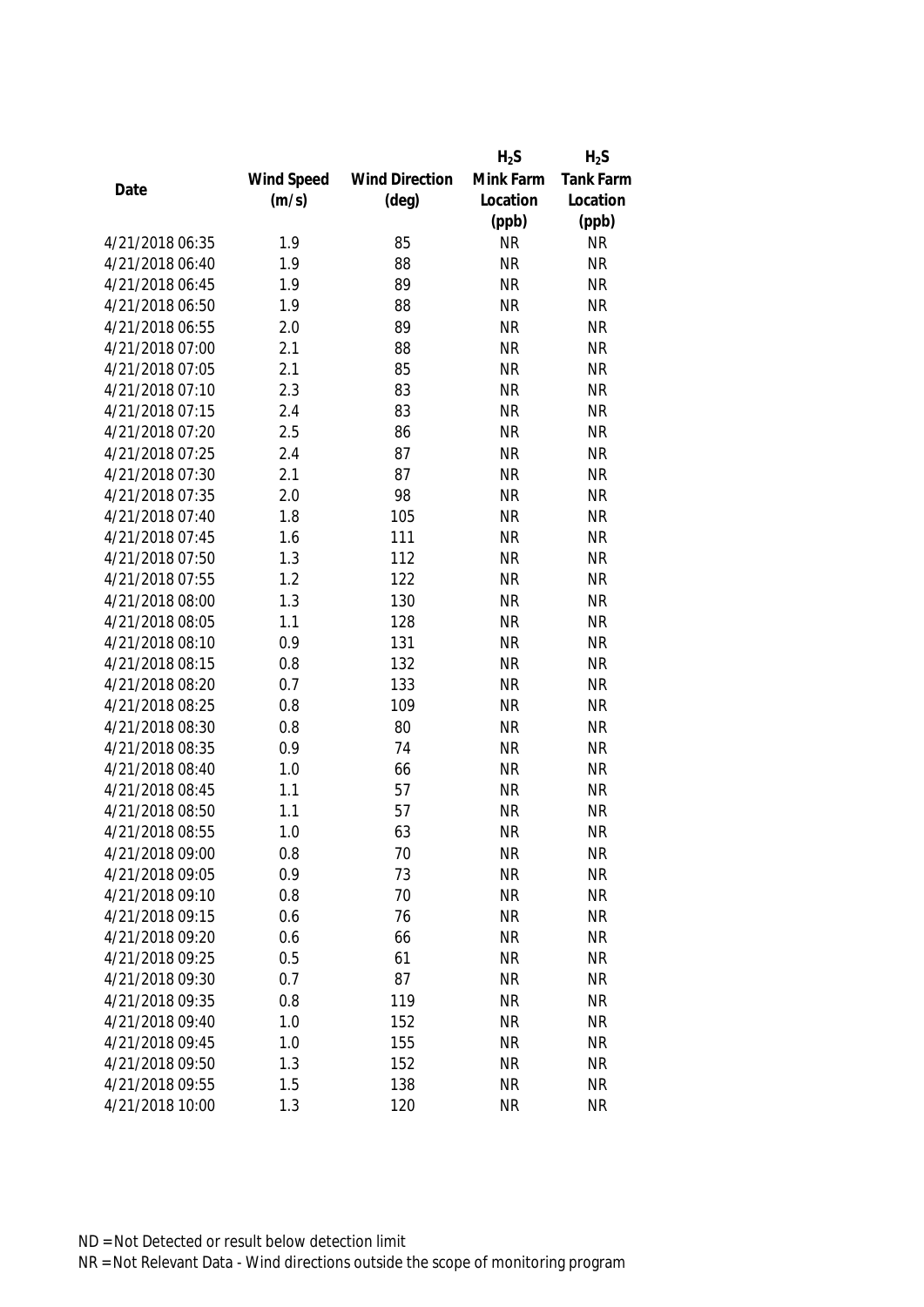|                 |            |                       | $H_2S$         | $H_2S$         |
|-----------------|------------|-----------------------|----------------|----------------|
|                 | Wind Speed | <b>Wind Direction</b> | Mink Farm      | Tank Farm      |
| Date            | (m/s)      | $(\text{deg})$        | Location       | Location       |
|                 |            |                       | (ppb)          | (ppb)          |
| 4/21/2018 10:05 | 1.2        | 351                   | <b>NR</b>      | <b>NR</b>      |
| 4/21/2018 10:10 | 1.2        | 355                   | $\overline{2}$ | <b>NR</b>      |
| 4/21/2018 10:15 | 1.3        | 10                    | <b>NR</b>      | <b>NR</b>      |
| 4/21/2018 10:20 | 1.2        | 13                    | <b>NR</b>      | <b>NR</b>      |
| 4/21/2018 10:25 | 1.0        | 311                   | <b>NR</b>      | <b>NR</b>      |
| 4/21/2018 10:30 | 1.1        | 10                    | <b>NR</b>      | <b>NR</b>      |
| 4/21/2018 10:35 | 0.9        | 85                    | <b>NR</b>      | <b>NR</b>      |
| 4/21/2018 10:40 | 0.8        | 158                   | <b>NR</b>      | <b>NR</b>      |
| 4/21/2018 10:45 | 0.7        | 168                   | <b>NR</b>      | <b>NR</b>      |
| 4/21/2018 10:50 | 0.7        | 340                   | <b>NR</b>      | <b>NR</b>      |
| 4/21/2018 10:55 | 0.9        | 146                   | <b>NR</b>      | <b>NR</b>      |
| 4/21/2018 11:00 | 1.1        | 216                   | <b>NR</b>      | <b>NR</b>      |
| 4/21/2018 11:05 | 1.5        | 204                   | <b>NR</b>      | <b>NR</b>      |
| 4/21/2018 11:10 | 1.8        | 210                   | <b>NR</b>      | <b>NR</b>      |
| 4/21/2018 11:15 | 2.0        | 216                   | <b>NR</b>      | <b>NR</b>      |
| 4/21/2018 11:20 | 2.1        | 187                   | <b>NR</b>      | <b>NR</b>      |
| 4/21/2018 11:25 | 1.9        | 166                   | <b>NR</b>      | <b>NR</b>      |
| 4/21/2018 11:30 | 2.0        | 73                    | <b>NR</b>      | <b>NR</b>      |
| 4/21/2018 11:35 | 1.8        | 36                    | <b>NR</b>      | <b>NR</b>      |
| 4/21/2018 11:40 | 1.5        | 48                    | <b>NR</b>      | <b>NR</b>      |
| 4/21/2018 11:45 | 1.4        | 75                    | <b>NR</b>      | <b>NR</b>      |
| 4/21/2018 11:50 | 1.1        | 81                    | <b>NR</b>      | <b>NR</b>      |
| 4/21/2018 11:55 | 1.1        | 92                    | <b>NR</b>      | <b>NR</b>      |
| 4/21/2018 12:00 | 0.8        | 142                   | <b>NR</b>      | <b>NR</b>      |
| 4/21/2018 12:05 | 0.8        | 185                   | <b>NR</b>      | <b>NR</b>      |
| 4/21/2018 12:10 | 0.9        | 223                   | <b>NR</b>      | NR             |
| 4/21/2018 12:15 | 0.9        | 245                   | 1              | 2              |
| 4/21/2018 12:20 | 0.9        | 245                   | 1              | $\overline{2}$ |
| 4/21/2018 12:25 | 0.9        | 245                   | 1              | $\overline{2}$ |
| 4/21/2018 12:30 | 0.9        | 234                   | 1              | $\overline{2}$ |
| 4/21/2018 12:35 | 1.0        | 231                   | <b>NR</b>      | <b>NR</b>      |
| 4/21/2018 12:40 | 1.2        | 340                   | <b>NR</b>      | <b>NR</b>      |
| 4/21/2018 12:45 | 1.4        | 33                    | <b>NR</b>      | <b>NR</b>      |
| 4/21/2018 12:50 | 1.6        | 24                    | <b>NR</b>      | <b>NR</b>      |
| 4/21/2018 12:55 | 1.8        | 23                    | 1              | <b>NR</b>      |
| 4/21/2018 13:00 | 2.0        | 21                    | 1              | <b>NR</b>      |
| 4/21/2018 13:05 | 2.0        | 24                    | 1              | <b>NR</b>      |
| 4/21/2018 13:10 | 2.0        | 21                    | 1              | <b>NR</b>      |
| 4/21/2018 13:15 | 1.9        | 14                    | 1              | <b>NR</b>      |
| 4/21/2018 13:20 | 1.9        | 13                    | 1              | <b>NR</b>      |
| 4/21/2018 13:25 | 2.0        | 13                    | 1              | <b>NR</b>      |
| 4/21/2018 13:30 | 2.1        | 15                    | 1              | <b>NR</b>      |
|                 |            |                       |                |                |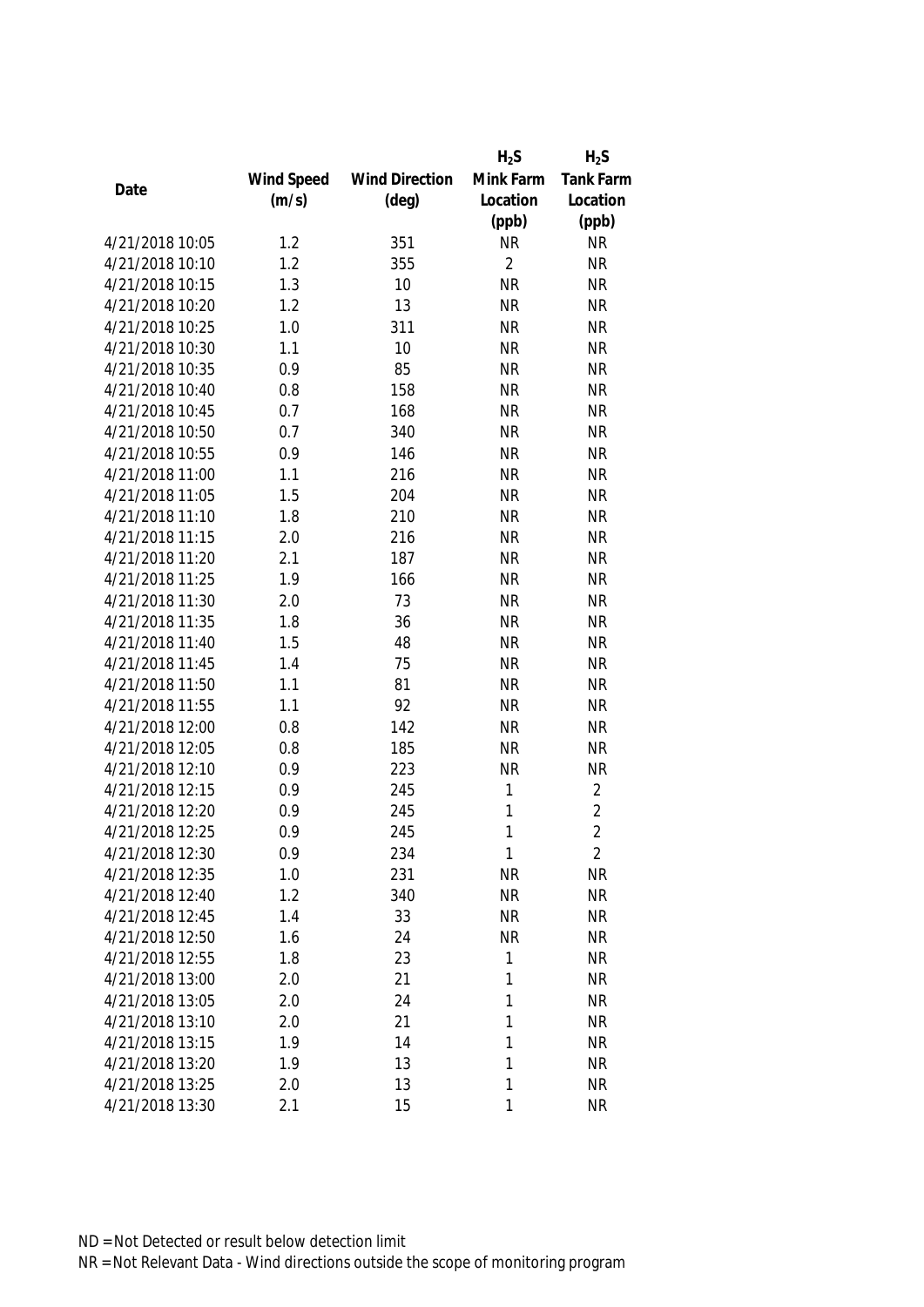|                 |            |                       | $H_2S$    | $H_2S$           |
|-----------------|------------|-----------------------|-----------|------------------|
|                 | Wind Speed | <b>Wind Direction</b> | Mink Farm | <b>Tank Farm</b> |
| Date            | (m/s)      | $(\text{deg})$        | Location  | Location         |
|                 |            |                       | (ppb)     | (ppb)            |
| 4/21/2018 13:35 | 1.9        | 13                    | 1         | <b>NR</b>        |
| 4/21/2018 13:40 | 1.9        | 16                    | 1         | <b>NR</b>        |
| 4/21/2018 13:45 | 1.9        | 21                    | 1         | <b>NR</b>        |
| 4/21/2018 13:50 | 2.0        | 23                    | 1         | <b>NR</b>        |
| 4/21/2018 13:55 | 2.0        | 22                    | 1         | <b>NR</b>        |
| 4/21/2018 14:00 | 2.1        | 22                    | 1         | <b>NR</b>        |
| 4/21/2018 14:05 | 2.1        | 25                    | 1         | <b>NR</b>        |
| 4/21/2018 14:10 | 2.1        | 29                    | 1         | <b>NR</b>        |
| 4/21/2018 14:15 | 2.1        | 35                    | 1         | <b>NR</b>        |
| 4/21/2018 14:20 | 2.1        | 39                    | 1         | <b>NR</b>        |
| 4/21/2018 14:25 | 1.9        | 42                    | <b>NR</b> | <b>NR</b>        |
| 4/21/2018 14:30 | 1.6        | 44                    | <b>NR</b> | <b>NR</b>        |
| 4/21/2018 14:35 | 1.3        | 41                    | <b>NR</b> | <b>NR</b>        |
| 4/21/2018 14:40 | 1.2        | 48                    | <b>NR</b> | <b>NR</b>        |
| 4/21/2018 14:45 | 1.3        | 74                    | <b>NR</b> | <b>NR</b>        |
| 4/21/2018 14:50 | 1.4        | 118                   | <b>NR</b> | <b>NR</b>        |
| 4/21/2018 14:55 | 1.5        | 141                   | <b>NR</b> | <b>NR</b>        |
| 4/21/2018 15:00 | 1.7        | 143                   | <b>NR</b> | <b>NR</b>        |
| 4/21/2018 15:05 | 1.9        | 144                   | <b>NR</b> | <b>NR</b>        |
| 4/21/2018 15:10 | 2.0        | 132                   | <b>NR</b> | <b>NR</b>        |
| 4/21/2018 15:15 | 2.1        | 113                   | <b>NR</b> | <b>NR</b>        |
| 4/21/2018 15:20 | 2.2        | 94                    | <b>NR</b> | <b>NR</b>        |
| 4/21/2018 15:25 | 2.2        | 80                    | <b>NR</b> | <b>NR</b>        |
| 4/21/2018 15:30 | 2.2        | 67                    | <b>NR</b> | <b>NR</b>        |
| 4/21/2018 15:35 | 2.3        | 52                    | <b>NR</b> | <b>NR</b>        |
| 4/21/2018 15:40 | 2.4        | 54                    | <b>NR</b> | <b>NR</b>        |
| 4/21/2018 15:45 | 2.3        | 58                    | <b>NR</b> | <b>NR</b>        |
| 4/21/2018 15:50 | 2.4        | 56                    | <b>NR</b> | <b>NR</b>        |
| 4/21/2018 15:55 | 2.4        | 60                    | <b>NR</b> | <b>NR</b>        |
| 4/21/2018 16:00 | 2.5        | 58                    | <b>NR</b> | NR               |
| 4/21/2018 16:05 | 2.7        | 62                    | <b>NR</b> | <b>NR</b>        |
| 4/21/2018 16:10 | 2.7        | 64                    | <b>NR</b> | <b>NR</b>        |
| 4/21/2018 16:15 | 2.7        | 67                    | <b>NR</b> | <b>NR</b>        |
| 4/21/2018 16:20 | 2.7        | 72                    | <b>NR</b> | <b>NR</b>        |
| 4/21/2018 16:25 | 2.8        | 73                    | <b>NR</b> | <b>NR</b>        |
| 4/21/2018 16:30 | 3.0        | 79                    | <b>NR</b> | <b>NR</b>        |
| 4/21/2018 16:35 | 3.1        | 84                    | <b>NR</b> | <b>NR</b>        |
| 4/21/2018 16:40 | 3.2        | 87                    | <b>NR</b> | <b>NR</b>        |
| 4/21/2018 16:45 | 3.2        | 86                    | <b>NR</b> | <b>NR</b>        |
| 4/21/2018 16:50 | 3.4        | 85                    | <b>NR</b> | <b>NR</b>        |
| 4/21/2018 16:55 | 3.5        | 85                    | <b>NR</b> | <b>NR</b>        |
| 4/21/2018 17:00 | 3.5        | 86                    | <b>NR</b> | <b>NR</b>        |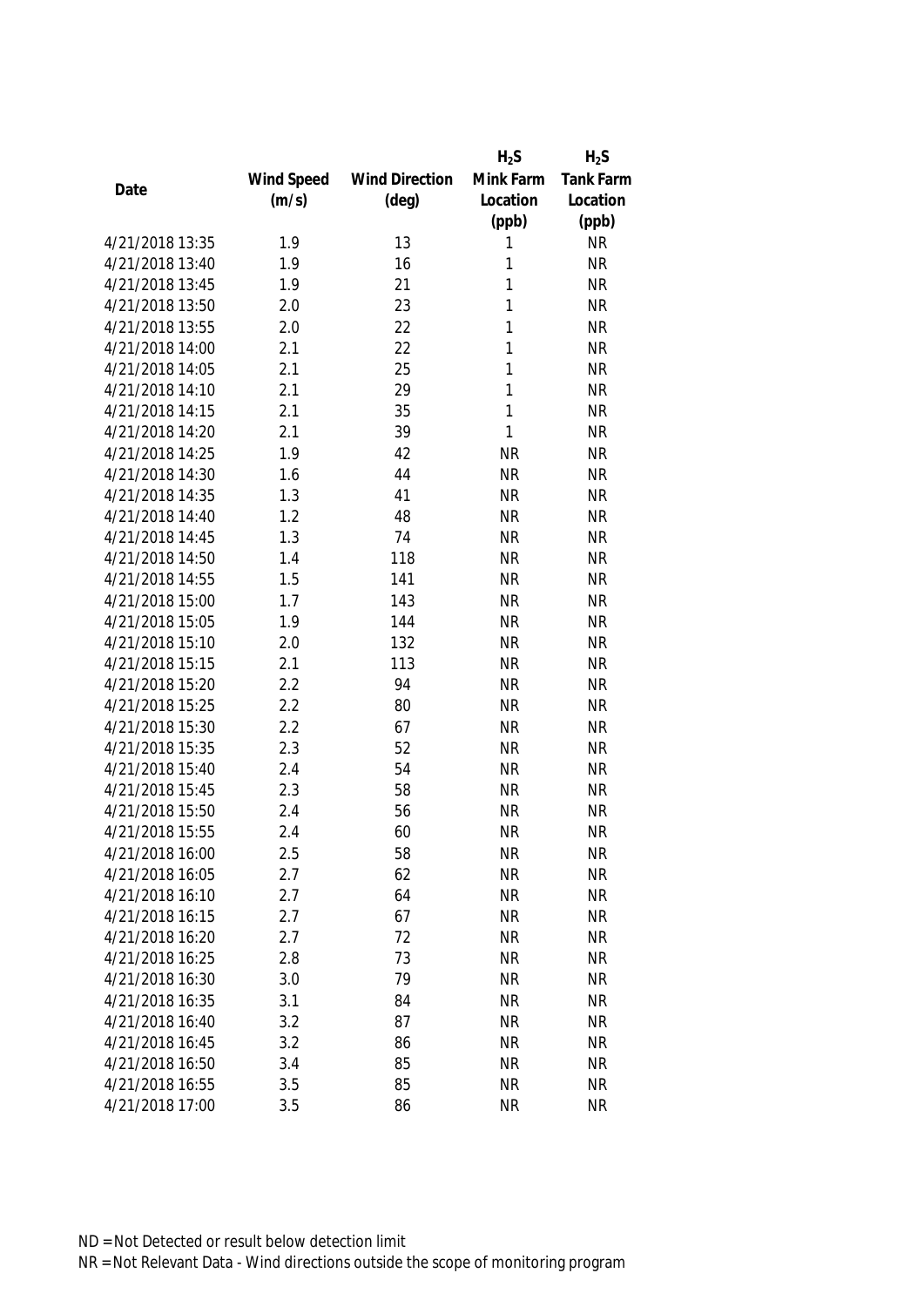|                 |            |                       | $H_2S$    | $H_2S$           |
|-----------------|------------|-----------------------|-----------|------------------|
|                 | Wind Speed | <b>Wind Direction</b> | Mink Farm | <b>Tank Farm</b> |
| Date            | (m/s)      | $(\text{deg})$        | Location  | Location         |
|                 |            |                       | (ppb)     | (ppb)            |
| 4/21/2018 17:05 | 3.5        | 86                    | <b>NR</b> | <b>NR</b>        |
| 4/21/2018 17:10 | 3.5        | 89                    | <b>NR</b> | <b>NR</b>        |
| 4/21/2018 17:15 | 3.8        | 91                    | <b>NR</b> | <b>NR</b>        |
| 4/21/2018 17:20 | 3.8        | 92                    | <b>NR</b> | <b>NR</b>        |
| 4/21/2018 17:25 | 3.8        | 91                    | <b>NR</b> | <b>NR</b>        |
| 4/21/2018 17:30 | 3.6        | 89                    | <b>NR</b> | <b>NR</b>        |
| 4/21/2018 17:35 | 3.6        | 91                    | <b>NR</b> | <b>NR</b>        |
| 4/21/2018 17:40 | 3.5        | 90                    | <b>NR</b> | <b>NR</b>        |
| 4/21/2018 17:45 | 3.3        | 89                    | <b>NR</b> | <b>NR</b>        |
| 4/21/2018 17:50 | 3.2        | 90                    | <b>NR</b> | <b>NR</b>        |
| 4/21/2018 17:55 | 3.2        | 91                    | <b>NR</b> | <b>NR</b>        |
| 4/21/2018 18:00 | 3.2        | 91                    | <b>NR</b> | <b>NR</b>        |
| 4/21/2018 18:05 | 3.1        | 88                    | <b>NR</b> | <b>NR</b>        |
| 4/21/2018 18:10 | 3.2        | 87                    | <b>NR</b> | <b>NR</b>        |
| 4/21/2018 18:15 | 3.2        | 88                    | <b>NR</b> | <b>NR</b>        |
| 4/21/2018 18:20 | 3.1        | 89                    | <b>NR</b> | <b>NR</b>        |
| 4/21/2018 18:25 | 3.0        | 89                    | <b>NR</b> | <b>NR</b>        |
| 4/21/2018 18:30 | 2.8        | 88                    | <b>NR</b> | <b>NR</b>        |
| 4/21/2018 18:35 | 2.7        | 88                    | <b>NR</b> | <b>NR</b>        |
| 4/21/2018 18:40 | 2.5        | 87                    | <b>NR</b> | <b>NR</b>        |
| 4/21/2018 18:45 | 2.4        | 81                    | <b>NR</b> | <b>NR</b>        |
| 4/21/2018 18:50 | 2.2        | 75                    | <b>NR</b> | <b>NR</b>        |
| 4/21/2018 18:55 | 2.1        | 71                    | <b>NR</b> | <b>NR</b>        |
| 4/21/2018 19:00 | 2.3        | 69                    | <b>NR</b> | <b>NR</b>        |
| 4/21/2018 19:05 | 2.4        | 67                    | <b>NR</b> | <b>NR</b>        |
| 4/21/2018 19:10 | 2.5        | 67                    | <b>NR</b> | <b>NR</b>        |
| 4/21/2018 19:15 | 2.6        | 68                    | <b>NR</b> | <b>NR</b>        |
| 4/21/2018 19:20 | 2.6        | 69                    | <b>NR</b> | <b>NR</b>        |
| 4/21/2018 19:25 | 2.6        | 69                    | <b>NR</b> | <b>NR</b>        |
| 4/21/2018 19:30 | 2.6        | 70                    | <b>NR</b> | <b>NR</b>        |
| 4/21/2018 19:35 | 2.5        | 68                    | <b>NR</b> | <b>NR</b>        |
| 4/21/2018 19:40 | 2.5        | 67                    | <b>NR</b> | <b>NR</b>        |
| 4/21/2018 19:45 | 2.5        | 65                    | <b>NR</b> | <b>NR</b>        |
| 4/21/2018 19:50 | 2.5        | 61                    | <b>NR</b> | <b>NR</b>        |
| 4/21/2018 19:55 | 2.4        | 59                    | <b>NR</b> | <b>NR</b>        |
| 4/21/2018 20:00 | 2.3        | 53                    | <b>NR</b> | <b>NR</b>        |
| 4/21/2018 20:05 | 2.4        | 50                    | <b>NR</b> | <b>NR</b>        |
| 4/21/2018 20:10 | 2.4        | 48                    | <b>NR</b> | <b>NR</b>        |
| 4/21/2018 20:15 | 2.4        | 48                    | <b>NR</b> | <b>NR</b>        |
| 4/21/2018 20:20 | 2.5        | 49                    | <b>NR</b> | <b>NR</b>        |
| 4/21/2018 20:25 | 2.6        | 52                    | <b>NR</b> | <b>NR</b>        |
| 4/21/2018 20:30 | 2.7        | 56                    | <b>NR</b> | <b>NR</b>        |
|                 |            |                       |           |                  |